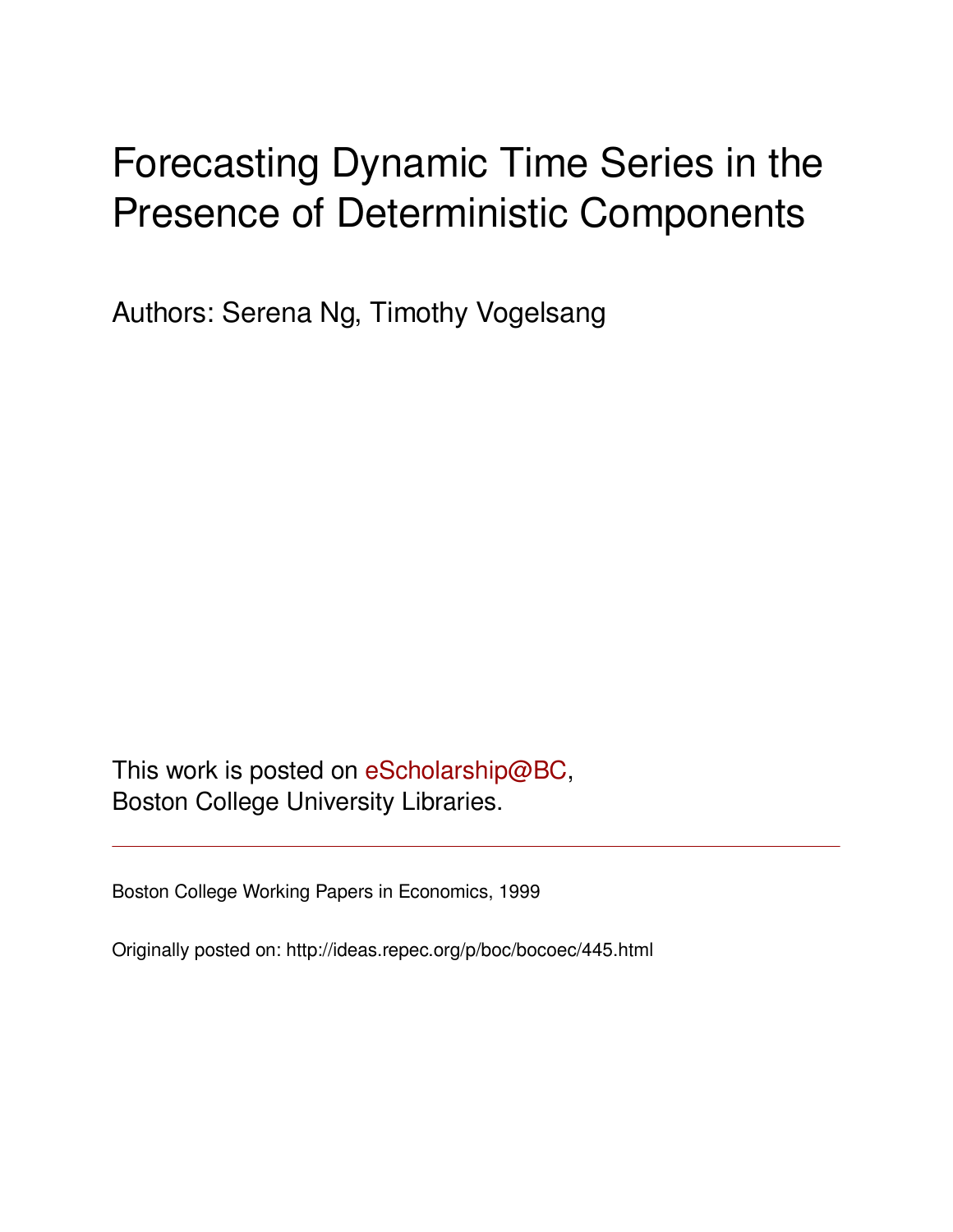# FORECASTING DYNAMIC TIME SERIES IN THE PRESENCE OF DETERMINISTIC COMPONENTS

Serena Ng<sup>\*</sup> Timothy J. Vogelsang<sup>†</sup>

July 1999

#### Abstract

This paper studies the error in forecasting a dynamic time series with a deterministic component. We show that when the data are strongly serially correlated, forecasts based on a model which detrends the data before estimating the dynamic parameters are much less precise than those based on an autoregression which includes the deterministic components. The local asymptotic distribution of the forecast errors under the two-step procedure exhibits bimodality, and the forecasts are conditionally median biased in a direction that depends on the order of the deterministic trend function. We explore the conditions under which feasible GLS detrending can lead to forecast error reduction. The finite sample properties of OLS and feasible GLS forecasts are compared with forecasts based on unit root pretesting. The procedures are applied to fifteen macroeconomic time series to obtain real time forecasts. Forecasts based on feasible GLS detrending tend to be more efficient than forecasts based on OLS detrending. Regardless of the detrending method, unit root pretests often improve forecasts.

Keywords: forecasting, trends, unit root, GLS detrending. JEL Classification: C2,C3,C5

<sup>∗</sup>(Corresponding Author) Department of Economics, Boston College, Chestnut Hill, MA 02467. Tel. (617) 552- 2182 Fax (617) 552-2308. Email: Serena.Ng@bc.edu

<sup>†</sup>Department of Economics, Cornell University Uris Hall, Cornell University, Ithaca, N.Y. 14583-7601 Tel. (607) 255-5108 Fax. (607) 255-2818. Email: tjv2@cornell.edu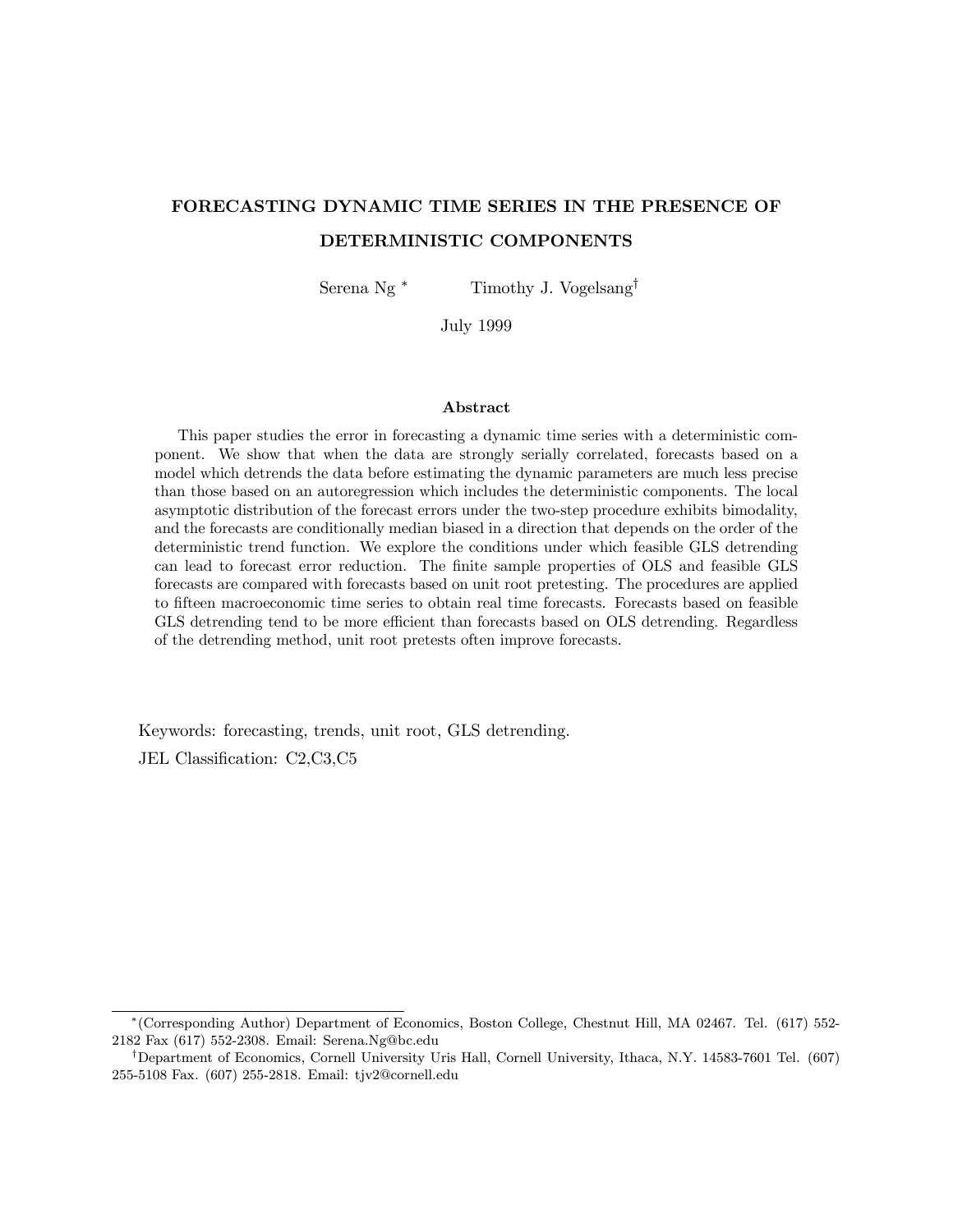# 1 Introduction

An important use of economic modeling is generating forecasts. If one is interested in forecasting a single time series variable, the starting point is often statistical models of which ARMA models have become most widely used. In many cases ARMA models perform surprisingly well. Alternatively, one could base forecasts on structural models that incorporate economic theory. The usefulness of structural models is often measured by forecast precision compared to forecasts using parsimonious ARMA models. Given the many uses of forecasts from ARMA models, it seems sensible to construct these forecasts using the best methodology possible. We show in this paper that the way in which deterministic components (mean, trend) are treated matters in important ways for ARMA forecasts when the data are strongly serially correlated. In particular, we show that using GLS detrending when estimating AR models can improve forecasts compared to OLS when the errors are highly persistent.

Suppose we are interested in forecasting the h step ahead value of a covariance stationary process with a Wold moving-average representation  $y_t = m_t + \psi(L)e_t$ , where

$$
m_t = \delta_0 + \delta_1 t \ldots + \delta_p t^p = \delta' z_t
$$

denotes the deterministic component. Assuming a quadratic loss function, the minimum mean squared error of the h-step ahead forecast conditional upon lags of  $y_t$  is given by the Kolmogorov-Wiener (KW) prediction formula:

$$
y_{t+h|t} = m_{t+h} + \left[\frac{\psi(L)}{L^h}\right]_+ \frac{1}{\psi(L)} (y_t - m_t),
$$

where  $[\psi(L)/L^h]_+ = \psi_h + \psi_{h+1}L + \psi_{h+2}L^2$ .... If we specialize to data generated with  $\psi(L)$  =  $(1 - \alpha L)^{-1}$ , we have:

$$
y_t = m_t + u_t,\tag{1}
$$

$$
u_t = \alpha u_{t-1} + e_t. \tag{2}
$$

By the KW prediction formula, the optimal forecast for this  $AR(1)$  model is

$$
E(y_{t+h}|y_t, y_{t-1}, \ldots) = y_{t+h|t} = m_{t+h} + \alpha^h(y_t - m_t).
$$
\n(3)

But  $(3)$  is not the only way to forecast the AR $(1)$  model. It is well known that, given information available at time t, as summarized by some vector  $x_t$ , the linear forecast conditional on  $x_t$  with the smallest mean squared error (MSE) is provided by the linear projection of  $y_{t+1}$  on  $x_t$ . That is,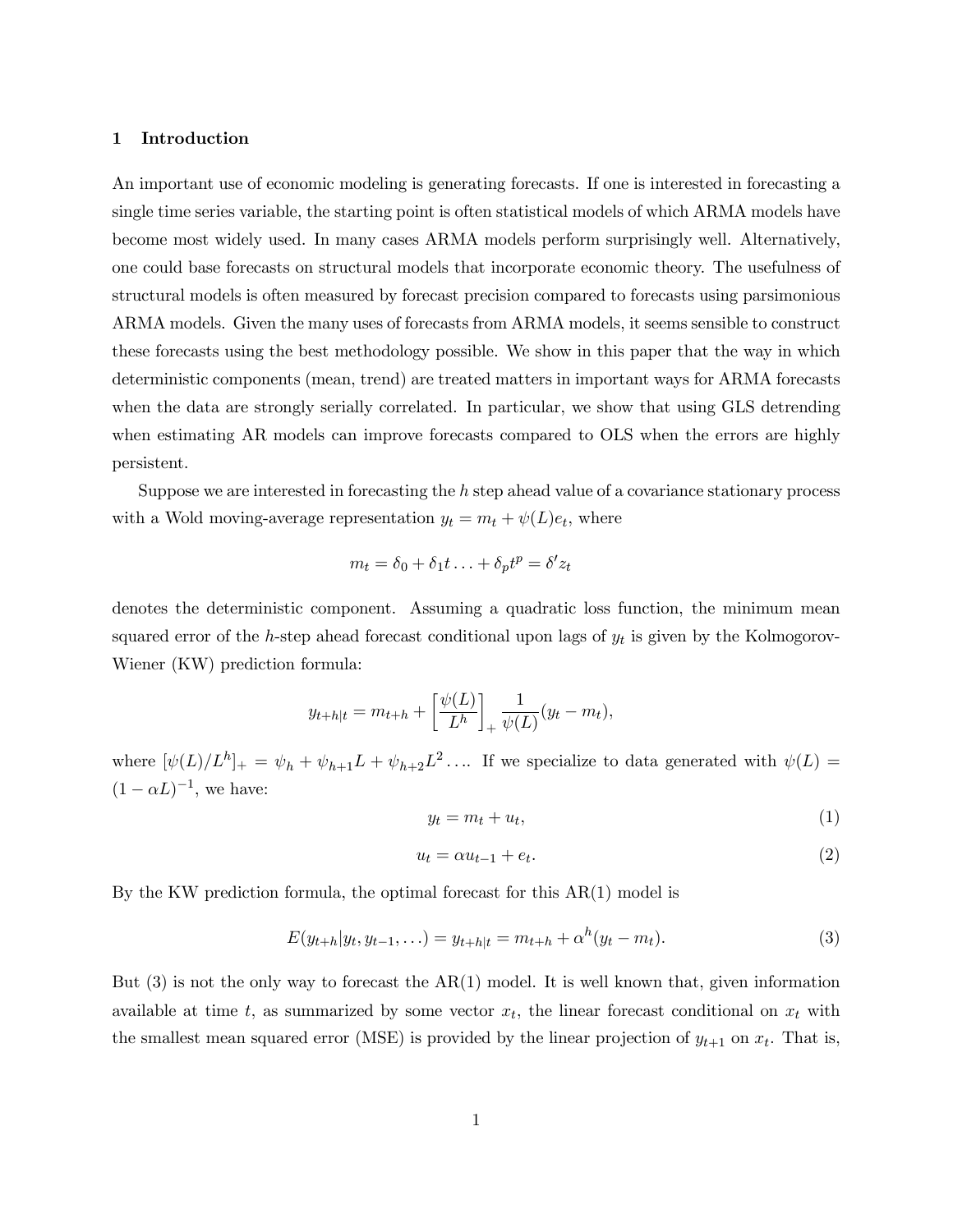$y_{t+1|t} = \theta' x_t$ , where  $\theta' = E(y_{t+1} x_t') [E(x_t x_t')]^{-1}$ . Therefore, if we write the DGP as:

$$
y_t = \sum_{i=0}^p \beta_i t^i + \alpha y_{t-1} + e_t
$$
  
=  $\mathcal{B}_t + \alpha y_{t-1} + e_t,$  (4)

and let  $x_t = (z_t, y_{t-1})$ , the optimal one-period ahead forecast is  $y_{t+1|t} = \mathcal{B}_t + \alpha y_t$ . By the chain rule of forecasting,  $y_{t+h|t} = \mathcal{B}_{t+h} + \alpha \mathcal{B}_{t+h-1} + \ldots + \alpha^{h-1} \mathcal{B}_{t+1} + \alpha^h y_t$ . Equation (4) will sometimes be referred to as Durbin's equation below.

If we know  $\alpha$  and  $\delta$ , the two approaches should give the same forecast since one model can be reparameterized as the other exactly. However,  $\alpha$  and  $\delta$  are population parameters which we do not observe1. The next best solution is to replace the required population parameters by their unbiased estimates. But because any estimator of  $\alpha$  must involve a lagged dependent variable which is not fixed in repeated sampling, an unbiased estimator for  $\alpha$  does not exist. Thus, the most that one can do is to replace  $\alpha$  by its consistent estimate. To obtain such an estimate when  $m_t$  is unknown, we can detrend the data prior to estimating  $\alpha$ , or we can estimate  $\mathcal{B}_t$  and  $\alpha$  at the same time. In this paper, we refer to these as the one-step and the two-steps procedures respectively.

A quick review of textbooks reveals that, although (1) and (2) are always used instead of (4) to present the theory of optimal prediction,<sup>2</sup> the practical recommendation is not unanimous. For example, Pindyck and Rubinfeld (1998, p. 565) and Johnston and Dinardo (1997, p.192, p.232) used  $(1)$  and  $(2)$  to motivate the theory, but their empirical examples are based upon  $(4)$  (see, e.g. Table 6.5). Examples considered in Diebold (1997), on the other hand, are based on an estimated trend function with a correction for serial correlation in the noise component (see, for example, p. 231). This is consistent with using (1) and (2) as the forecasting model.

This paper is motivated by the fact that while  $y_{t+h|t}$  is unique, its feasible counterpart is not. Depending on how the parameters are estimated, the mean-squared forecast errors should be expected to be different. A huge body of work exists in the literature which concerns efficient estimation of the trend coefficients when the error term is serially correlated but strictly stationary. More recently, Canjels and Watson (1997) and Vogelsang (1998) considered inference on  $\delta_1$  when  $u_t$  is highly persistent and possibly has a unit root. Inference on  $\hat{\alpha}$  has also drawn a great deal of attention, but that literature takes the deterministic components as nuisance parameters. Although studies by Stock (1995, 1996, 1997) and Diebold and Kilian (1999) are all motivated by the fact that forecasting time series with a large autoregressive root raises a host of special issues, these

 $1$ In principle, the optimal forecast is inoperational also because we do not have information on the infinite lags of  $y_t$ . For the AR(p) model which is of interest here, we only need information of the past p lags of  $y_t$ .

<sup>&</sup>lt;sup>2</sup>See, for example, Hamilton (1995, p.81) and Box, Jenkins and Reinsel (1994, p. 157). The exception is Clements and Hendry (1994).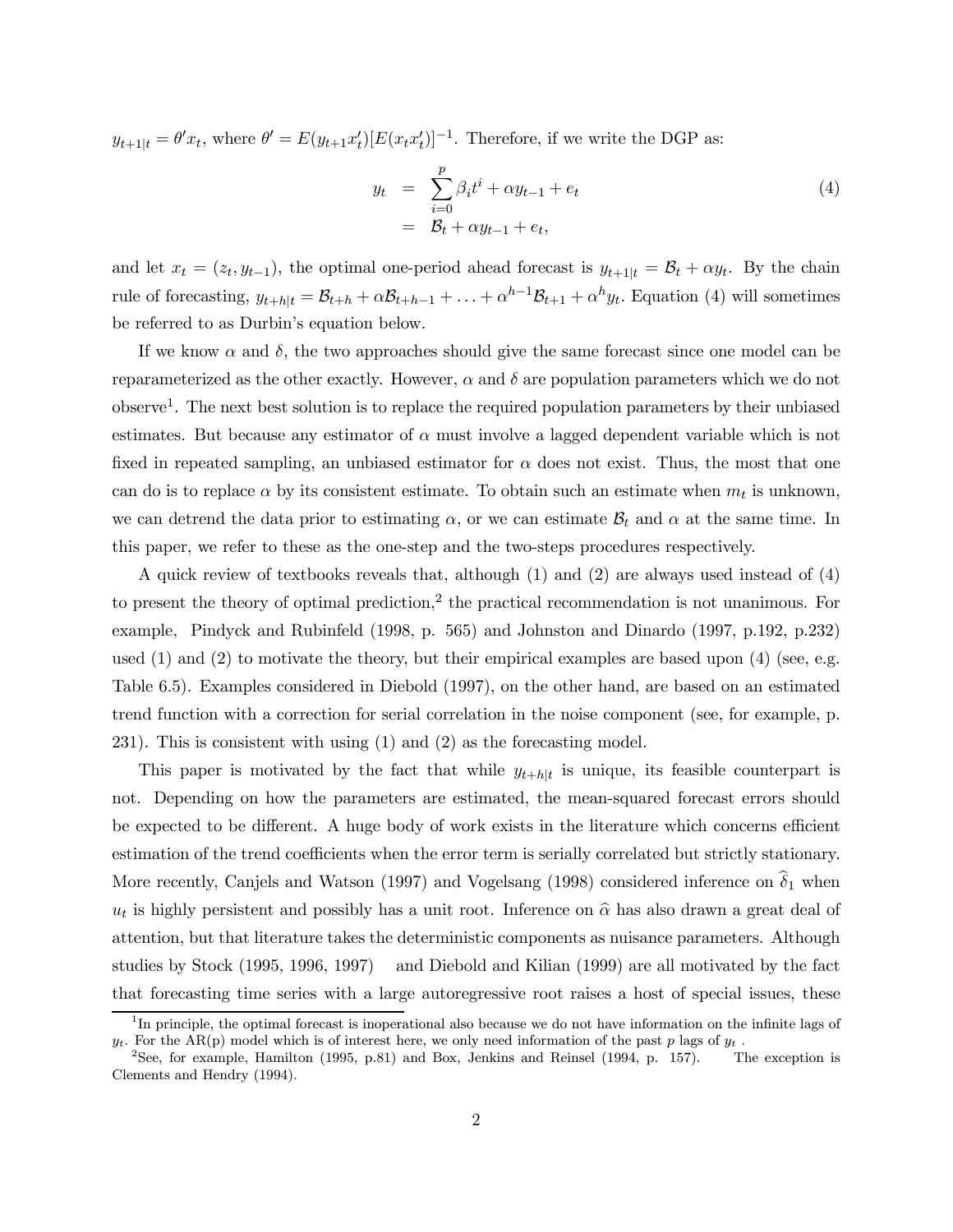analysis have concentrated on the dynamic component of the forecast. But when the objective of the exercise is forecasting, the properties of  $\hat{\delta}$  and  $\hat{\alpha}$  can no longer be considered in isolation. Good forecasts require negatively correlated and precise estimates of both dynamic and deterministic parameters . As will become clear, the error in estimating the deterministic and the dynamic terms interact in ways such that the properties of the forecast error can be very different from those derived under the assumption that the deterministic terms are absent.

In this article, the choice of estimators is assessed from the point of view of forecasting. We focus on two issues. First, do one and two steps detrending by OLS differ in ways that practitioners should care? Second, does efficient estimation of the deterministic components improve forecasts? The answers to both of these questions are yes. Theoretical and empirical properties of the forecast errors under least squares and GLS detrending are presented in Sections 2 and 3. In Section 4, we take the procedures considered to the data. We begin in the next section with forecasts under least squares detrending.

# 2 Forecasts Under Least Squares Detrending

Throughout our analysis, we assume that the data are generated by (1) and (2). We only consider the two leading cases for  $m_t$ . That is, when  $p = 0$ ,  $m_t = \delta_0$  and  $z_t = 1$ . When  $p = 1$ ,  $m_t = \delta' \cdot z_t$ , where  $\delta' = [\delta_0 \ \delta_1]$  and  $z_t = [1, t]$ . Given  $\{y_t\}_{t=1}^T$ , we consider the one-step ahead forecast error given information at time  $T$ ,

$$
e_{T+1|T} = y_{T+1} - \hat{y}_{T+1|T}
$$
  
=  $y_{T+1} - y_{T+1|T} + y_{T+1|T} - \hat{y}_{T+1|T}$   
=  $e_{T+1} + \hat{e}_{T+1|T}$ .

The innovation  $e_{T+1}$  is unforecastable given information at time T and is beyond the control of the forecaster. A forecast is best in a mean-squared sense if  $\hat{y}_{T+1|T}$  is made as close to  $y_{T+1|T}$  as possible in a mean squared sense. Throughout, we refer to  $\hat{e}_{T+1|T}$  as the forecast error. Several options are available. If one uses (4) as the forecasting model, one can obtain as a feasible forecast:

$$
y_{T+h|T} = \widehat{B}_{T+h} + \alpha \widehat{B}_{T+h-1} + \ldots + \widehat{\alpha}^{h-1} \widehat{B}_{T+1} + \widehat{\alpha}^h y_T,
$$
\n<sup>(5)</sup>

where  $B_t$  and  $\hat{\alpha}$  can be obtained by maximizing the the exact log likelihood corresponding to (5) which, through the first observation, imposes the assumption that  $|\alpha| < 1$ . If a forecaster so chooses to apply the KW prediction formula, the feasible forecast is:

$$
\widehat{y}_{T+h|T} = \widehat{m}_{T+h} + \widehat{\alpha}^h(y_t - \widehat{m}_t),\tag{6}
$$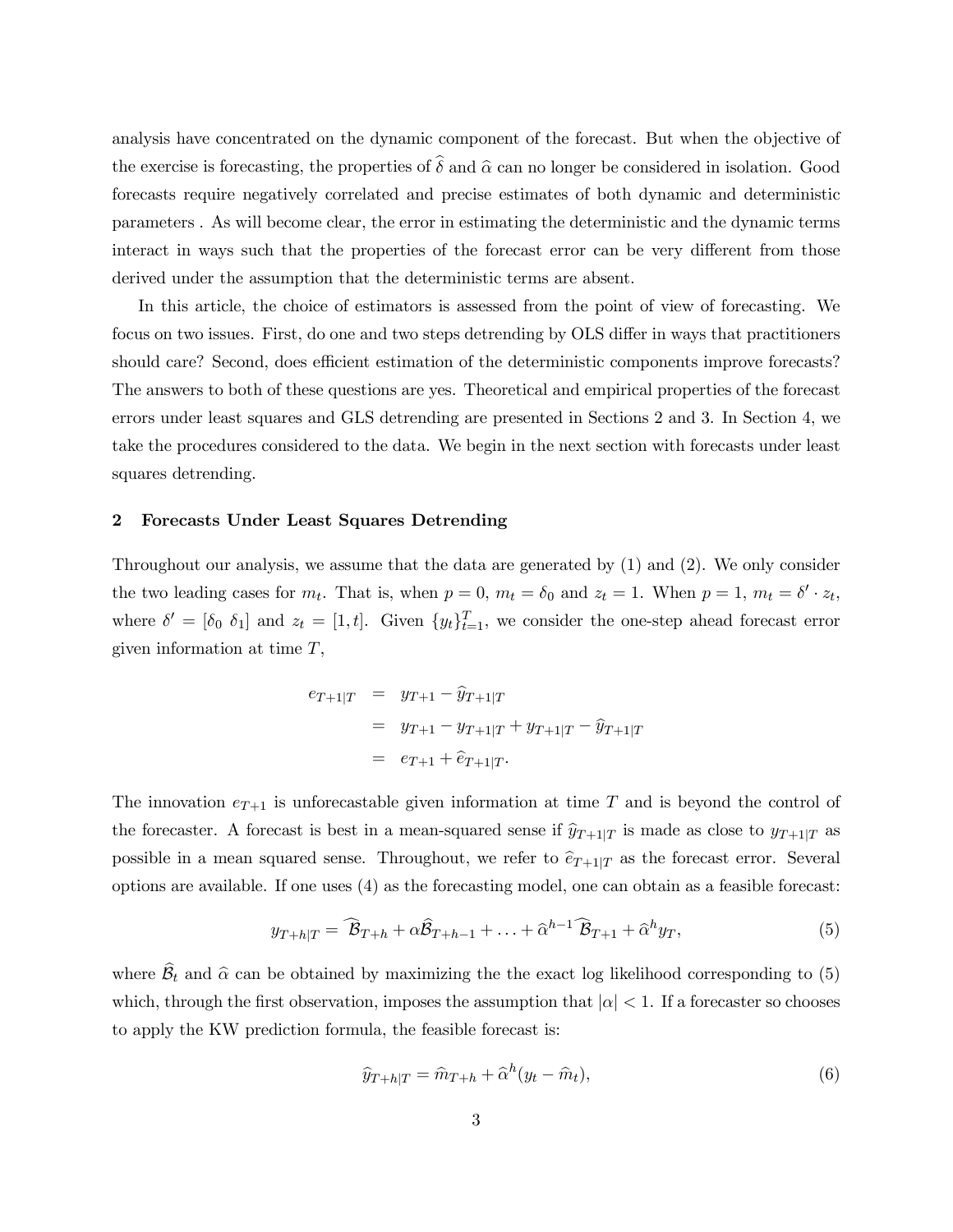where estimates of  $\hat{\alpha}$  and  $\hat{\delta}$  can be obtained by maximizing the exact log-likelihood associated with (6) which again imposes the assumption that  $|\alpha| < 1$ .

In practice, forecasts are rarely based upon maximum likelihood estimates. Instead, one relies on least squares estimation of the required parameters. This is valid because any  $\hat{\alpha}$  and  $\hat{\delta}$  that are consistent for  $\alpha$  and  $\delta$  can be used to produce feasible forecasts. Taking this tradition as given, we first seek to compare forecasts based upon (5) and (6) with all parameters estimated by OLS. This leaves two strategies, labelled  $OLS_1$  and  $OLS_2$  hereafter:

- 1.  $OLS_1$ : Estimate (4) by OLS directly in one step.
- 2.  $OLS_2$ : Estimate  $\delta$  from (1) by OLS to obtain  $\hat{u}_t = y_t \hat{m}_t$ . Then estimate  $\alpha$  from (2) by OLS but replace  $u_t$  by  $\widehat{u}_t$ .

Both procedures yield conditional least squares estimates. Evidently, the dependence of  $\beta$  on  $\widehat{\alpha}$ is ignored by  $OLS_1$ .

# 2.1 Finite Sample Properties

We first consider the finite sample properties of the forecast errors by monte-carlo experiments. Our main focus is on  $AR(1)$  processes. We consider the constant and the linear trend case, each for 10 values of  $\alpha$ :

$$
\delta = 0 \text{ when } p=0 \text{ and } \delta = [0 \ 0]' \text{ when } p=1; \n\alpha = -0.4, 0, 0.4, 0.8, 0.9, 0.95, 0.975, 0.99, 1.0, 1.01.
$$

The choice of the parameter set reflects the fact that many macro economic time series are highly and positively autocorrelated. The errors are  $N(0, 1)$  generated using the rndn() function in Gauss V3.27 with seed=99. For this section, we assume that  $u_1 = 0$ .

We use  $T = 100$  in the estimations to obtain up to  $h = 10$  steps ahead forecasts. We use 10,000 replications to obtain the forecast errors  $\hat{e}_{T+h|T} = y_{T+h|T} - \hat{y}_{T+h|T}$ , and then evaluate the root mean-squared error (RMSE) and the mean absolute error (MAE). The MAE and the RMSE provide qualitatively similar information and only the RMSE will be reported.

Table 1a reports results for  $h = 1$ . As benchmarks, we first consider two infeasible forecasts: i)  $OLS^{\alpha}_{2}$  which assumes  $\alpha$  is known and ii)  $OLS^{\delta}_{2}$  which assumes  $\delta$  is known. From these, we see that when  $p = 0$ , the error in estimating  $\alpha$  dominates the error in estimating  $\delta_0$ . But when  $p = 1$ , the error in  $\hat{\delta}$  dominates unless  $\alpha \geq .8$ . The RMSE for  $OLS_2$  is smaller than the sum of  $OLS_2^{\alpha}$ and  $OLS^{\delta}_{2}$ , suggesting a negative covariance between  $\hat{\alpha}$  and  $\hat{\delta}$ . The RMSE at  $h = 10$  confirms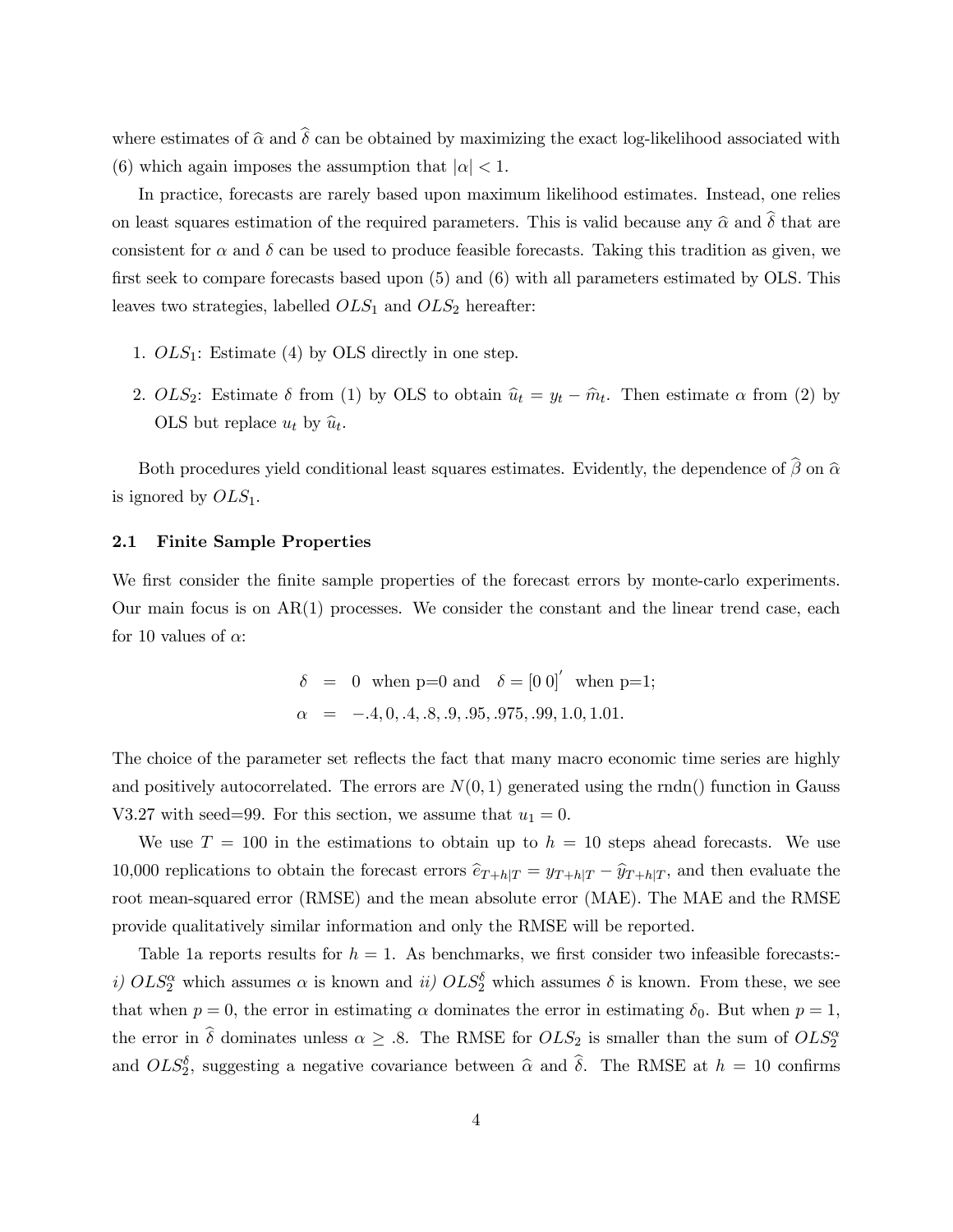that the error from estimating  $\alpha$  vanishes when  $\alpha$  is far away from the unit circle but increases (approximately) linearly with the forecast horizon when  $\alpha$  is close to unity. However, the error in estimating  $\delta$  does not vanish with the forecast horizon even when  $\alpha = 0$  as the RMSE for  $OLS^{\alpha}_2$ shows.

The RMSE for  $OLS_1$  and  $OLS_2$  when both parameters have to be estimated are quite similar when  $\alpha$  < .8, but the similarity ends as the error process becomes more persistent.<sup>3</sup> When  $p = 0$ ,  $OLS_2$  exhibits a sudden increase in RMSE and is sharply inferior to  $OLS_1$  at  $\alpha = 1$ . When  $p = 1$ the RMSE for  $OLS_1$  is always smaller than  $OLS_2$  when  $\alpha \geq .8$ . The difference is sometimes as large as 20% when  $\alpha$  is close to unity. Results for  $h = 10$  in Table 1b show a sharper contrast in the two sets of forecast errors. For a given procedure, the forecast errors are much larger when  $p = 1$ .

From the finite sample simulations, we see that from a RMSE standpoint, the method of detrending is by and large an irrelevant issue when  $\alpha$  is small. But for empirically relevant cases when  $\alpha$  is large, one step least squares detrending clearly dominates two steps least squares detrending in terms of RMSE. In the next subsection, we report an asymptotic analysis which provides some theoretical explanations for the simulation results. We examine the large sample properties of  $OLS_1$  and  $OLS_2$  when the data are persistent.

# 2.2 Asymptotic Properties of OLS Forecasts

Because the difference between  $OLS_1$  and  $OLS_2$  occurs for  $0.8 \le \alpha \le 1$ , we use a local-to-unity framework with non-centrality parameter  $c$  to characterize the DGP as:

$$
y_t = \delta_0 + \delta_1 t + u_t,
$$
  
\n
$$
u_t = \alpha_T u_{t-1} + e_t
$$
  
\n
$$
\alpha_T = 1 + \frac{c}{T},
$$
\n(7)

where  $e_t$  is a martingale difference sequence with  $2 + d$  moments for some  $d > 0$  and  $E(e_t^2) = 1$ . We assume that  $u_0 = 0$ , and without loss of generality, let  $\delta_0 = \delta_1 = 0$ . For a given sample size,  $u_t$  is locally stationary when  $c < 0$  and locally explosive when  $c > 0$ , but becomes an integrated process as the sample size increases to infinity. In what follows, we let  $\Rightarrow$  denote weak convergence. For  $t = [Tr]$  with  $0 \le r \le 1$ , the functional central limit theorem implies that:

$$
T^{-1/2}u_{[Tr]} = T^{-1/2}y_{[Tr]} \Rightarrow J_c(r),
$$

where  $dJ_c(r) = cJ_c(r) + dW(r)$  is a diffusion and  $W(r)$  is a standard Brownian motion. The demeaned and detrended variants of  $J_c(r)$  are then the limits of the residuals,  $\hat{u}_t$ , obtained from

<sup>&</sup>lt;sup>3</sup>Sampson (1991) showed that under least squares detrending, the deterministic terms have a higher order effect on the forecast errors when  $u_t$  is non-stationary.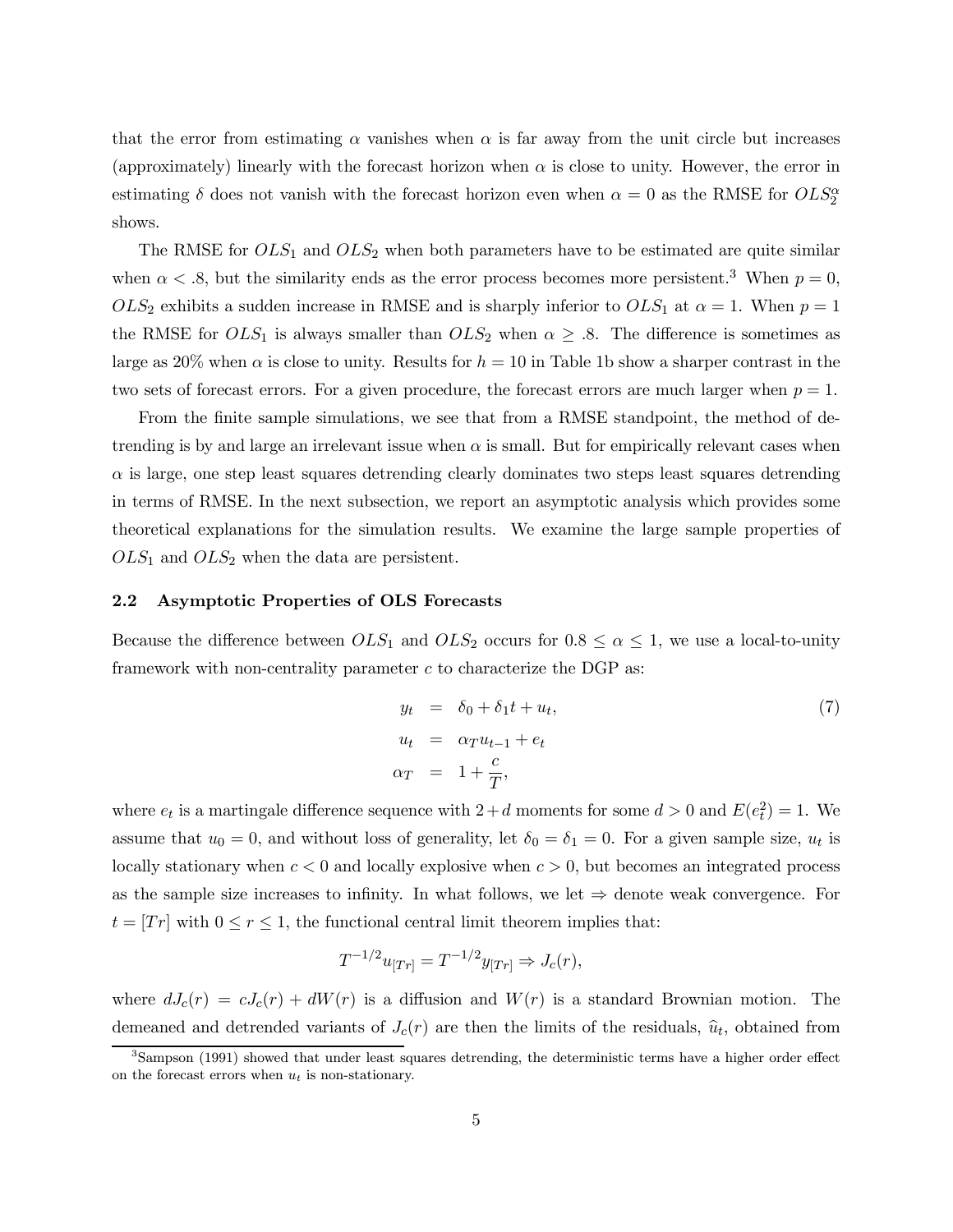the projection of  $u_t$  on 1 when  $p = 0$ , and on 1 and t when  $p = 1$ . These are, respectively,

$$
p = 0: \t T^{-1/2}\hat{u}_{[Tr]} \Rightarrow \bar{J}_c(r) = J_c(r) - \int_0^1 J_c(s)ds,
$$
\t(8)

$$
p = 1: \qquad T^{-1/2}\hat{u}_{[Tr]} \Rightarrow \tilde{J}_c(r) = J_c(r) - (4 - 6r) \int_0^1 J_c(s)ds - (12r - 6) \int_0^1 sJ_c(s)ds. \tag{9}
$$

If a detrending procedure can remove  $m_t$  without leaving asymptotic effects on the data,  $\bar{J}_c(r)$  and  $J_c(r)$  would have been identically  $J_c(r)$ . From the above limits, we see that least squares detrending leaves non-vanishing effects on the detrended data.

The limiting distribution of  $T(\hat{\alpha} - \alpha)$  can be conveniently written using the functional:

$$
\Phi(B_c, W) = \frac{\int_0^1 B_c(r) dW(r)}{\int_0^1 B_c(r)^2 dr}
$$

for  $B_c$  that depends on the method of detrending. Under least squares detrending,  $T(\hat{\alpha} - \alpha) \Rightarrow$  $\Phi(\bar{J}_c, W)$  when  $p = 0$  and to  $\Phi(\tilde{J}_c, W)$  when  $p = 1$ .

We use two theorems to summarize the results.

**Theorem 1** One Step Least Squares Detrending:  $OLS_1(p)$ 

• ( $p = 0$ ): Let the data be generated by (7). Let  $\beta_0$  and  $\widehat{\alpha}$  be estimated from  $y_t = \beta_0 + \alpha y_{t-1} + e_t$ by OLS. Let  $\bar{J}_c(r)$  be defined as in (8). For  $h = 1$ , we have

$$
\begin{aligned}\n\widehat{e}_{T+1|T} &= (\beta_0 - \widehat{\beta}_0) + (\alpha - \widehat{\alpha})y_T. \\
\sqrt{T} \widehat{e}_{T+1|T} &\Rightarrow -\bar{J}_c(1)\Phi(\bar{J}_c, W) - W(1) \\
&\equiv \mathcal{P}(0).\n\end{aligned}
$$

• ( $p = 1$ ): Let the data be generated by (7). Let  $\beta_0$ ,  $\beta_1$ , and  $\hat{\alpha}$  be estimated from  $y_t = \beta_0 + \beta_1$  $\beta_1 t + \alpha y_{t-1} + e_t$  by OLS. Let  $\tilde{J}_c(r)$  be defined as in (9). Let  $\mathcal{B}_t = \beta_0 + \beta_1 t$ . For  $h = 1$  we have

$$
\begin{aligned}\n\widehat{e}_{T+1|T} &= \mathcal{B}_{T+1} - \widehat{\mathcal{B}}_{T+1} + (\alpha - \widehat{\alpha})y_T, \\
\sqrt{T}\widehat{e}_{T+1|T} &\Rightarrow -\widetilde{J}_c(1)\Phi(\widetilde{J}_c, W) + \int_0^1 (2 - 6r)dW(r) \\
&\equiv \mathcal{P}(1).\n\end{aligned}
$$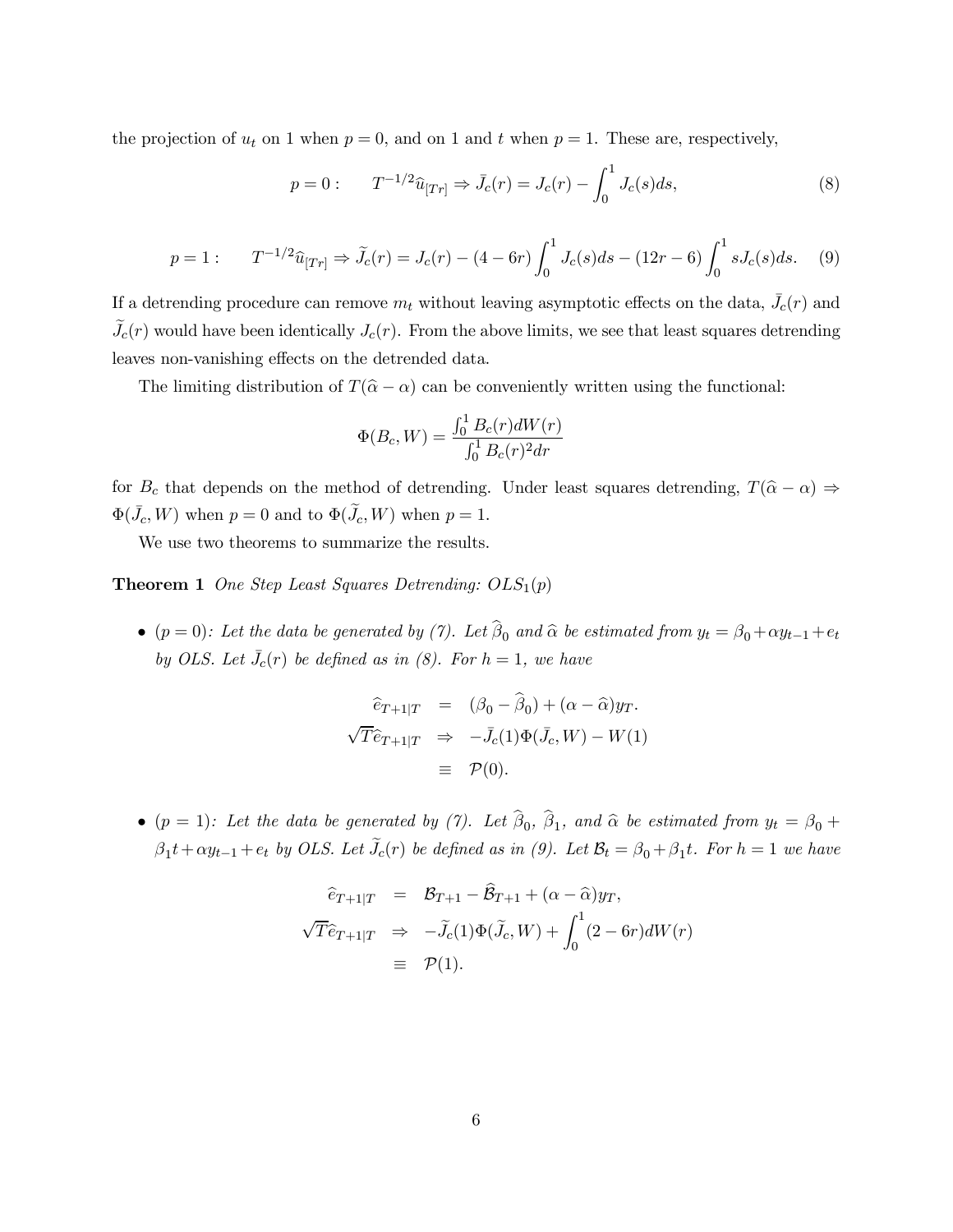**Theorem 2** Two Step Least Squares Detrending:  $OLS_2(p)$ 

• (p = 0): Let the data be generated by (7). Let  $\hat{\delta}_0 = \bar{y} = \hat{m}_t \ \forall t$ , where  $\bar{y} = T^{-1} \sum_{t=1}^T y_t$  is the least squares estimate of  $\delta_0$ . Let  $\hat{\alpha}$  be the least squares estimate from a regression of  $\hat{u}_t$  on  $\widehat{u}_{t-1}$  with  $\widehat{u}_t = y_t - \bar{y}$ . Let  $\bar{J}_c(r)$  be defined as in (8). For  $h = 1$ ,

$$
\begin{aligned}\n\widehat{e}_{T+1|T} &= (\delta_0 - \widehat{\delta}_0)(1 - \alpha) + (\alpha - \widehat{\alpha})(y_T - \widehat{m}_T). \\
\sqrt{T}\widehat{e}_{T+1|T} &\Rightarrow -\bar{J}_c(1)\Phi(\bar{J}_c, W) + c \int_0^1 J_c(r) dr \\
&\equiv \mathcal{Q}(0).\n\end{aligned}
$$

•  $(p = 1)$ : Let the data be generated by (7). Define  $\hat{m}_t = \hat{\delta}_0 + \hat{\delta}_1 t$ , and let  $\hat{\delta}_0$  and  $\hat{\delta}_1$  be obtained from least squares regression of  $y_t$  on 1 and t, with  $\hat{u}_t$  being the estimated residuals. Let  $\hat{\alpha}$  be the least squares estimate from a regression of  $\hat{u}_t$  on  $\hat{u}_{t-1}$ . Let  $\tilde{J}_c(r)$  be defined as in (9). For  $h = 1$ , we have

$$
\begin{aligned}\n\widehat{e}_{T+1|T} &= (m_{T+1} - \widehat{m}_{T+1})(1 - \alpha L) + (\alpha - \widehat{\alpha})(y_T - \widehat{m}_T). \\
\sqrt{T}\widehat{e}_{T+1|T} &\Rightarrow -\widetilde{J}_c(1)\Phi(\widetilde{J}_c, W) + \left[\int_0^1 (6 - 12r)J_c(r)dr\right] - c\left[\widetilde{J}_c(1) - J_c(1)\right] \\
&\equiv \mathcal{Q}(1).\n\end{aligned}
$$

The main implication of the two theorems is that forecasts based upon one and two step least squares detrending are not asymptotically equivalent. This is in contrast to the often exploited result that one and two steps detrending yields asymptotically equivalent estimates of  $\alpha$ . This is because  $\hat{m}_t$  is not invariant to the method of detrending.

To further understand the asymptotic non-equivalence of  $OLS_1$  and  $OLS_2$ , let us rewrite the one step ahead forecast error in terms of  $\hat{u}_t$ , the residuals from the projection of  $y_t$  on  $z_t = (1, t)$ .<sup>4</sup> Consider also the artificial regression

$$
y_t = A_0 + A_1 t + e_t
$$

where  $e_t$  is white noise. Let  $\hat{A}$  be the least squares estimates of  $A = (A_0 \ A_1)'$  so that  $\hat{A} - A =$  $(z'z)^{-1}z'e$ . Then the forecast error for  $OLS_1$  can be written as:

$$
\hat{e}_{T+1|T} = (\alpha - \hat{\alpha})\hat{u}_T + (A_0 - \hat{A}_0) + (A_1 - \hat{A}_1)T + o_p(1). \tag{10}
$$

For  $OLS_2$ , we have:

$$
\hat{e}_{T+1|T} = (\alpha - \hat{\alpha})\hat{u}_T + (1 - c)(\delta_1 - \hat{\delta}_1) - cT^{-1}(\delta_0 - \hat{\delta}_0). \tag{11}
$$

<sup>&</sup>lt;sup>4</sup>When  $p = 0$ , the expressions simplify with  $A_1$  and  $\delta_1 = 0$ .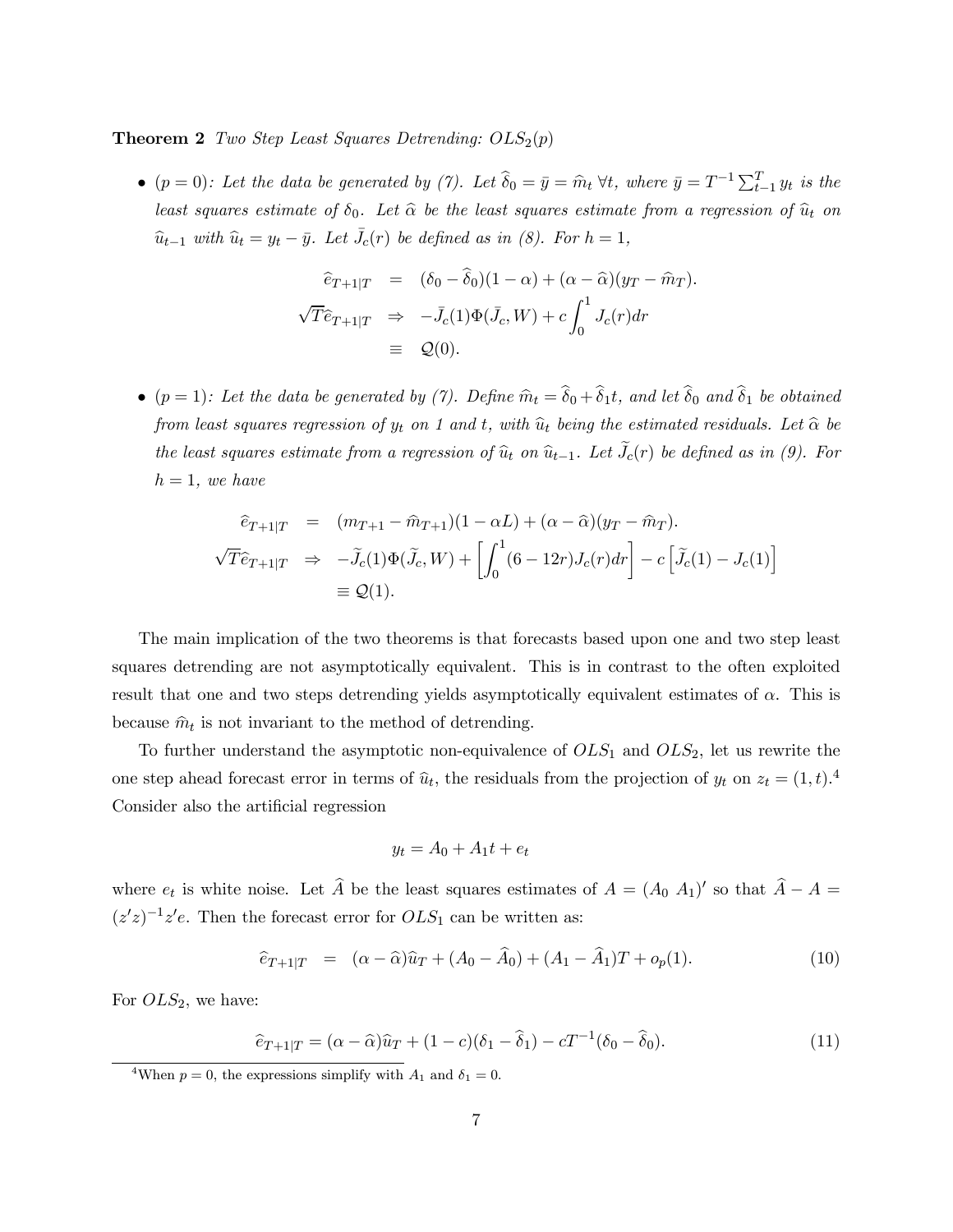The first term,  $(\alpha - \hat{\alpha})\hat{u}_T$ , which we shall refer to as the dynamic factor, has a limiting distribution that corresponds to the common term in Theorems 1 and 2. It depends on  $p$  but not on the method of least squares detrending and is inconsequential as far as a comparison between the two methods of least squares detrending is concerned. The remaining two terms in the forecast error, which we refer to as the deterministic factor, depends not only on  $p$  but also on the method of determing. For a given  $p, \hat{A} - A = (z'z)^{-1}z'e$  under  $OLS_1$ , but  $\hat{\delta} - \delta = (z'z)^{-1}z'u$  under  $OLS_2$ . Since  $e_t$  is a white noise process but  $u_t$  is serially correlated,  $\widehat{A}$  has smaller variance than  $\widehat{\delta}$ . Reduced parameter uncertainty translates into smaller forecast errors.

The second reason why two steps least squares detrending is inferior is that  $\delta_0$  cannot be identified at  $c = 0$  and hence not consistently estimable when  $\alpha = 1$ . By continuity,  $\delta_0$  is imprecisely estimated in the vicinity of  $c = 0$ . In our local to unity framework,  $T^{-1/2}(\hat{\delta}_0 - \delta_0)$  is  $O_p(1)$  and has a non-vanishing effect on  $OLS_2$ . In consequence, the forecast error has a larger variance under two steps least squares detrending. Equation (11) also highlights the fact that the deterministic factor does not depend on c under  $OLS_1$  but does so under  $OLS_2$ . Theorem 2 confirms that in large samples, c remains in the distribution of  $OLS_2$  both directly, and indirectly through the diffusion process. The forecast errors are thus unstable and sensitive to c around  $c = 0$ . This result nicely illustrates in the most simple of models the care with which deterministic parameters need to be estimated when constructing forecasts.

The difference between  $OLS_1$  and  $OLS_2$  extends to long horizon forecasts with horizon h satisfying  $h/T \to \lambda \in (0, 1)$ . It can be shown that under  $OLS_1$ ,

$$
OLS_1(p): \quad \frac{1}{\sqrt{T}}\widehat{e}_{T+h|T} \Rightarrow \lambda \mathcal{P}(p)
$$

to a first approximation. Under  $OLS_2$ , we have, to a first approximation,

$$
OLS_2(p): \quad \frac{1}{\sqrt{T}}\widehat{e}_{T+h|T} \Rightarrow \lambda \mathcal{Q}(p),
$$

for  $p = 0, 1$ . Thus, the long-horizon forecast errors diverge at rate  $\sqrt{T}$ , the same as the rate reported in Stock (1997) for the case of no deterministic terms. Because the estimation of the deterministic terms does not affect the rate at which the forecast error diverges over long-horizons, the properties of the forecast errors can be understood by concentrating on  $h = 1.5$ 

The asymptotic results given by Theorems 1 and 2 can be used to approximate the finite sample behavior of the conditional forecast errors. In particular the mean and variances of the asymptotic

<sup>&</sup>lt;sup>5</sup>The long horizon forecast errors depend on  $\alpha^h$  which takes a limit of  $exp(c\lambda)$  as h and T approaches infinity. The stated results make use of the approximation that  $exp(c\lambda) - exp(c\lambda) \approx (c - \hat{c})\lambda$ , from which it follows that to a first approximation, the normalized forecast errors increase linearly with the forecast horizon. As in Phillips (1995),  $\hat{\alpha}^h$  is an exponentiated random variable when  $\alpha$  is local to unity instead of the usual result that  $\hat{\alpha}^h \to 1$  when h is fixed.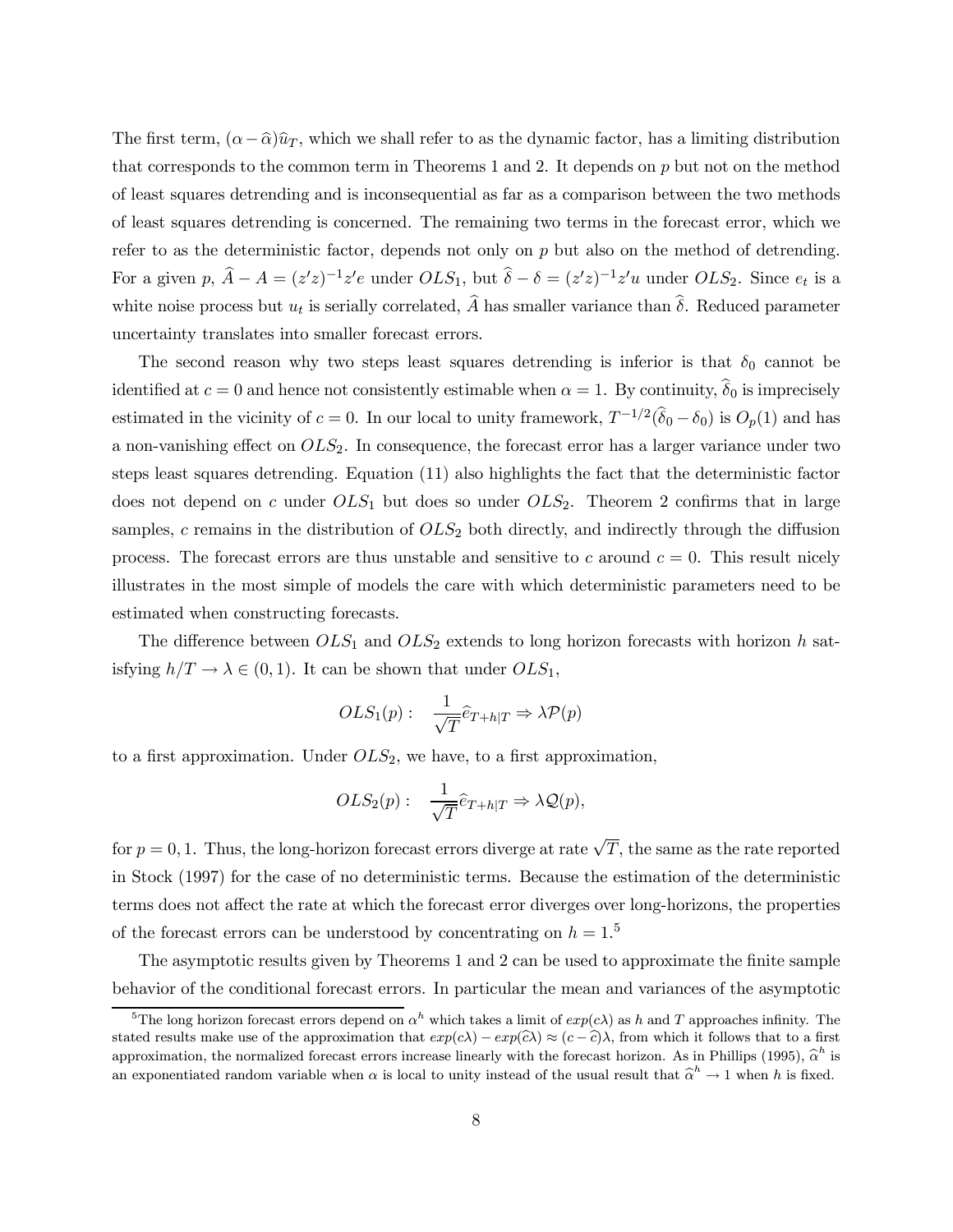distributions can shed light on the behavior of the bias and MSE of the forecast errors as c varies. We approximate the limiting distributions by approximating  $W(r)$  and  $B_c(r)$  using using partial sums of  $iidN(0, 1)$  errors with 500 steps in 10,000 simulations.<sup>6</sup> Five values of c are considered: -15, -5, -2, 0, 1. Densities of the asymptotic distributions are given in Figures 1 and 2 for  $p = 0$ and 1 respectively. The result that stands out is that  $OLS_2$  is very sensitive to whether  $c \geq 0.7$ In particular, its dispersion increases and is bimodal when  $c \geq 0$ . While  $OLS_1$  is also biomodal when  $c > 0$  and  $p = 0$ , there is no apparent increase in the dispersion of the distribution. These asymptotic results are consistent with the finding in finite samples that the forecast errors are much larger for  $OLS_2$  when  $c \geq 0$ .

The sharp bimodality of  $OLS_2$  when  $c \geq 0$  warrants further explanation. Consider  $p = 0$ . From Theorem 2, the limit of  $\hat{e}_{T+1|T}$  is the limit of  $-(y_T - \hat{m}_T)(\hat{\alpha} - \alpha)$  when  $c = 0$ . It is well known that when  $\alpha$  is near the unit circle,  $T(\hat{\alpha} - \alpha)$  is skewed to the left. Therefore if the deterministic terms were absent and  $y_T > 0$ , the forecast errors will be concentrated in the positive range.<sup>8</sup> Stock (1996) evaluated the forecasts conditional on  $y_T > 0$  assuming  $m_t$  is known and confirms asymptotic median bias. In our setting,  $\hat{e}_{T+1|T}$  will be upward biased at  $c = 0$  if  $y_T - \hat{m}_T > 0$ . In Figure 3, we present the limiting error distribution conditional on  $y_T - m_T > 0$ . Although this does not ensure that  $y_T - \hat{m}_T > 0$ , this appears to happen sufficiently frequently since the conditional forecast error is still biased upwards. The bimodality in Figure 1 arises because  $y_T - \hat{m}_T$ is unconditional and can take on positive or negative values. In effect, conditional median bias in the dynamic component of the forecast error is necessary for bimodality in the unconditional error distribution, but it is sufficient only for  $OLS_2$  when  $c = 0$ . Under  $OLS_1$ , the deterministic component does not drop out at  $c = 0$ . The downward biasedness of  $\hat{\alpha}$  is no longer sufficient to determine the sign of the prediction error, even if  $y_T - \hat{m}_T > 0$ . For the same reason, bimodality is not observed when  $c < 0$  under both methods of least squares detrending.

From Figures 1 and 2, we see that the unconditional forecast errors are roughly median unbiased. However, the conditional forecast errors (conditional on  $y_T - m_T > 0$ ) are upward biased when  $p = 0$  and downward biased when  $p = 1<sup>9</sup>$  Further examination reveals that while  $\hat{\alpha}$  is downward

<sup>&</sup>lt;sup>6</sup>The asymptotic MSE are in close range with the finite sample simulations for  $T = 500$  which we did not report. In particular, the RMSE for  $p = 0$  at  $\alpha = 1$  are .078 and .089 respectively. The RMSE based on the asymptotic approximations are .0762 and .0877 respectively. For  $p = 1$ , the finite sample RMSE are .109 and .143. The asymptotic approximations are .108 and .142 respectively.

<sup>7</sup>The finite sample distribution of the forecast errors exhibit the same properties.

<sup>&</sup>lt;sup>8</sup>Using Edgeworth expansions and assuming  $\alpha$  is bounded away from the unit circle, Phillips (1979) showed that the exact distribution of  $\hat{e}_{T+h|T}$  will be skewed to the left if  $y_T > 0$  once the dependence of  $\hat{\alpha}$  on  $y_T$  is taken into account. His result is for strictly stationary process and applies in finite samples. Thus, the median bias conditional on  $y_T > 0$  observed here does not arise for the same reason.

 $^{9}$ In finite sample results not reported, the unconditional median biases are small but the conditional median biases are noticeable when  $c = 0$ , in accord with the asymptotic results.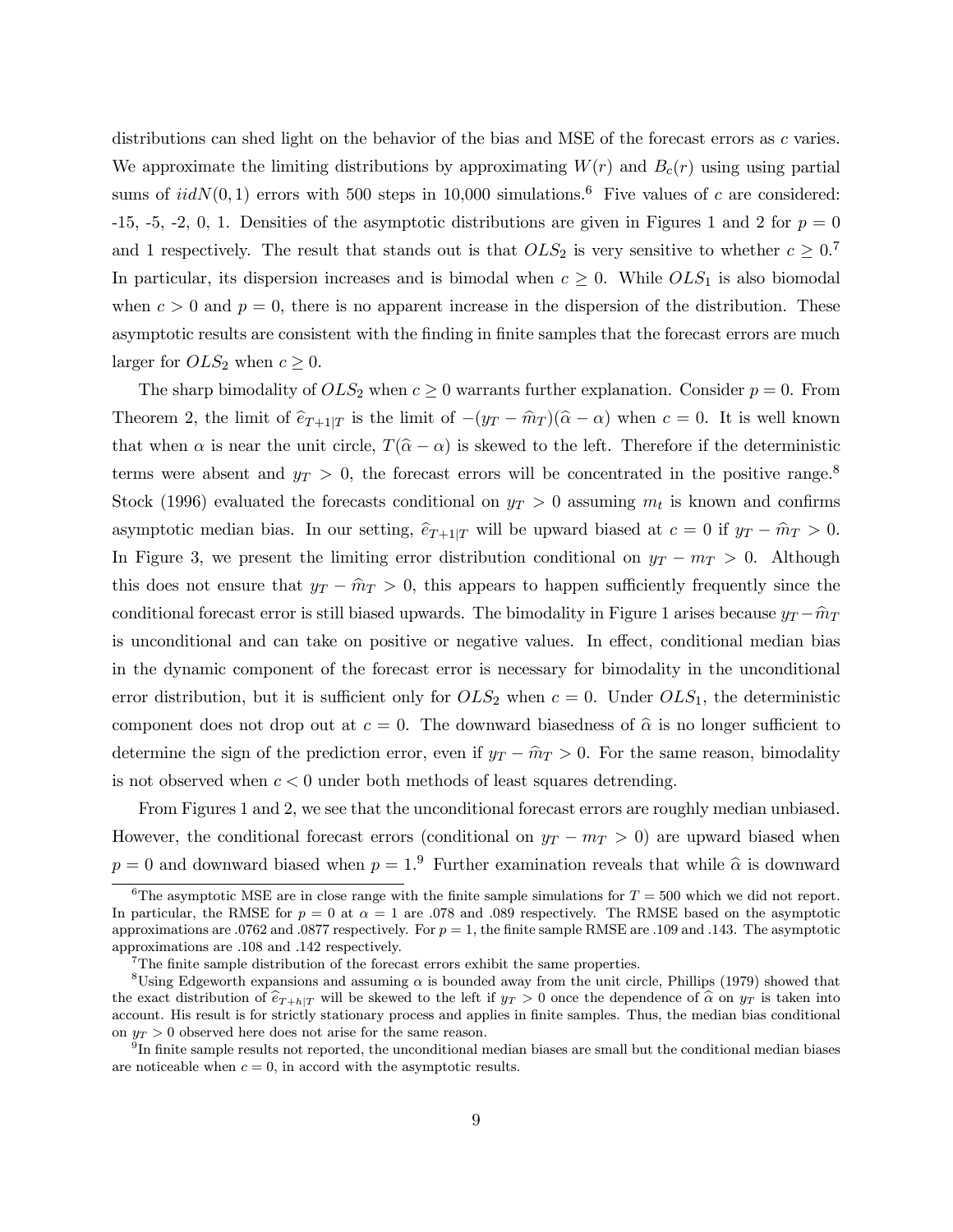biased and induces a force for under-prediction,  $\hat{m}_t$  is upward biased under both methods of least squares detrending and dominates the error when  $p = 1$ . The result underscores the fact forecasting with deterministic terms can yield errors with properties that can be quite different than when  $m_t$ is absent. The result also indicates that depending on the whether  $y_T - m_T > 0$  in the data, median bias can be possible.

Figures 1 and 2 also reveal that irrespective of the method of least squares detrending, the forecast error distributions do not resemble that of  $\hat{\alpha}$ . Estimation of the deterministic terms removes much of the asymmetry in  $\hat{\alpha}$  from the forecast error distribution. As well, except when c is negative and far from zero, the error distribution for  $OLS_2$  does not resemble the normal distribution and will pose problems for the construction of prediction intervals.

# 3 GLS Detrending

The foregoing analysis shows that  $OLS_1$  will dominate  $OLS_2$  when forecasting persistent time series. But does there exist a two step procedure that can improve upon one step least squares detrending? Two options come to mind. One possibility is fix  $\alpha$  to remove variability due to  $\hat{\alpha}$ . For highly persistent data, imposing a unit root on  $y_t$  has been treated as a serious option. We will return to this option subsequently. The alternative route is to search for estimates of  $\delta$ that have better properties than OLS. Indeed, it is well known that different ways of estimating the serial correlation coefficient could have rather different finite sample implications for the parameters of a regression model with stationary disturbances.<sup>10</sup> The problem is that in the local to unity framework,  $\delta_0$  is not consistently estimable by any method.

Consider an alternative decomposition of the forecast error for an arbitrary two-step procedure:

$$
\sqrt{T}\hat{e}_{T+1|T} = T(\alpha - \hat{\alpha})T^{-1/2}u_T + T(\alpha - \hat{\alpha})T^{-1/2}(\hat{u}_T - u_T) \n+ \sqrt{T}(\delta_1 - \hat{\delta}_1) - cT^{-1/2}(\hat{u}_T - u_T).
$$
\n(12)

The forecast error has three components: the error from estimating  $\alpha$  (the first term), the error from least squares estimation of the deterministic components (the last two terms), and the covariance between the two errors (the second term). While a consistent estimate of  $\delta_0$  is not achievable, there may exist an estimator of  $\delta_0$  with the property that  $T^{-1/2}(\hat{u}_T - u_T) = o_p(1)$ . This property, denoted criterion A, is desirable for forecasting because from (12) we see that  $\sqrt{T} \hat{e}_{T+1|T}$  will then not depend, asymptotically, on the error in estimating  $\delta_0$ . If criterion A is not satisfied, then the

<sup>&</sup>lt;sup>10</sup>Using the regression model  $y_t = \delta' z_t + u_t$  where  $u_t$  is AR(1) with parameter  $\alpha$  strictly bounded away from the unit circle and  $z_t$  does not include a constant, Rao and Griliches (1969) showed, via monte-carlo experiments, that GLS estimation of  $\delta$  in conjunction with an initial estimate of  $\alpha$  obtained from Durbin's equation [i.e. (4)] is desirable for the mean-squared-error of  $\hat{\delta}$  when  $|\alpha| > .3$ .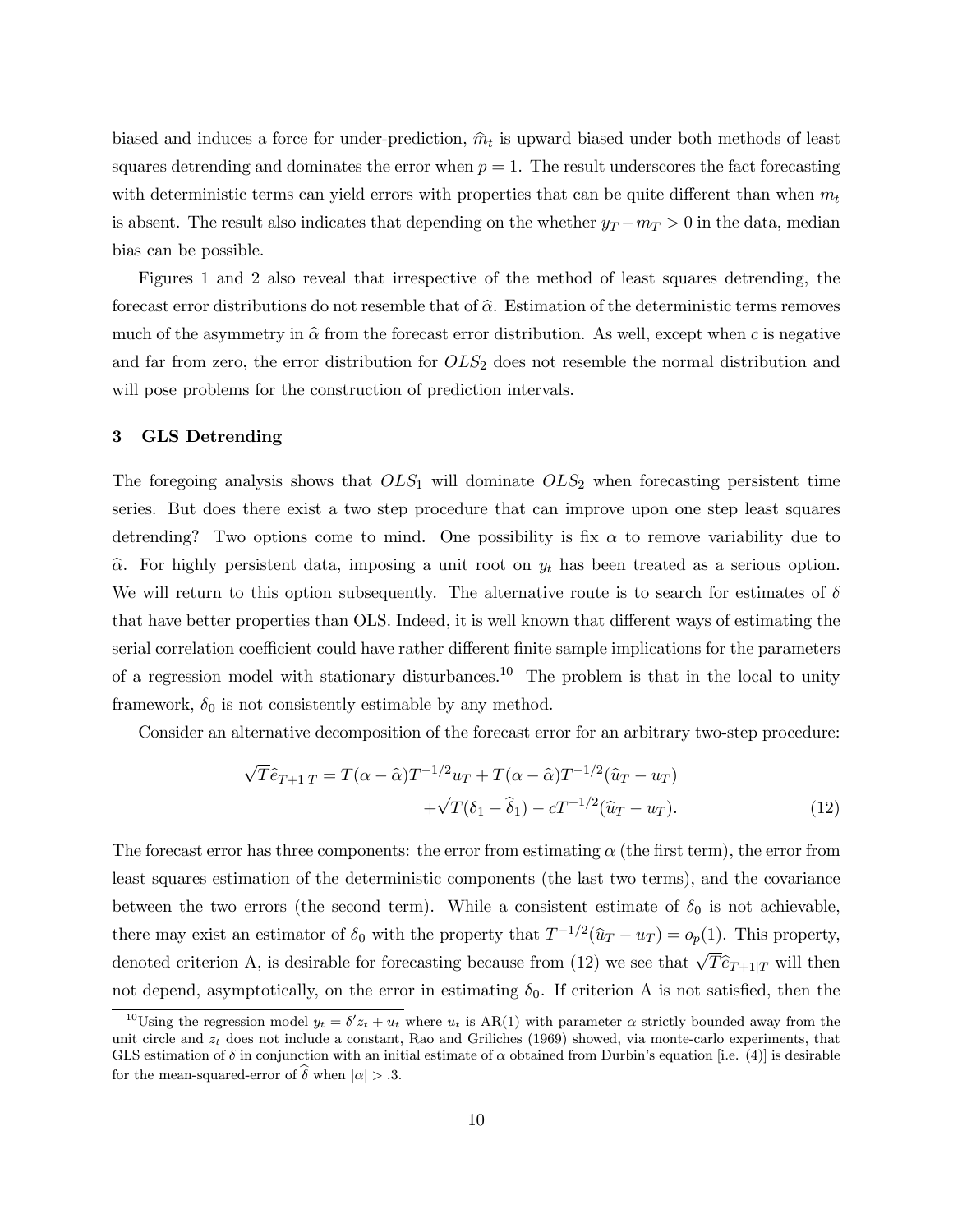next best is to have an estimator for  $\delta$  that satisfies criterion B: the estimator should i) have a small variance, ii) allow for efficient of  $\alpha$ , and iii) have errors between  $\hat{\alpha}$  and  $\hat{\delta}$  that covary negatively. In the rest of this analysis, we consider the ability of GLS in satisfying these properties.

The usefulness of GLS in forecasting was first analyzed by Goldberger (1962) who considered optimal prediction based upon the model  $y_t = \delta' z_t + u_t$  but  $E(uu') = \Omega$  is non-spherical. Goldberger showed that the best linear unbiased prediction can be obtained by quasi-differencing the data to obtain GLS estimates of  $\delta$ , and then exploit the fact that if  $u_t$  is serially correlated, the relation between the  $u_{T+h}$  and  $u_T$  can be used to improve the forecast. When  $u_t$  is an AR(1) process with known parameter  $\alpha$ , the one-step ahead optimal prediction reduces to  $y_{T+1} = \hat{\delta}' z_{T+1} + \alpha (y_T - \hat{\delta}' z_T)$ . This amounts to application of the KW prediction formula using an efficient estimate of  $\delta$ , assuming  $\alpha$  is known.

Estimation by GLS requires quasi-differencing the data. We consider the Prais-Winston (PW) transformation which includes information from the first observation, and the Cochrane-Orcutt (CO) transformation which drops information of the first observation. Specifically, for a given  $\alpha$ , the quasi-differenced data  $y_t^+$  and  $z_t^+$ , are constructed as follows:

• *PW*: For 
$$
t = 2, ..., T
$$
,  $y_t^+ = y_t - \alpha y_{t-1}$ ,  $z_t^+ = z_t - \alpha z_{t-1}$ , with  $y_1^+ = y_1$  and  $z_1^+ = z_1$ ,

• CO: For 
$$
t = 2, ..., T
$$
,  $y_t^+ = y_t - \alpha y_{t-1}$ ,  $z_t^+ = z_t - \alpha z_{t-1}$ .

Then  $\tilde{\delta} = (z^{+1}z^{+})^{-1}(z^{+1}y^{+})$  is the GLS estimate of  $\delta$ , and  $\tilde{u}_t = y_t - \tilde{\delta}' z_t$  is the GLS detrended data. Our treatment of the first observation under PW is necessitated by the fact that the original PW sets  $x_1^+ = \sqrt{1 - \alpha} x_1$  which is invalid when  $\alpha = 1$ . The stated PW transformation is valid if  $u_0 = 0$  and was used by Elliott, Rothenberg and Stock (1996) to analyze the power of unit root tests. Phillips and Lee (1996) used the same assumption to show efficiency gains for  $\hat{\delta}_1$  from quasi-differencing.<sup>11</sup>

With either way of quasi-differencing, Goldberger's procedure does not, however, produce a feasible forecast because  $\alpha$  is unknown. The estimation of  $\alpha$  affects the forecast error not just directly through the dynamic component of the forecast, but also because quasi-differencing is performed at  $\hat{\alpha}$  rather than  $\alpha$ . Rao and Griliches (1969) showed, via monte-carlo experiments, that estimating  $\hat{\alpha}$  from Durbin's equation (4) is much more efficient than estimating it from an autoregression in  $\hat{u}_t$  or directly by non-linear least squares when  $\alpha$  is positive. We take this result as the starting point. Using  $\hat{\alpha}$  estimated from (4) to quasi-difference the data, we now assess whether

 $11$ Canjels and Watson (1997) referred to this as conditional GLS. We label this as PW only because it retains information in the first observation, in the same spirit as the Prais-Winston transformation.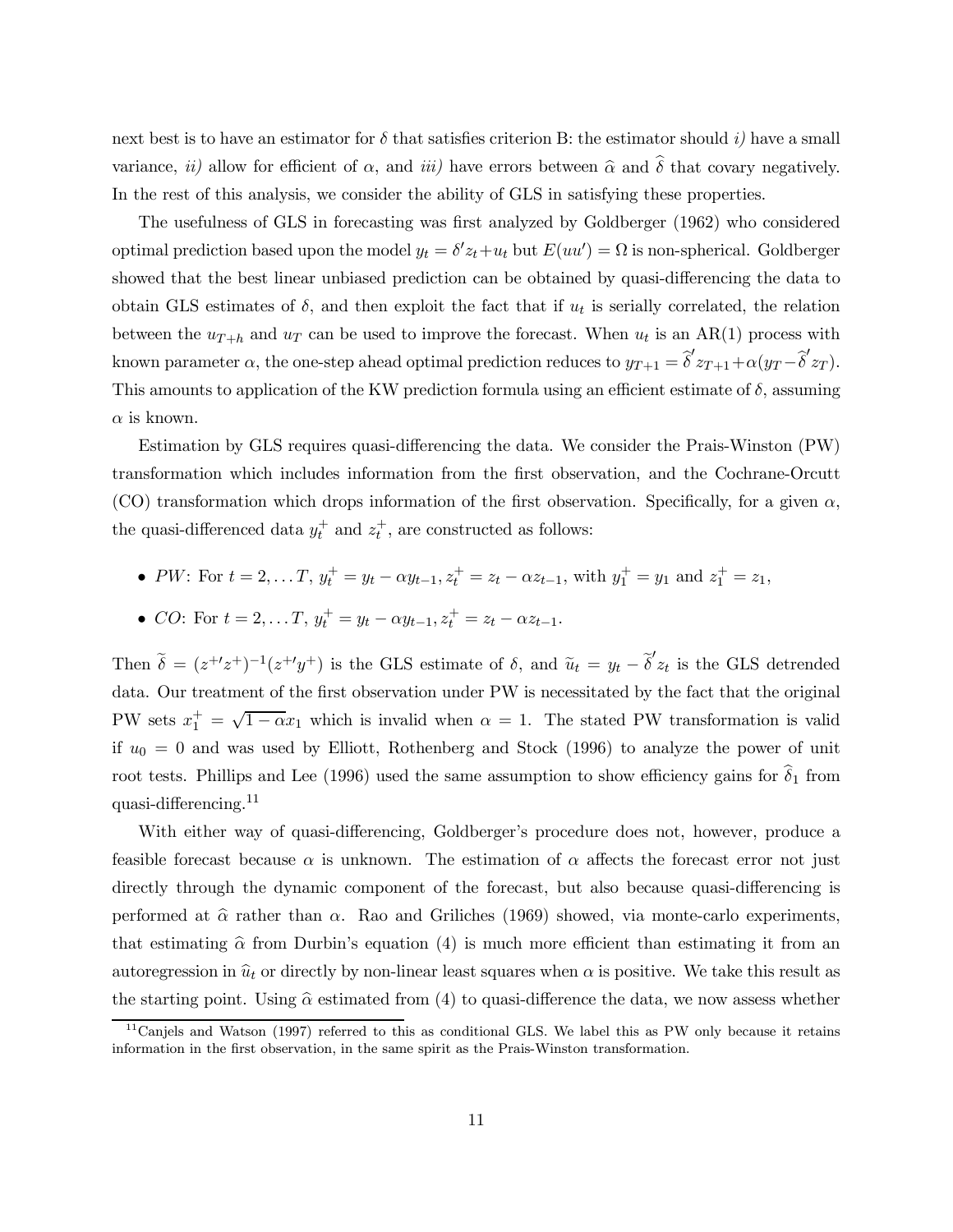GLS detrended data satisfy the criterion A. In the local to unity framework above, this requires that  $T^{-1/2}\tilde{u}_t \Rightarrow J_c(r)$ , the limiting distribution of  $T^{-1/2}u_t$ .

**Lemma 1** Suppose  $\tilde{u}_t$  is the GLS detrended data using the PW transformation at  $\hat{\alpha}$  estimated from Durbin's equation. Let  $\widehat{W}(r) = \int_0^1 d\widehat{W}(r)$ , and  $\widehat{W}(r) = W(r) - (\widehat{c} - c) \int_0^1 J_c(s) ds$ .

- 1.  $p = 0$ : a) If  $u_1 = O_p(1)$ ,  $T^{-1/2}\tilde{u}_t \Rightarrow J_c(r)$ . b) If  $T^{-1/2}u_1 \Rightarrow J_c^-, T^{-1/2}\tilde{u}_t \Rightarrow J_c(r) J_c^-$ ;
- 2.  $p = 1$ : a) If  $u_1 = O_p(1)$ ,  $T^{-1/2}\tilde{u}_t \Rightarrow J_c(r) P_3(\hat{c}, \hat{W})$ . b) If  $T^{-1/2}u_1 \Rightarrow J_c^-, T^{-1/2}\tilde{u}_t \Rightarrow$  $J_c(r) - P_4(\hat{c}, J_c^-, W).$

The precise expressions for  $P_3$  and  $P_4$  are given in the Appendix. The important thing is that they depend on  $\hat{c}$ , and possibly  $J_c^-$ . Thus, in general, PW detrending fails criterion A. As Canjels and Watson (1997) noted, the efficiency of  $\hat{\delta}_1$  under GLS detrending can be sensitive to the treatment of the first observation. When  $u_1 = O_p(T^{1/2})$  with limit  $J_c^-$ , the detrended data are not invariant to this limit both when  $p = 0$  and when  $p = 1$ . But if  $u_1 = O_p(1)$ , the detrended data does not depend on the initial condition as the Theorem indicates. When  $p = 0$ , this is sufficient for  $u<sub>T</sub>$  to be treated as though it were known in large samples. When  $p = 1$ , this is not sufficient. Elliott et al. (1996) considered quasi-differencing the data at some fixed  $\bar{\alpha} = 1 - c/T$  and showed that when there is a linear trend,  $\bar{\alpha}$  will remain in the limiting distribution of the detrended data. Not surprisingly, we find the effects of  $\hat{\alpha}$  to persist in the detrended data when  $p = 1$ . Naturally,  $\hat{\alpha}$  adds variability to the forecast errors via quasi-differencing.

Now consider the case of CO GLS detrending. Although PW and CO yields asymptotically equivalent estimates of  $\delta_0$  in a covariance stationary framework, as the following lemma shows this is no longer the case in a nearly integrated setting.

**Lemma 2** Suppose  $\tilde{u}_t$  is the GLS detrended data using the CO transformation. Then for  $p = 1, 2$ ,

$$
T^{-1/2}\widetilde{u}_t \Rightarrow J_c(r) - C_p(\widehat{c}, \widehat{W}),
$$

where  $C_p(\cdot)$  for  $p = 0, 1$  are defined in the Appendix.

By construction, CO ignores the initial observation and therefore the limiting distributions of the detrended data are invariant to the initial condition assumption. This can turn out to be a practical advantage because the initial condition assumption is difficult to validate. However, under CO,  $\hat{\alpha}$  always plays a non-vanishing role in the detrended data. Not only is  $C_p$  non-degenerate, they contain terms that are proportional to  $\tilde{c}^{-1}$  (see the Appendix). The variance of the detrended data can thus be large when  $\hat{c}$  is close to zero. Thus, the CO fails both criterion A and B.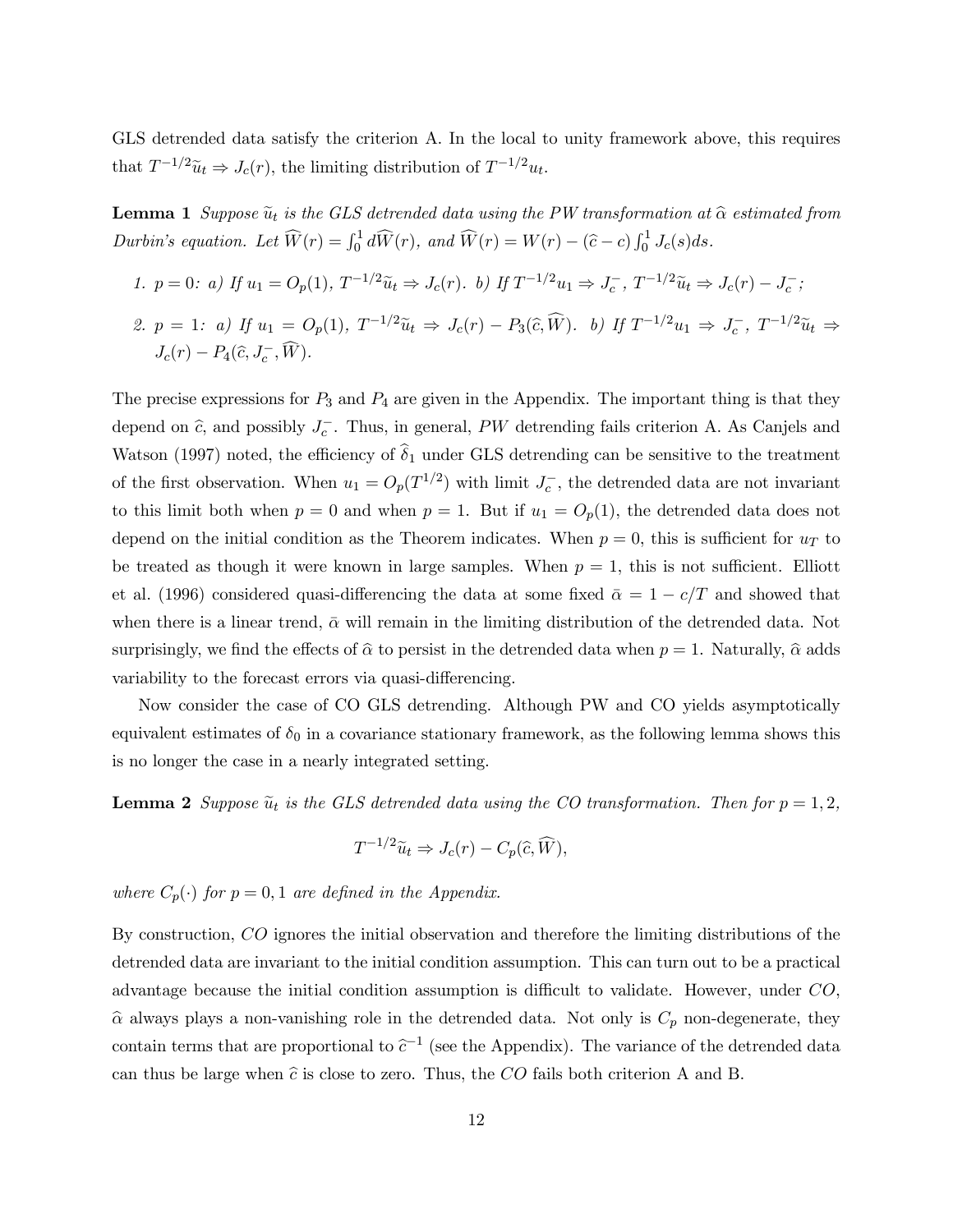Lemmas 1 and 2 show that detrending by GLS will, in general, have asymptotic effects on the forecasts, just like OLS. There is only one exception. When  $p = 0$  and  $u_1 = O_p(1)$ , then from Lemma 1 we see that criterion A is satisfied and it follows that  $\hat{e}_{T+1|T} = (\delta_0 - \tilde{\delta}_0)(1-\hat{\alpha}) + (\alpha - \hat{\alpha})(y_T - m_T)$ and

$$
\sqrt{T}\widehat{e}_{T+1|T} \quad \Rightarrow \quad -J_c(1)\Phi(\bar{J}_c, W).
$$

Evidently, the error distribution depends on least squares detrending only to the extent that  $\hat{\alpha}$  is based on one step least squares detrending. Therefore, if  $\tilde{\alpha}$  were obtained from GLS detrended data, the effects of detrending on the forecast error can be completely removed.

**Lemma 3** When  $p = 0$ ,  $u_1 = O_p(1)$  and  $\alpha$  is re-estimated from an autoregression using GLS detrended data,  $\tilde{e}_{T+1|T} = (\delta_0 - \delta_0)(1 - \tilde{\alpha}) + (\alpha - \tilde{\alpha})(y_T - m_T)$ . Then under PW,

$$
\sqrt{T}\widehat{e}_{T+1|T} \Rightarrow -J_c(1)\Phi(J_c, W).
$$

In this very special case, the forecast error has the same properties as if the deterministic terms were known. But note it entails efficient estimation of both  $\delta$  and  $\alpha$ . More generally, the fact that GLS detrending yields more efficient estimates of  $\delta$  and can improve the power of unit root tests does not imply they will yield more efficient forecasts.

# 3.1 Finite Sample Properties of Feasible GLS Forecasts

From the above, we see that the efficiency of feasible GLS forecasts cannot be presumed. The desirability of feasible GLS forecasts thus depends on the data under investigation. In this section, we consider six GLS estimators. A  $QD_n$  forecast for  $QD = PW$  or  $CO$  is constructed as follows,

- 1. Obtain an initial estimate of  $\alpha$  by  $OLS_1$ .
- 2. Transform  $y_t$  and  $z_t$  by  $QD$  to obtain  $y_t^+$  and  $z_t^+$ . Then  $\tilde{\delta} = (z^{+\prime}z^+)^{-1}(z^{+\prime}y^+)$ . The detrended data is  $\widetilde{u}_t = y_t - \widetilde{\delta}' z_t$ .
- 3. If  $n = 0$ , stop. If  $n = 1$ , then re-estimate  $\alpha$  from (2) with  $u_t$  replaced by  $\tilde{u}_t$ . Denote this estimate by  $\tilde{\alpha}$ . For  $n > 1$ , repeat (a) and (b) until the change in  $\tilde{\alpha}$  between iterations is small.

The objective of iterative estimation  $(n > 0)$  is to bring the estimates of  $\alpha$  and  $\delta$  closer to being jointly optimal.

The simulations are performed using three sets of assumptions on  $u_1$ :

• Assumption A:  $u_1 = e_1 \sim N(0, 1)$ .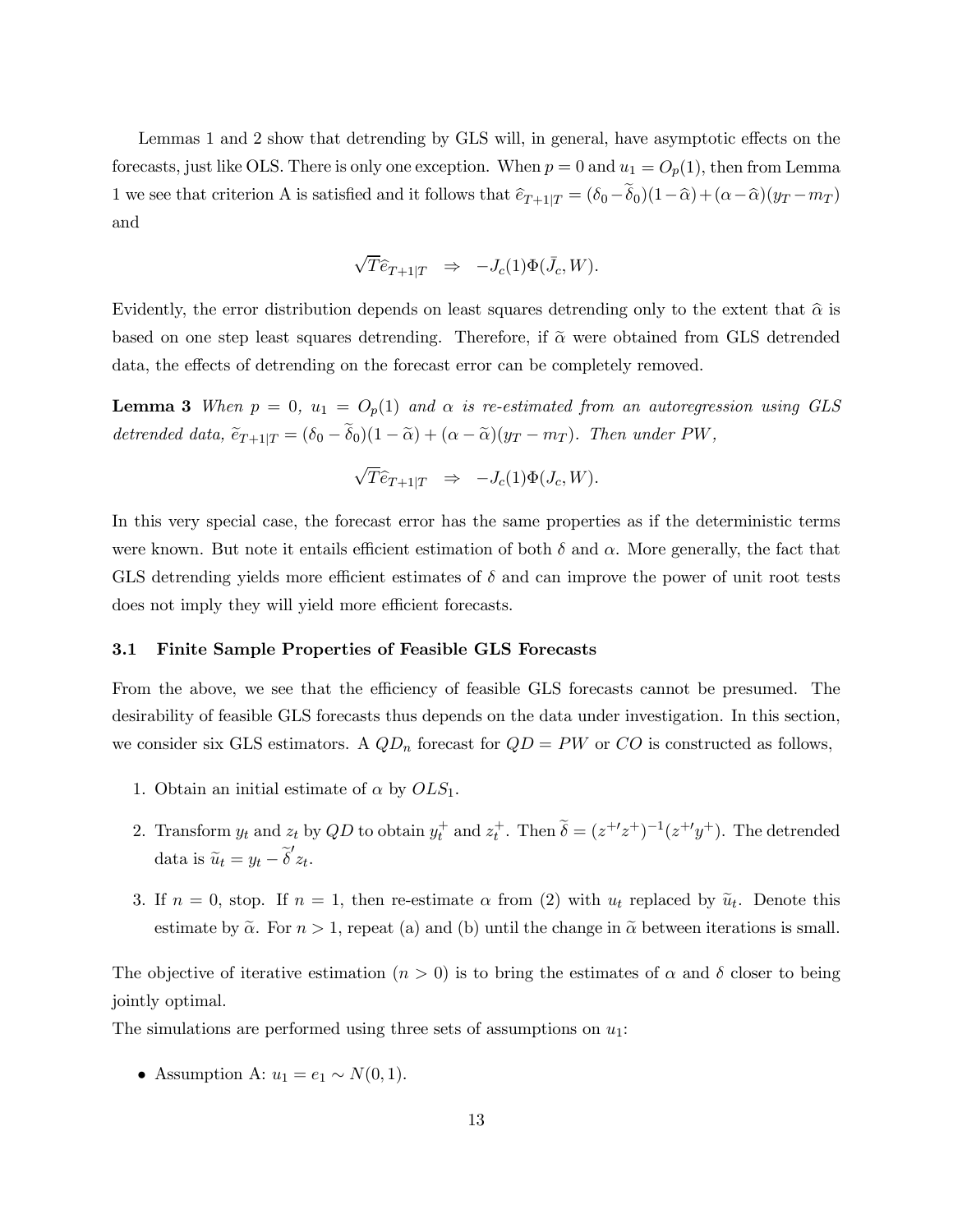- Assumption B:  $u_1 \sim (0, \sigma_e^2/(1-\alpha^2))$  for  $\alpha < 1$ .
- Assumption C:  $u_1 = \sum_{j=0}^{\lbrack \kappa T \rbrack} \alpha^j e_{1-j}, \, \kappa > 0.$

Under A,  $u_1 = O_p(1)$  and does not depend on unknown parameters. Under B,  $u_1$  depends on  $\alpha$ . Elliott (1997) showed that unit root tests based on GLS detrending are farther away from the asymptotic power envelope under B than A. Under C,  $u_1 = O_p(T^{1/2})$ . Canjels and Watson (1997) found that the efficiency of  $\hat{\delta}_1$  under PW-GLS is reduced when  $\kappa > 0$ . Assumption A is a special case of C with  $\kappa = 0$ . In the local asymptotic framework,  $u_1$  is  $O_p(T^{1/2})$  under both Assumptions B and C.

In practice, application of feasible GLS to persistent data faces the additional problem that  $\hat{\alpha}$ could exceed unity, but quasi-differencing is valid only if  $\hat{\alpha} < 1$ . This problem is circumvented in the simulations as follows. If an initial  $\hat{\alpha}$  exceeds one, it is reset to one prior to PW quasi-differencing. From a theoretical perspective, the distribution of the  $CO$  detrended data depends on  $\hat{c}^{-1}$  which does not exist when  $\hat{c} = 0$ . Numerical problems were indeed encountered if we allow  $\hat{\alpha}$  to be unity. Therefore under CO, we set the upper bound of  $\hat{\alpha}$  to .995. Simulations are performed under the same experimental design described earlier, except that under Assumption B, only cases with  $\alpha < 1$ are evaluated. Canjels and Watson (1997) found that for small values of  $\kappa$ , the PW performs well. Here, we report results for  $\kappa = 1$ , which is considerably large, to put the PW to a challenge.

The results are reported in columns 3 through 8 of Table 2 for  $p = 0$  and Table 3 for  $p = 1$ . Because the CO does not use information in the first observation, it is invariant to the assumption  $u_1$ . Differences in the results under alternative assumptions merely reflect sampling variability. When  $\alpha < 0.8$ , the gain in GLS estimation over the two OLS procedures is small, irrespective of the assumption on  $u_1$ . This is perhaps to be expected since the asymptotic equivalence of OLS and GLS detrending follows from the classic result of Grenander and Rosenblatt (1957) when  $u_t$  is strictly stationary. However, as persistence in  $u_t$  increases, there are notable differences.

For  $p = 0$ , first notice that PW<sub>0</sub> displays a sharp increase in RMSE around  $\alpha = 1$  just like  $OLS_2$ . This shows that GLS estimation of  $\delta$  alone will not always reduce forecast errors. The best feasible GLS forecast depends on the initial condition. Under Assumption A,  $PW_\infty$  outperforms all OLS and GLS estimators at every value of  $\alpha$ , sometimes by as much as 20%. Under Assumptions B and C,  $OLS_1$  and CO are best when  $.8 \leq \alpha \leq .9$ , and  $PW_{\infty}$  has large errors. On the other had,  $PW_{\infty}$  performs very well when the data become more persistent. This situation is problematic because the assumption on  $u_1$  cannot be validated in practice, and no single estimator does well in every case. However,  $PW_1$  has errors similar to  $OLS_1$  when the data are mildly persistent, outperforms  $PW_\infty$  when the data are moderately persistent, dominates  $OLS_1$  and is second best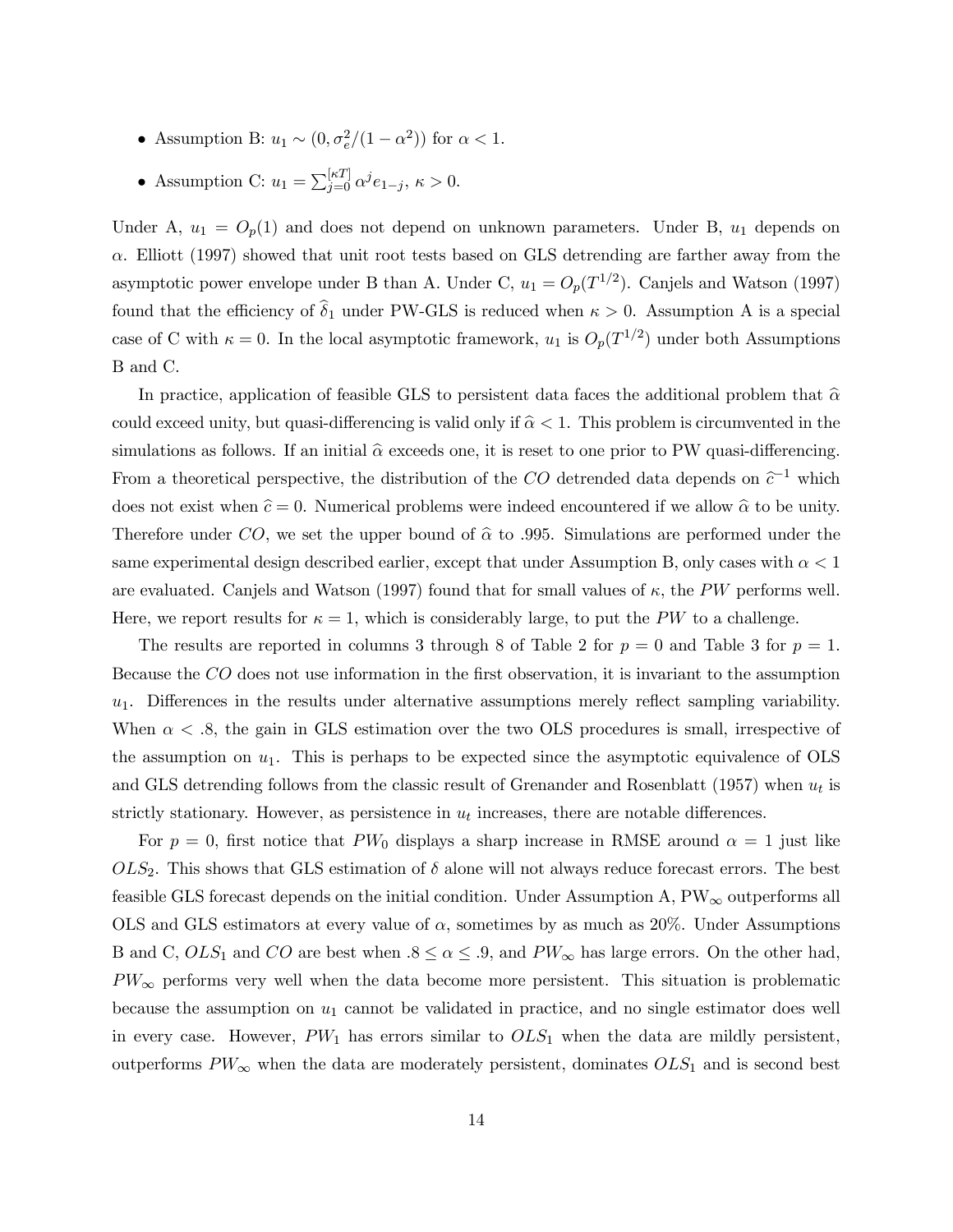to  $PW_\infty$  when the data are extremely persistent. It is perhaps the best feasible GLS forecast when  $p=0.$ 

It is of some interest to understand why  $PW_0$  performs so poorly, even worse than  $OLS_2$ , when  $\alpha$  is at or near unity. Because the least squares error in  $\hat{\alpha}$  and  $\hat{\delta}_0$  covary negatively, and both  $\hat{\alpha}$  and  $\delta$  enter the limit of  $OLS_2$ , the two errors partially offset. But there is no independent effect of  $\delta_0$ on  $PW_0$  except through  $\hat{\alpha}$ . Thus,  $PW_0$  cannot take advantage of the negative covariation between  $\hat{\alpha}$  and  $\hat{\delta}$ . In effect, it fails criterion B. For a feasible GLS forecast to be effective,  $\hat{\delta}$  and  $\hat{\alpha}$  need to be jointly optimal.

Results for  $p = 1$  are reported in Table 3. Because the contribution of  $\hat{\delta}$  to the forecast error is large (as can be seen from  $OLS^{\alpha}_{2}$  in Table 1a), the reduction in forecast error due to efficient estimation of trends is also more substantial. The results in Table 3 show that irrespective of the assumption on the initial condition, the forecast errors are smallest with  $PW_\infty$ . Even at the one period horizon, the error reduction is  $30\%$  over  $OLS_2$ . From a RMSE point of view, the choice among the feasible GLS forecasts is clear when  $p = 1$ .

We also consider two forecasts based on pretesting for a unit root. Setting  $\hat{\alpha} = 1$  will generate the best 1-step ahead forecast if there is indeed a unit root, and in such a case, even long horizon forecasts can be shown to be consistent. Of course, if the unit root is falsely imposed, the forecast will continue to be biased. But one can expect forecast error reduction if we impose a unit root for  $\alpha$  close to but not identically one. Campbell and Perron (1991) presented some simulation evidence in this regard for  $p = 0$ , and Diebold and Kilian (1999) considered the case of  $p = 1.12$  Stock and Watson (1998) considered the usefulness of unit root pretests in empirical applications. However, they forecast using  $OLS_1$  when the hypothesis is rejected, a procedure which we refer to as  $UP_2$ . In light of the efficiency of GLS over the OLS, we also consider using  $PW_1$  under the alterative of stationarity. The PW<sub>1</sub> is favored over  $PW_\infty$  because it is somewhat more robust to assumptions on  $u_1$ . Specifically, we use the DFGLS (based on the PW transformation) with one lag to test for a unit root. If we cannot reject a unit root and  $p = 0$ ,  $\hat{y}_{T+1|T} = y_T$ . If  $p = 1$ , the mean of the first differenced series is estimated. Denoting this by  $\overline{\Delta y}$ , then  $\hat{y}_{T+1|T} = y_T + \overline{\Delta y}$ . If a unit root is rejected and a  $PW_1$  forecast is obtained, the procedure is labelled  $UP_1$  below.

The UP forecast errors are given in the last two columns of Tables 2 and 3. Irrespective of the assumption on  $u_1$ ,  $UP_1$  has smaller RMSE than  $UP_2$ , reflecting the improved efficiency of  $PW_1$ over  $OLS_1$ . For both  $UP$  procedures, the trade-offs involved are clear: large reduction in RMSE when the data are persistent versus small increase in error when the largest autoregressive root

<sup>&</sup>lt;sup>12</sup>Diebold and Kilian (1999) found that pretesting is better than always setting  $\hat{\alpha} = 1$  and is often better than always using the OLS estimate of  $\alpha$ .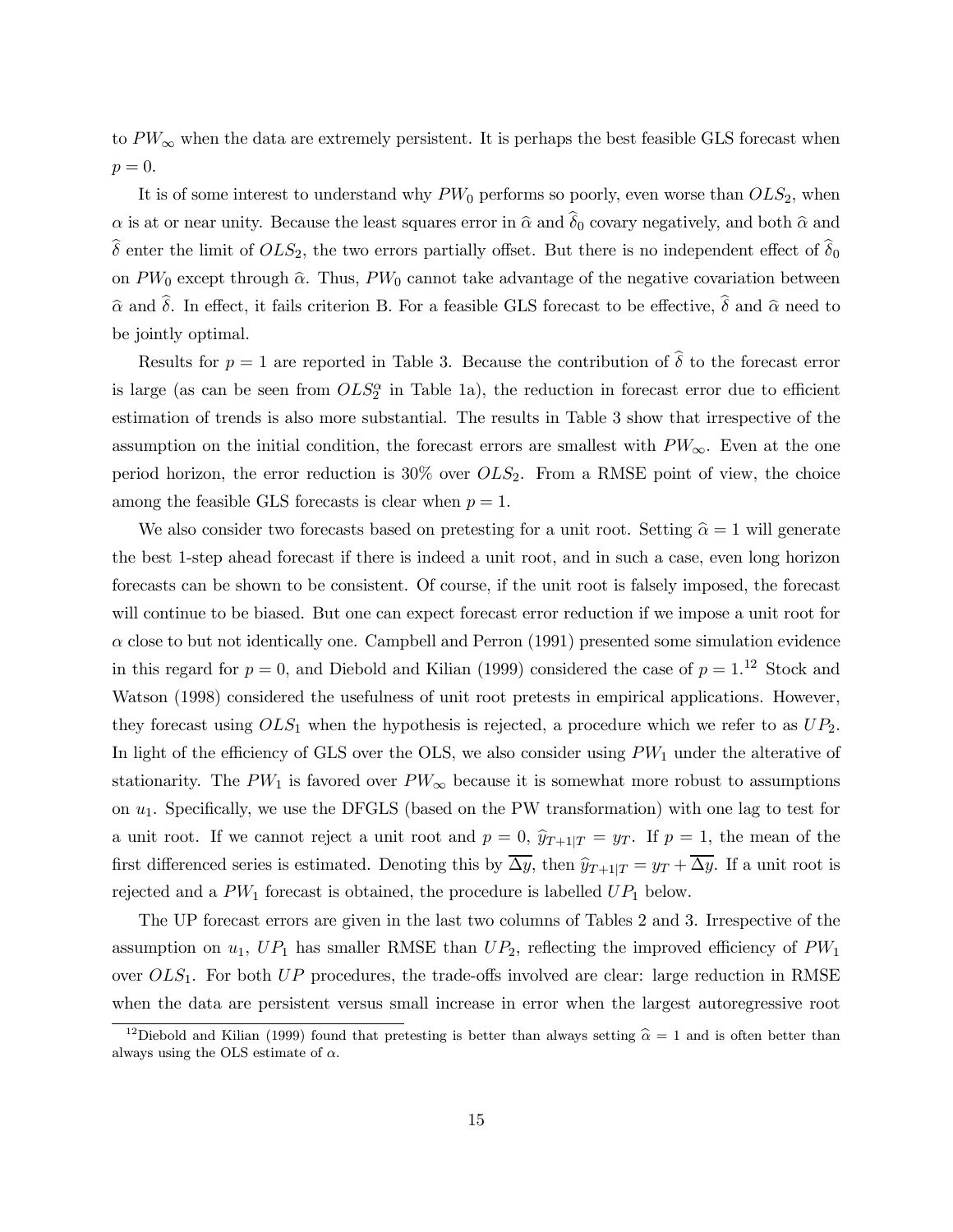is far from unity. If the unit root test always rejects correctly, the RMSE for  $\alpha < 1$  would have coincided with  $PW_1$  or  $OLS_1$ . This apparently is not the case and reflects the fact that power of the unit root test is less than one. The increase in RMSE from falsely imposing a unit root is larger when  $p = 0$ . Nonetheless, the reduction in forecast errors are substantial for values of  $\alpha$  very close to or at unity. This arises not just because variability in  $\hat{\alpha}$  is suppressed, but also because first differencing bypasses the need to estimate  $\delta_0$ , the key source of variability with any two step procedure. Note, however, that although the RMSE are robust to the assumption on  $u_1$ , the unconditional median biases (not reported) are quite substantial under Assumption A, but not under B and C.

An overview of the alternatives to  $OLS_1$  is as follows. The two UP procedures clearly yield the minimum RMSE when  $\alpha$  is at or  $\epsilon$  away from one. The problem, of course, is that  $\epsilon$  is unknown and varies with the data in question. Of the GLS forecasts,  $PW_\infty$  performs very well when  $p=1$ , but the choice is less clear when  $p = 0$  because the results are sensitive to  $u_1$ . Nonetheless, feasible GLS and UP forecasts rarely do worse than OLS and should be useful in practice.

# 4 Empirical Examples

In this section, we take the procedures to fifteen U.S. macroeconomic time series. These are GDP, investment, exports, imports, final sales, personal income, employee compensation, M2 growth rate, unemployment rate, 3 month, 1 year, and 10 year yield on treasury bills, FED funds rate, inflation in the GDP deflator and the CPI. Except for variables already in rates, the logarithm of the data are used. Inflation in the CPI is calculated as the change in the price index between the last month of two consecutive quarters. All data span the sample 1960:1-1998:4 and are taken from FRED. Throughout, we use  $k = 4$  lags in the forecasting model. Stock and Watson (1998) found little to gain from using data dependent rules for selecting the lag length in forecasting exercises. Four lags are also used in the unit root tests. We assume a linear time trend for the seven National Account series. Although the unit root test is performed each time the sample is extended, we only keep track of unit root test results for the sample as a whole. Except for investment, the unit root hypothesis cannot be rejected in the full sample for the first seven series. For the remaining variables, we assume  $p = 0$ . The DFGLS rejects a unit root in M1 growth, unemployment rate and CPI inflation.

Since the proceeding analysis assumes  $k = 1$ , a discussion on quasi-differencing when  $k > 1$  is in order. We continue to obtain  $\hat{\alpha}_i$ ,  $i = 1, \ldots, k$  from Durbin's equation. We experimented with two possibilities. The first is to quasi-difference at  $\hat{\alpha} = \sum_{i=1}^{k} \hat{\alpha}_i$ . The alternative option is to let  $x_t^+ = x_t - \sum_{i=1}^k \hat{\alpha}_i x_{t-i}$  for  $t = k+1,\ldots,T$ . For the CO, we now loose k observations but no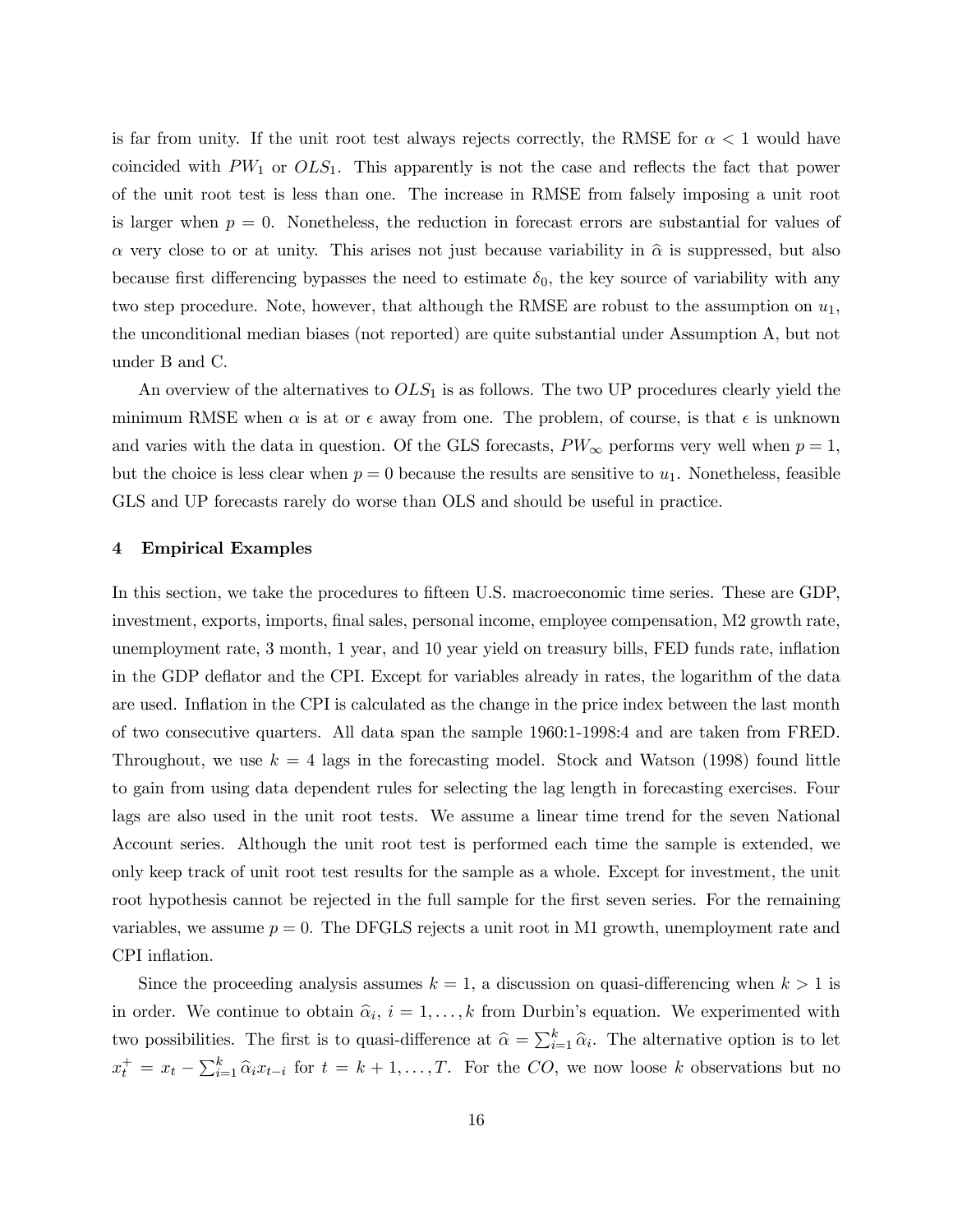further modification is required. For the PW, we additionally assume  $x_i^+ = x_i - \sum_{j=1}^i \hat{\alpha}_j x_{i-j}$  for  $i = 1, \ldots, k$ . The forecasts are then based on four lags of the quasi-transformed data. Based on our limited experimentation, both approaches give very similar forecast errors and we only report results based on the first procedure. That is, quasi-differencing using the sum of autoregressive parameters.

Our results are based on 100 real time, one period ahead forecasts. Specifically, the first forecast is based on estimation up to 1973:4. The sample is then extended by one period, the models reestimated, and a new forecast is obtained. Because we do not know the data generating process for the observed data, the forecast errors reflect not only parameter uncertainty, but also potential model misspecification. Procedures sensitive to model misspecification may have larger errors than found in the simulations when the forecasting model is correctly specified.

Our results are summarized in terms of the average RMSE. This is reported in Table 4a. Many of the minimum RMSE is given by  $UP_1$ . The feasible GLS procedures rarely come out on top. Half of the worst RMSE is due to the two  $OLS$  procedures, with  $PW_0$  and  $CO_0$  taking two of the worst positions each. The impression from these results is that the macroeconomic data considered are sufficiently persistent that we do best by exploiting pretests for a unit root.

Because we only have 100 forecasts on which to average (whereas in the simulations we have 10,000), a procedure may do well very in all but a few periods, but occasional large errors may drag down the ranking. As a final check, we also consider a relative efficiency index, defined for the 10 forecasts label  $j = 1$  to 10 as:

$$
RE_{jt} = \frac{|\hat{e}_{t+1,j|t}|}{max_j |\hat{e}_{t+1,j|t}|}.
$$

It measures the one period ahead MAE of model  $j$  given information in time  $t$  relative to the worst model. The model with a smallest index on average is the best. These are reported in Table 4b. By this measure, OLS accounts for seven of the fifteen worst efficiency, with  $CO_0$  and  $PW_0$  taking six of the remaining eight worst forecasts. While the unit root pretest still comes out on top in three of the sixteen cases, in half the cases,  $PW_1$  and  $PW_\infty$  are the best. The average RMSE and the efficiency index differ in how big errors are being weighed. A complete analysis on the appropriate loss function in this situation is beyond the scope of the present analysis, but both measures suggest a role for feasible GLS and unit root pretest in forecasting dynamic time series. <sup>13</sup>

Table 4c reports median bias in the forecasts defined as  $Pr(\widehat{e}_{T+h|T} > 0)$ . Median bias is generally larger when a time trend is present. In those seven cases, the forecasts are upward biased, consistent

<sup>&</sup>lt;sup>13</sup>The real time forecasts could be more formally compared using the simple test proposed by Diebold and Mariano (1995). However, their test is applicable for pairwise comparison of forecasts. Because we are considering 10 forecasts, it is not clear nor obvious how to implement the Diebold and Mariano (1995) test.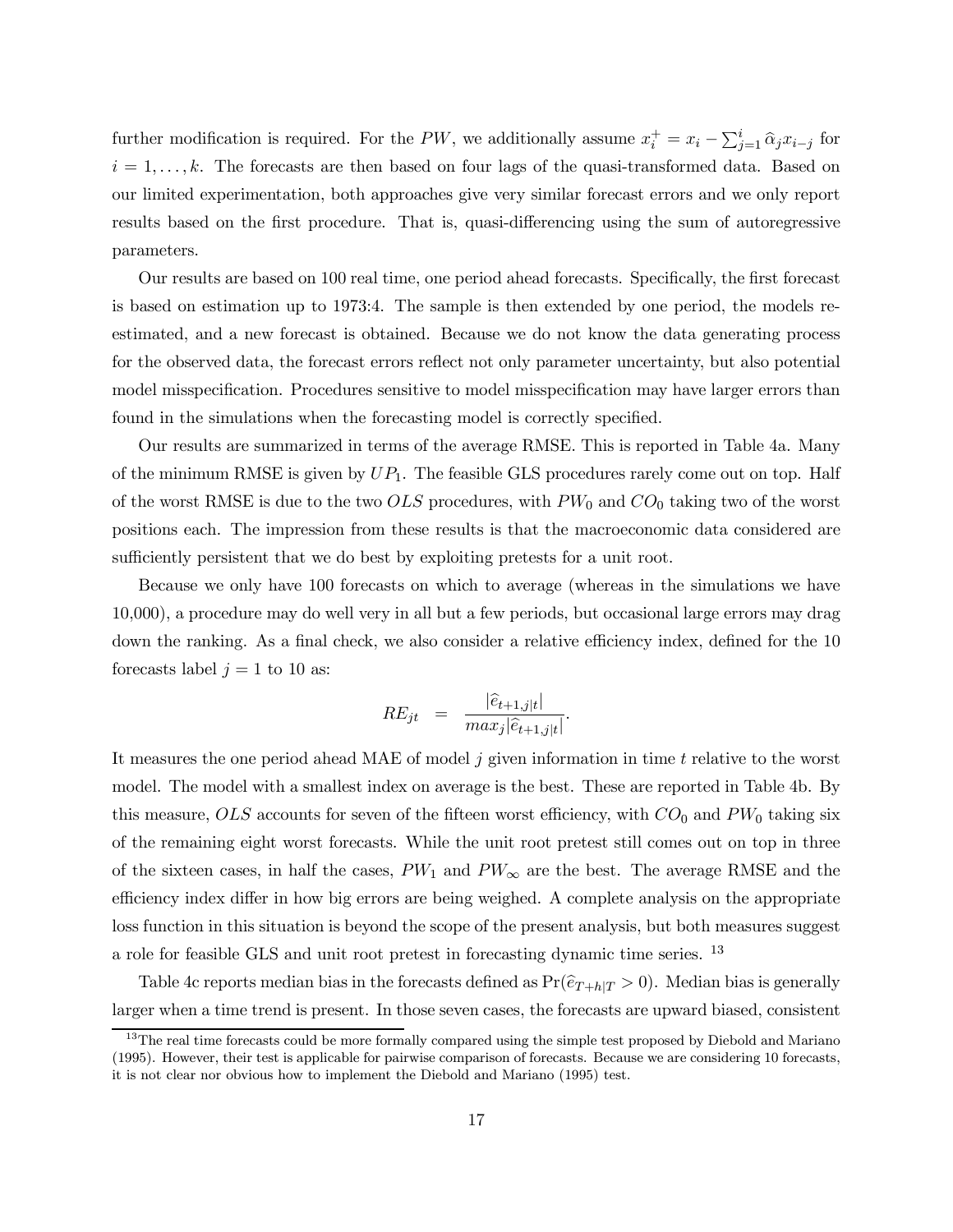with the finite sample simulation results conditional on  $y_T - m_T > 0$ . Of the remaining series in rate form, only the M2 growth rate exhibits noticeable median bias. Interestingly, forecasts that are more efficient also tend to have larger median bias. While the median bias observed is not large enough to be of serious concern, this bias should be taken into account in the construction of prediction intervals.

Several results come out in both the simulations and the empirical examples. First, feasible GLS can usually do better than OLS. Second,  $PW_0$  is not to be recommended. As explained earlier, this is because  $\hat{\alpha}$  and  $\hat{\delta}$  are not jointly optimal under PW<sub>0</sub>. Third, the iterative PW is preferred over iterative CO because the latter could be unstable at  $\hat{\alpha}$  close to unity. Interesting, because  $\hat{\alpha}$ is downward biased, iterative estimation generally leads to upward revision in the estimate, and aggravates the problem. In results not reported, we count the number of times a procedure gives the smallest and largest MAE respectively. The numbers confirm that many of the worst forecasts come from the two OLS procedures and  $PW_0$ . But  $CO_{\infty}$  also has its fair share of worst forecasts. Fourth, unit root pretesting is desirable when  $\alpha$  is very close to unity. But results one and four together imply that when a unit root is rejected, a feasible GLS (such as  $PW_1$ ) is a better alternative to  $OLS_1$ . The numerical results indeed favor  $UP_1$  over  $UP_2$ .

#### 5 Conclusion

In this paper, we show that the forecast errors based upon one step OLS detrending and two steps OLS detrending have rather different empirical and theoretical properties when the autoregressive root is large. This is in sharp contrast to the asymptotic invariance of  $\hat{\alpha}$  to the same two methods of detrending. We then show that efficient estimation of deterministic trend parameters by GLS may improve forecasts under some conditions. Finite sample simulations show that iterative GLS, especially under PW, usually yields smaller forecast errors than one step OLS detrending. In empirical applications to highly persistent data, unit root pretesting yields the lowest average RMSE. However, by a measure of relative efficiency, feasible GLS forecasts are found to be desirable. When forecasting persistent time series with deterministic components, use of  $PW_1$  with or without unit root pretesting dominates least squares detrending.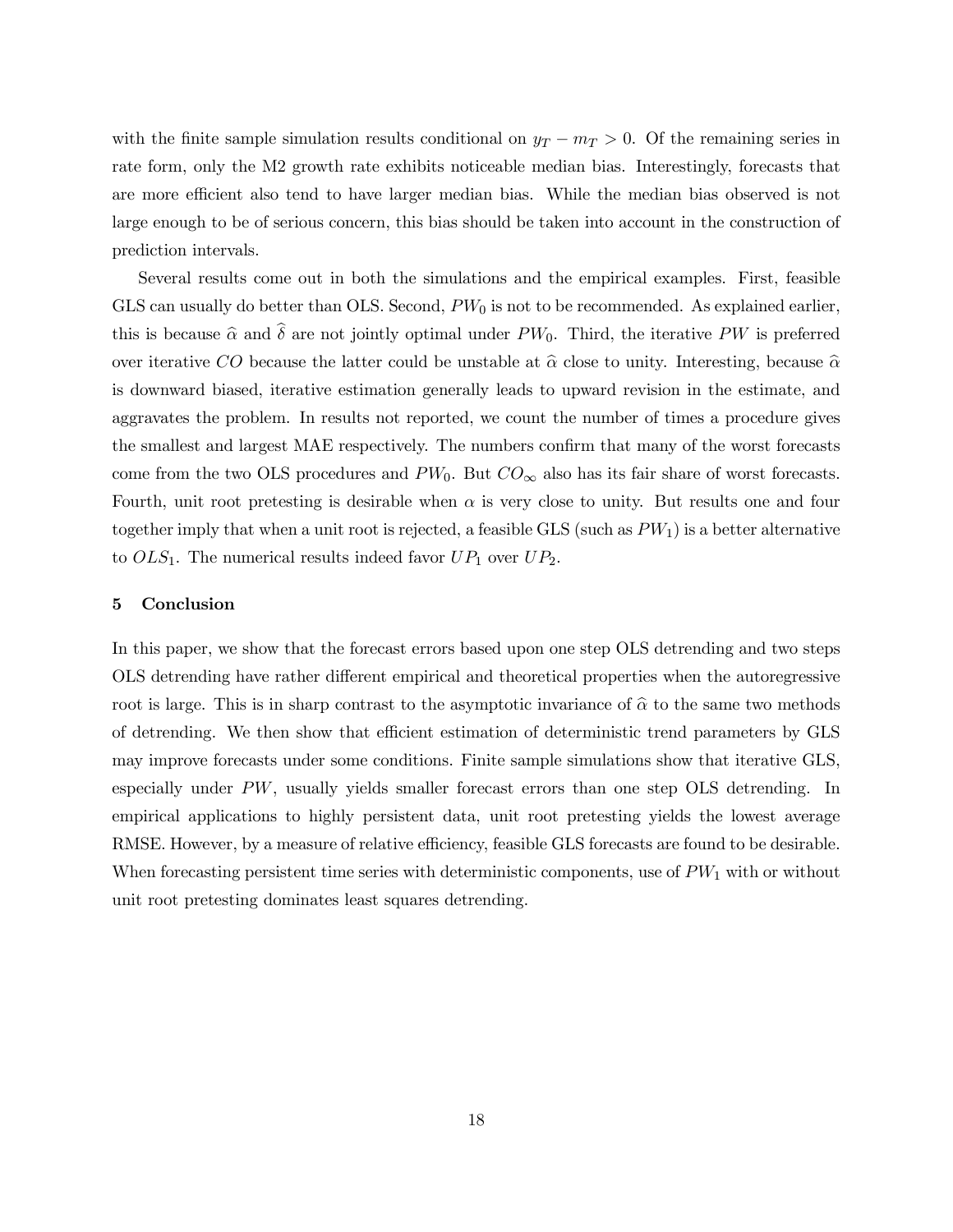# Appendix

The following limits are used in the evaluation of the limiting distribution of the forecast errors. Its derivations are straightforward and hence omitted.

Lemma 4 • When  $p = 0$ ,

$$
T^{-1/2}(\widehat{\delta}_0 - \delta_0) \Rightarrow \int_0^1 J_c(r) dr.
$$

• When  $p=1$ ,

$$
T^{-1/2}(\widehat{\delta}_0 - \delta_0) \Rightarrow \int_0^1 (4 - 6r) J_c(r) dr,
$$
  

$$
T^{1/2}(\widehat{\delta}_1 - \delta_1) \Rightarrow \int_0^1 (12r - 6) J_c(r) dr.
$$

# Proof of Theorems 1 and 2:

Under  $OLS_2$ ,

$$
\hat{y}_{T+1} = \hat{m}_{T+1} + \hat{\alpha}(y_T - \hat{m}_T),
$$
  
=  $\hat{\delta}_0 + \hat{\delta}_1(T+1) + \hat{\alpha}(y_T - \hat{\delta}_0 - \hat{\delta}_1 T).$ 

Then

$$
\begin{aligned}\n\hat{e}_{T+1|T} &= (m_{T+1} - \hat{m}_{T+1}) + \alpha(y_T - m_T) - \hat{\alpha}(y_T - \hat{m}_T), \\
&= (m_{T+1} - \hat{m}_{T+1}) + \alpha u_T - \hat{\alpha}(m_T + u_T - \hat{m}_T), \\
&= (1 - \hat{\alpha}L)(m_T - \hat{m}_T) + (\alpha - \hat{\alpha})u_T.\n\end{aligned}
$$

When  $p = 0$ ,  $m_t - \hat{m}_t = \delta_0 - \hat{\delta}_0$  for all t. Since  $\alpha = 1 + c/T$ , we have, for  $p = 0$ ,

$$
\begin{array}{rcl}\n\widehat{e}_{T+1|T} & = & (\alpha - \widehat{\alpha})(u_T + \delta_0 - \widehat{\delta}_0) - cT^{-1}(\delta_0 - \widehat{\delta}_0), \\
T^{1/2}\widehat{e}_{T+1|T} & = & T(\alpha - \widehat{\alpha})(T^{-1/2}u_T + T^{-1/2}(\delta_0 - \widehat{\delta}_0)) - cT^{-1/2}(\delta_0 - \widehat{\delta}_0), \\
& = & T(\alpha - \widehat{\alpha})T^{-1/2}\widehat{u}_T - cT^{-1/2}(\delta_0 - \widehat{\delta}_0), \\
& \Rightarrow & -\phi(\bar{J}_c, W)\bar{J}_c(1) + c\int_0^1 J_c(r)dr.\n\end{array}
$$

When  $p = 1$ ,  $\hat{m}_t = \delta_0 + \delta_1 t$  and therefore  $(1 - \hat{\alpha}L)(m_{T+1} - \hat{m}_{T+1}) = (1 - \hat{\alpha})(m_T - \hat{m}_T) + (\delta_1 - \hat{\delta}_1)$ . It follows that

$$
\begin{split}\n\hat{e}_{T+1|T} &= (1 - \hat{\alpha})(m_T - \hat{m}_T) + (\delta_1 - \hat{\delta}_1) + (\alpha - \hat{\alpha})u_T, \\
&= (\alpha - \hat{\alpha})(m_T - \hat{m}_T + u_T) + (\delta_1 - \hat{\delta}_1) - cT^{-1}(\hat{u}_T - u_T), \\
T^{1/2}\hat{e}_{T+1|T} &= T(\alpha - \hat{\alpha})T^{-1/2}\hat{u}_T + T^{1/2}(\delta_1 - \hat{\delta}_1) - cT^{-1/2}(\hat{u}_T - u_T), \\
&\Rightarrow -\Phi(\tilde{J}_c(r), W)\tilde{J}_c(1) - \int_0^1 (12r - 6)J_c(r)dr - c\left[\tilde{J}_c(1) - J_c(1)\right].\n\end{split}
$$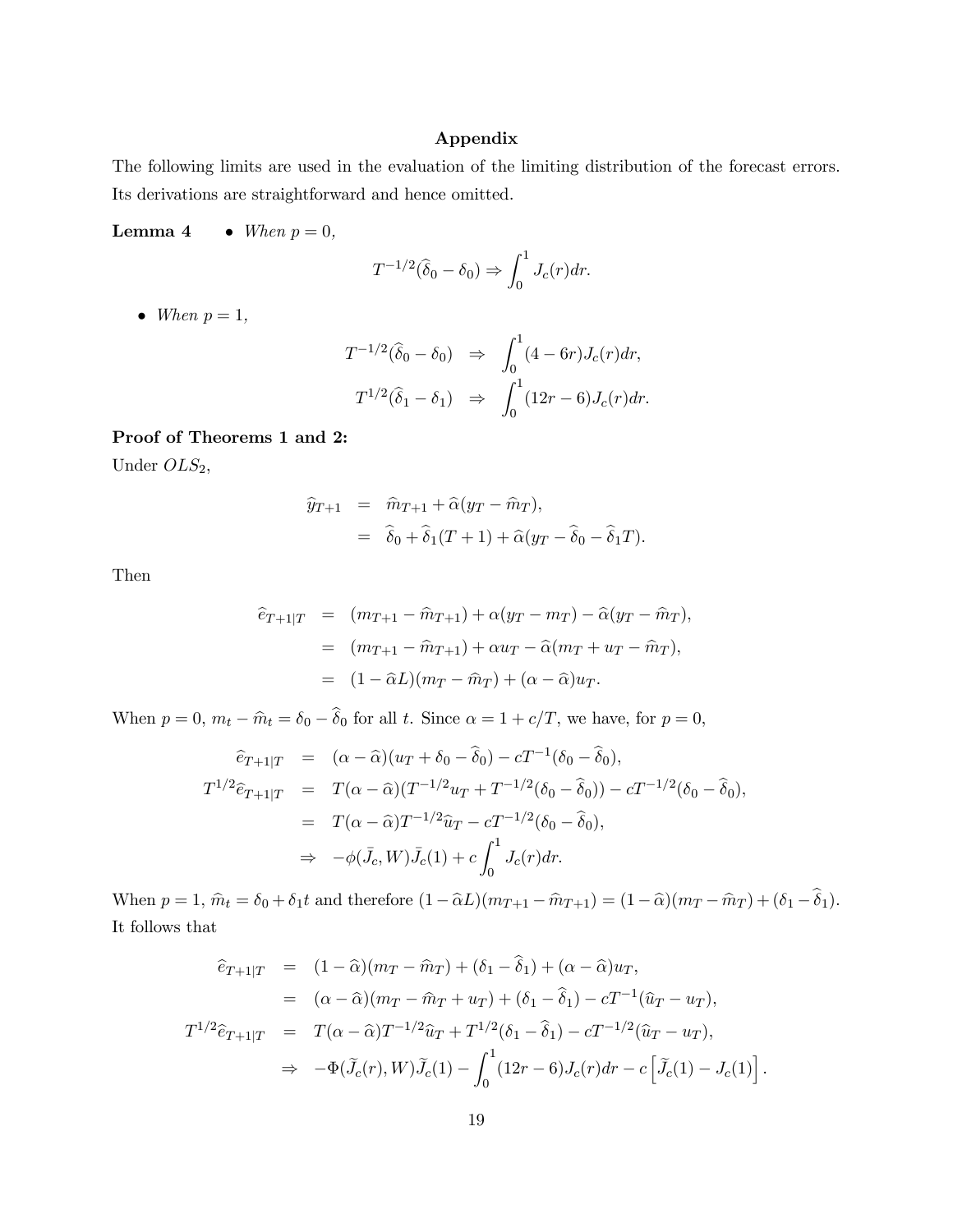Under  $OLS_1$ , let  $\beta = (\beta_0 \beta_1)'$ . Then

$$
\hat{y}_{T+1|T} = \hat{\beta}_0 + \hat{\beta}_1(T+1)\hat{\alpha}y_T,
$$
  
\n
$$
\hat{e}_{T+1|T} = (\beta_0 - \hat{\beta}_0) + (\beta_1 - \hat{\beta}_1)(T+1) + (\alpha - \hat{\alpha})(m_T + u_T),
$$
  
\n
$$
= -[1 T + 1](\beta - \hat{\beta}) + (\alpha - \hat{\alpha})(m_T + u_T).
$$

We first show that the forecast error is invariant to the true values of  $\delta_0$  and  $\delta_1$ . By partitioned regression, recall that  $z_t = (1, t)$ , and let  $y_{-1} = \{y_0, y_1, \ldots, y_{T-1}\}$ . Also let D be a  $T \times 2$  matrix with 0 in the first column and 1 in the first column. Then

$$
\hat{\beta} - \beta = (z'z)^{-1}z'e - (z'z)^{-1}z'y_{-1}(\hat{\alpha} - \alpha),
$$
  
\n
$$
= (z'z)^{-1}z'e - (z'z)^{-1}z'(z\delta - D\delta + u_{-1})(\hat{\alpha} - \alpha),
$$
  
\n
$$
= (z'z)^{-1}z'e - (\delta_0 - \delta_1, \ \delta_1)'(\hat{\alpha} - \alpha) - (z'z)^{-1}z'u_{-1}(\hat{\alpha} - \alpha).
$$

Substituting this result into the expression for  $\hat{e}_{T+1|T}$ , we have

$$
\begin{aligned}\n\hat{e}_{T+1|T} &= -[1 \ T+1][(z'z)^{-1}z'e - (z'z)^{-1}z'u_{-1}(\hat{\alpha} - \alpha)] \\
&+ (\delta_0 - \delta_1 + \delta_1 T + \delta_1)(\hat{\alpha} - \alpha) + (\alpha - \hat{\alpha})(m_T + u_T), \\
&= -[1 \ T+1][(z'z)^{-1}z'e - (z'z)^{-1}z'u_{-1}(\hat{\alpha} - \alpha)] + (\alpha - \hat{\alpha})u_T,\n\end{aligned}
$$

which does not depend on  $\delta$ . Therefore, without loss of generality, we let  $\delta = 0$  so that  $y_T = u_T$ . Consider the artificial regression  $y_t = A_0 + A_1t + e_t$  where  $e_t$  is white noise. Then  $\beta - \beta$  and  $\hat{e}_{T+1|T}$ simplify to

$$
\widehat{\beta} - \beta = (z'z)^{-1}z'e - (z'z)^{-1}z'u_{-1}(\widehat{\alpha} - \alpha),
$$
  
\n
$$
\equiv \begin{bmatrix} \widehat{A}_0 - A_0 \\ \widehat{A}_1 - A_1 \end{bmatrix} - \begin{bmatrix} \widehat{\delta}_0 - \delta_0 \\ \widehat{\delta}_1 - \delta_1 \end{bmatrix} (\widehat{\alpha} - \alpha),
$$
  
\n
$$
\widehat{e}_{T+1|T} = (\beta_0 - \widehat{\beta}_0) + (\beta_1 - \widehat{\beta}_1)(T+1) + (\alpha - \widehat{\alpha})u_T.
$$

Therefore,

$$
\begin{aligned}\n\hat{e}_{T+1|T} &= (\delta_0 - \hat{\delta}_0) - (\hat{A}_0 - A_0) + (\delta_1 - \hat{\delta}_1)(\alpha - \hat{\alpha})(T+1) - (\hat{A}_1 - A_1)(T+1) + (\alpha - \hat{\alpha})u_T, \\
&= (\alpha - \hat{\alpha})(m_T - \hat{m}_T + u_T) + (\delta_1 - \hat{\delta}_1)(\alpha - \hat{\alpha}) - (\hat{A}_0 - A_0) - (\hat{A}_1 - A_1)(T+1), \\
&= (\alpha - \hat{\alpha})\hat{u}_T + (\delta_1 - \hat{\delta}_1)(\alpha - \hat{\alpha}) - (\hat{A}_0 - A_0) - (\hat{A}_1 - A_1)(T+1), \\
T^{1/2}\hat{e}_{T+1|T} &= T(\alpha - \hat{\alpha})T^{-1/2}\hat{u}_T - T^{1/2}(\hat{A}_0 - A_0) - T^{3/2}(\hat{A}_1 - A_1) + o_p(1).\n\end{aligned}
$$

Since

$$
\left[\begin{array}{cc} T^{1/2} & 0 \\ 0 & T^{3/2} \end{array}\right] \left[\begin{array}{c} \widehat{A}_0 - A_0 \\ \widehat{A}_1 - A_1 \end{array}\right] \Rightarrow \left[\begin{array}{cc} 4 & 6 \\ -6 & 12 \end{array}\right] \left[\begin{array}{c} \int_0^1 dW(r) \\ \int_0^1 r dW(r) \end{array}\right],
$$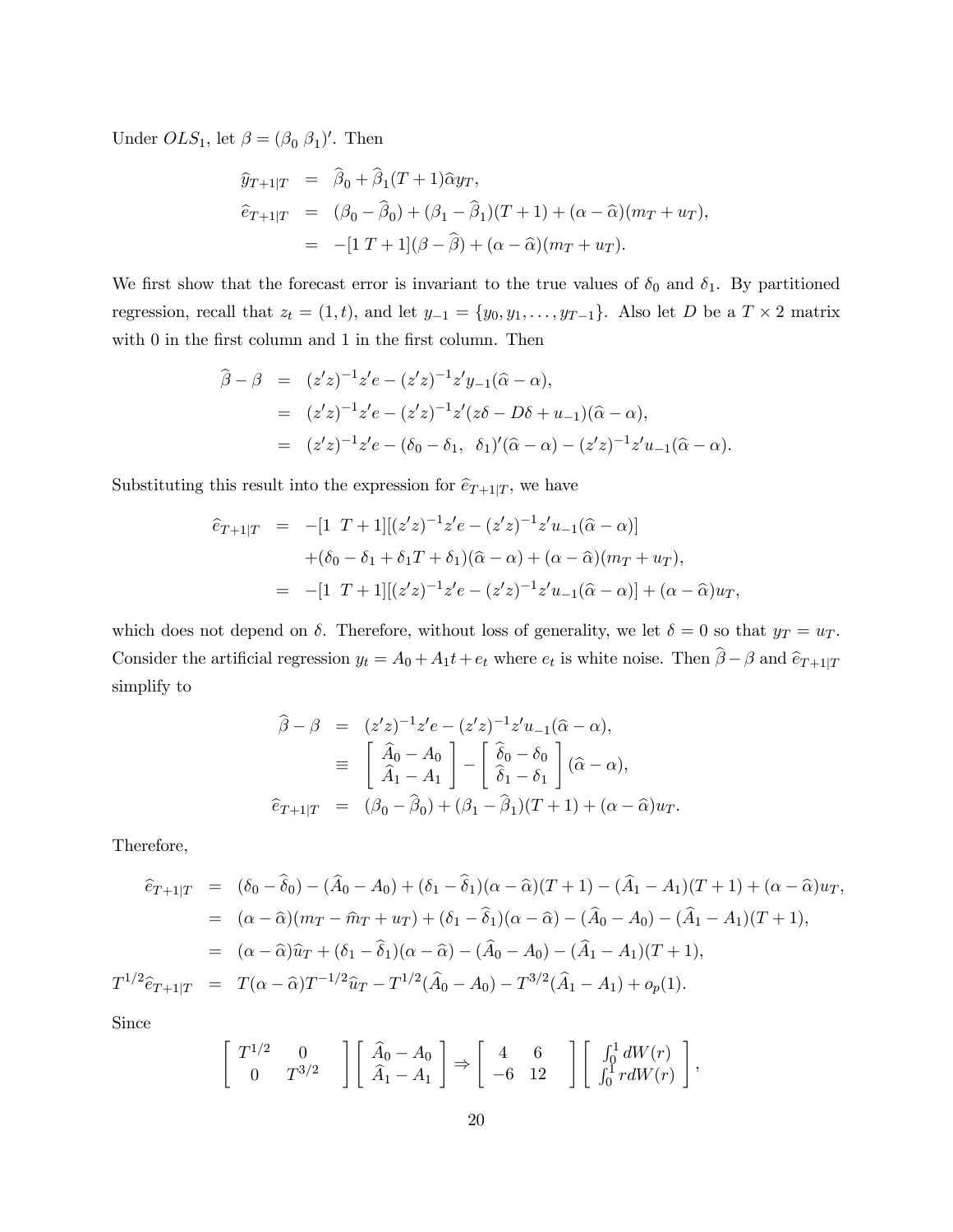$$
T^{1/2}e_{T+1|T} \Rightarrow -\Phi(\widetilde{J}_c, W)\widetilde{J}_c(1) - \int_0^1 (6r-2)dW(r).
$$

For  $p = 0$ , the last term  $A_1$  does not exist and  $A_0 = T^{-1} \sum_{t=1}^{T} e_t$ . Thus,

$$
T^{1/2}\widehat{e}_{T+1|T} = T(\alpha - \widehat{\alpha})\widehat{u}_T - T^{-1/2}\sum_{t=1}^T e_t
$$
  

$$
\Rightarrow -\Phi(\bar{J}_c, W)\bar{J}_c(1) - W(1).
$$

For long horizon forecasts, consider  $OLS_2$  when  $p = 0$ .

$$
\begin{aligned}\n\hat{e}_{T+h|T} &= (\delta_0 - \hat{\delta}_0)(1 - \hat{\alpha}^h) + (\alpha^h - \hat{\alpha}^h)(y_T - \delta_0) \\
&= (\delta_0 - \hat{\delta}_0)(1 - \alpha^h) + (\alpha^h - \hat{\alpha}^h)(y_T - \hat{\delta}_0) \\
T^{-1/2}\hat{e}_{T+1|T} &= T^{-1/2}(\delta_0 - \hat{\delta}_0)(1 - \alpha^h) + (\alpha^h - \hat{\alpha}^h)(y_T - \hat{\delta}_0) \\
&\Rightarrow c\lambda \int_0^1 J_c(r)dr - \lambda \bar{J}_c(1)\Phi(\bar{J}_c, W) \equiv \lambda \mathcal{Q}(0),\n\end{aligned}
$$

since  $\alpha^h \to exp(c\lambda) \approx 1 + c\lambda$ . For  $OLS_1$ ,

$$
\widehat{e}_{T+1|T} = (\beta_0 - \widehat{\beta}_0) \left[ \frac{1 - \widehat{\alpha}^h}{1 - \widehat{\alpha}} \right] + (\alpha - \widehat{\alpha}^h) y_T,
$$

under the assumption that  $\delta_0 = 0$ . Since  $1 - \hat{\alpha}^h \approx -\lambda \hat{c}$ , and  $1 - \hat{\alpha} \approx -\hat{c}T^{-1}$ ,  $(1 - \hat{\alpha}^h)(1 - \hat{\alpha})^{-1} \approx \lambda T$ . Thus,

$$
T^{-1/2}\widehat{e}_{T+1|T}\approx \sqrt{T}(\beta_0-\widehat{\beta}_0)\lambda-(c-\widehat{c})\lambda T^{-1/2}y_T\Rightarrow \lambda\mathcal{P}(0).
$$

Results for  $p = 1$  can be derived analogously.

# GLS Detrending

Under PW and the assumption that  $u_1 = O_p(1)$ ,

1. When  $p = 0$ ,  $T^{1/2}(\tilde{\delta}_0 - \delta_0 - u_1) = O_p(1)$ ,  $T^{-1/2}\tilde{u}_t = T^{-1/2}u_t - T^{-1/2}(\tilde{\delta}_0 - \delta_0) \Rightarrow J_c(r).$ 

2. When  $p = 1$ ,  $(\tilde{\delta}_0 - \delta_0) \Rightarrow J_c^-$ . Let  $\hat{\theta} = (1 + \hat{c}^2/3 - \hat{c})^{-1}$ . Then

$$
T^{1/2}(\tilde{\delta}_1 - \delta_1) \Rightarrow \hat{\theta} \int_0^1 (1 - \hat{c}s) d\widehat{W}(s),
$$
  
\n
$$
T^{-1/2} \tilde{u}_t = T^{-1/2} u_t - T^{-1/2} (\tilde{\delta}_0 - \delta_0) - \sqrt{T} (\tilde{\delta}_1 - \delta_1) t / T,
$$
  
\n
$$
\Rightarrow J_c(r) - r \hat{\theta} \int_0^1 (1 - \hat{c}s) d\widehat{W}(s),
$$
  
\n
$$
= J_c(r) - P_3(\hat{c}, \widehat{W}).
$$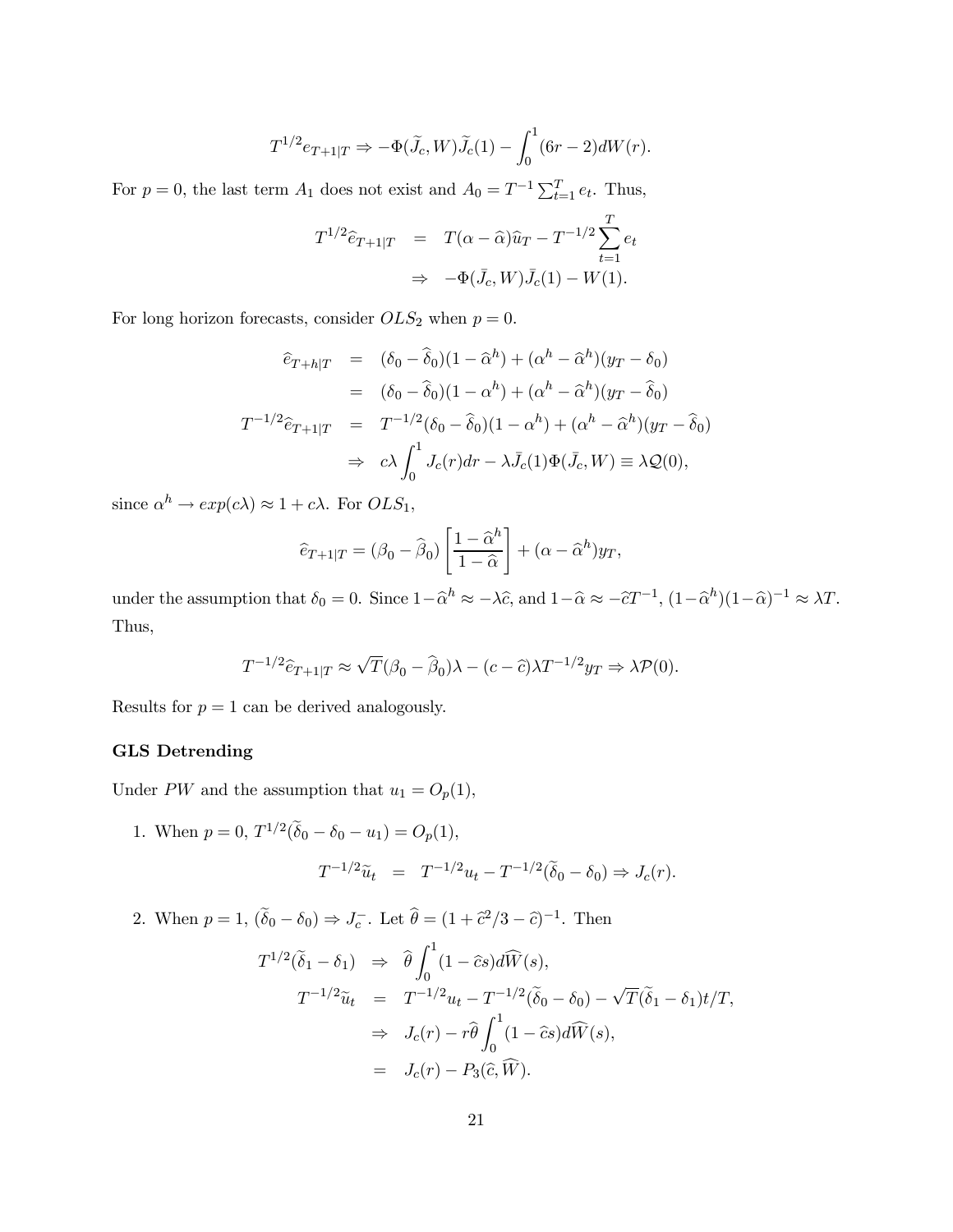Under PW and the assumption that  $T^{-1/2}u_1 = O_p(1)$ ,

1. When  $p = 0$ ,  $T^{-1/2}(\tilde{\delta}_0 - \delta_0) \Rightarrow J_c^-$ . Therefore,  $T^{-1/2}\tilde{u}_t = T^{-1/2}u_t + T^{-1/2}(\tilde{\delta}_0 - \delta_0) \Rightarrow J_c(r) - J^-c.$ 

2. When  $p = 1, T^{-1/2}(\tilde{\delta}_0 - \delta_0) \Rightarrow J_c^-$ ,

$$
T^{1/2}(\tilde{\delta}_1 - \delta_1) \Rightarrow 5(\hat{c} - \hat{c}^2)J_c^- + \hat{\theta} \int_0^1 (1 - \hat{c}s)d\widehat{W}(s),
$$
  

$$
T^{-1/2}\tilde{u}_t \Rightarrow J_c(r) - J_c^- - 5r\hat{\theta}(\hat{c} - \hat{c}^2)J^- - r\hat{\theta} \int_0^1 (1 - \hat{c}s)d\widehat{W}(s),
$$
  

$$
\equiv P_4(\hat{c}, J_c^-, \widehat{W}).
$$

Under CO,

1. When  $p = 0$ ,  $\tilde{\delta}_0 - \delta_0 \Rightarrow -\hat{c}^{-1} \int_0^1 d\widehat{W}(s)$ 

$$
T^{-1/2}\widehat{u}_t \Rightarrow J_c(r) + \widehat{c}^{-1} \int_0^1 d\widehat{W}(s) \equiv J_c(r) - C_0(\widehat{c}).
$$

2. When  $p = 1, T^{-1/2}(\tilde{\delta}_0 - \hat{\delta}_0) \Rightarrow \tilde{\epsilon}^{-2} \int_0^1 (6 - 4\tilde{\epsilon}) - (12 - 6\tilde{\epsilon}^2) s d\tilde{W}(s),$ 

$$
T^{1/2}(\tilde{\delta}_1 - \delta_1) \Rightarrow \tilde{c}^{-1} \int_0^1 (6 - 12s) d\widehat{W}(s),
$$
  

$$
T^{-1/2} \tilde{u}_t \Rightarrow J_c(r) - \tilde{c}^{-2} \left[ \int_0^1 (6 + 2\tilde{c}) d\widehat{W}(s) + (12 + 12\tilde{c} - 6\tilde{c}^2) s d\widehat{W}(s) \right]
$$
  

$$
\equiv J_c(r) - C_1(\tilde{c}, \widehat{W}).
$$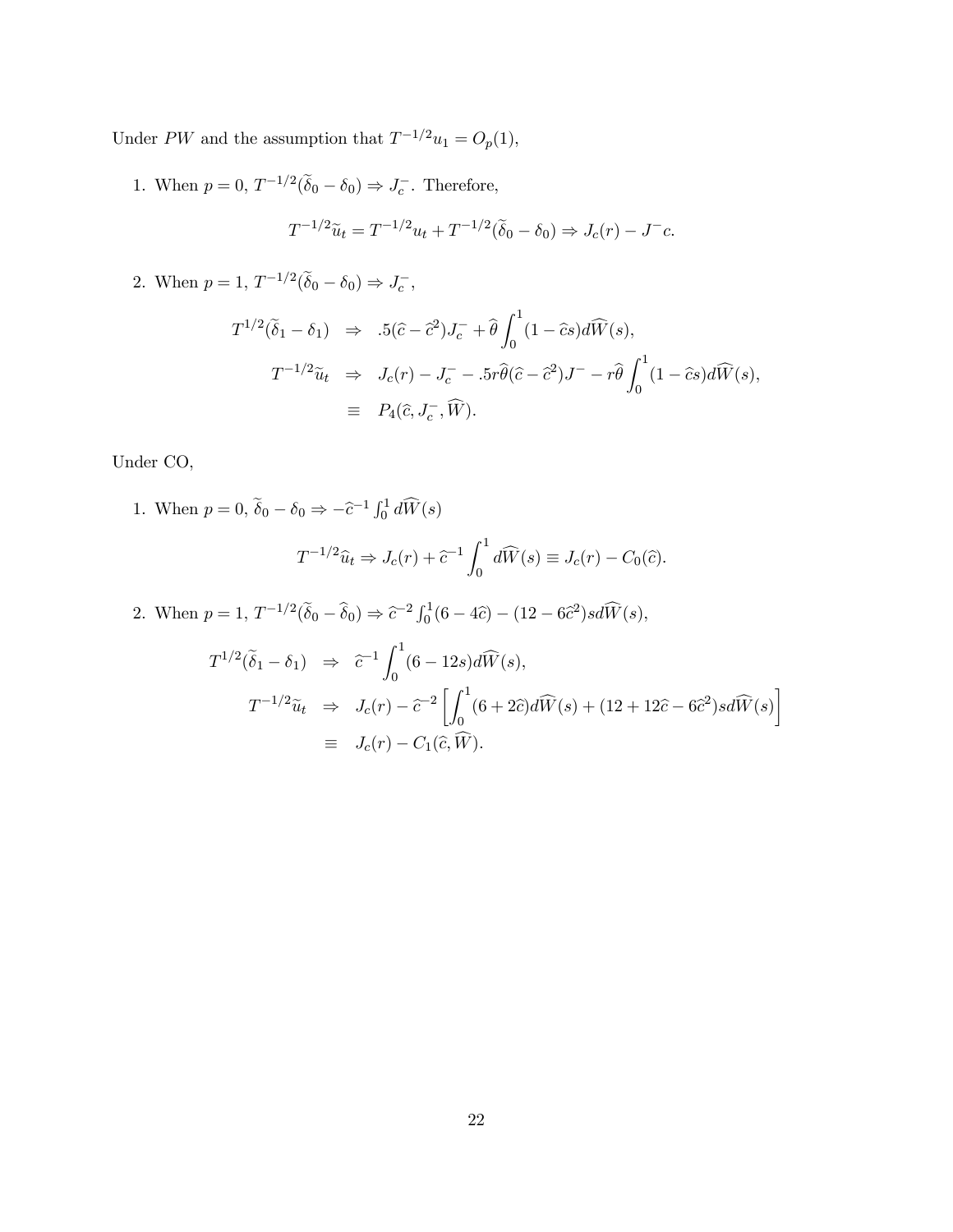# References

- Box, G. E. P., Jenkins, G. M. and Reinsel, G. C. (1994), *Time Series Analysis: Forecasting and* Control, Prentice-Hall, Englewood, N.J.
- Campbell, J. Y. and Perron, P. (1991), Pitfalls and Opportunities: What Macroeconomists Should Know About Unit Roots, NBER Macroeconomic Annual, Vol. 6, M.I.T. Press, pp. 141—201.
- Canjels, E. and Watson, M. W. (1997), Estimating Deterministic Trends in the Presence of Serially Correlated Errors, Review of Economics and Statistics May, 184—200.
- Clements, M. P. and Hendry, D. (1994), Towards a Theory of Economic Forecasting, in C. P. Hargreaves (ed.), Nonstationary Time Series Analysis and Cointegration, Oxford University Press.
- Diebold, F. and Mariano, R. S. (1995), Comparing Predictive Accuracy, Journal of Business and Economic Statistics 13:3, 253—264.
- Diebold, F. X. (1997), Elements of Forecasting, South Western Publishing, Cincinatti, Ohio.
- Diebold, F. X. and Kilian, L. (1999), Unit Root Tests are Useful for Selecting Forecasting Models, mimeo, University of Pennsylvannia.
- Elliott, G. (1997), Efficient Tests for a Unit Root when the Initial Observation is Drawn from its Unconditional Distribution, International Economic Review, forthcoming.
- Elliott, G., Rothenberg, T. J. and Stock, J. H. (1996), Efficient Tests for an Autoregressive Unit Root, Econometrica 64, 813—836.
- Goldberger, A. (1962), Best Linear Unbiased Prediction in the Generalized Linear Regression Model, Journal of the American Statistical Association 57, 369—375.
- Grenander, U. and Rosenblatt, M. (1957), Statistical Analysis of Stationary Time Series, Wiley, New York.
- Hamilton, J. D. (1994), Time Series Analysis, Princeton University Press, Princeton, N.J.
- Phillips, P. and Lee, C. (1996), Efficiency Gains from Quasi-differencing Under Non-stationarity, Cowles Foundation Working Paper.
- Phillips, P. C. B. (1995), Impulse Response and Forecast Error Variance Asymptotics in Nonstationary VAR's, manuscript, Cowles Foundation for Research in Economics, Yale University.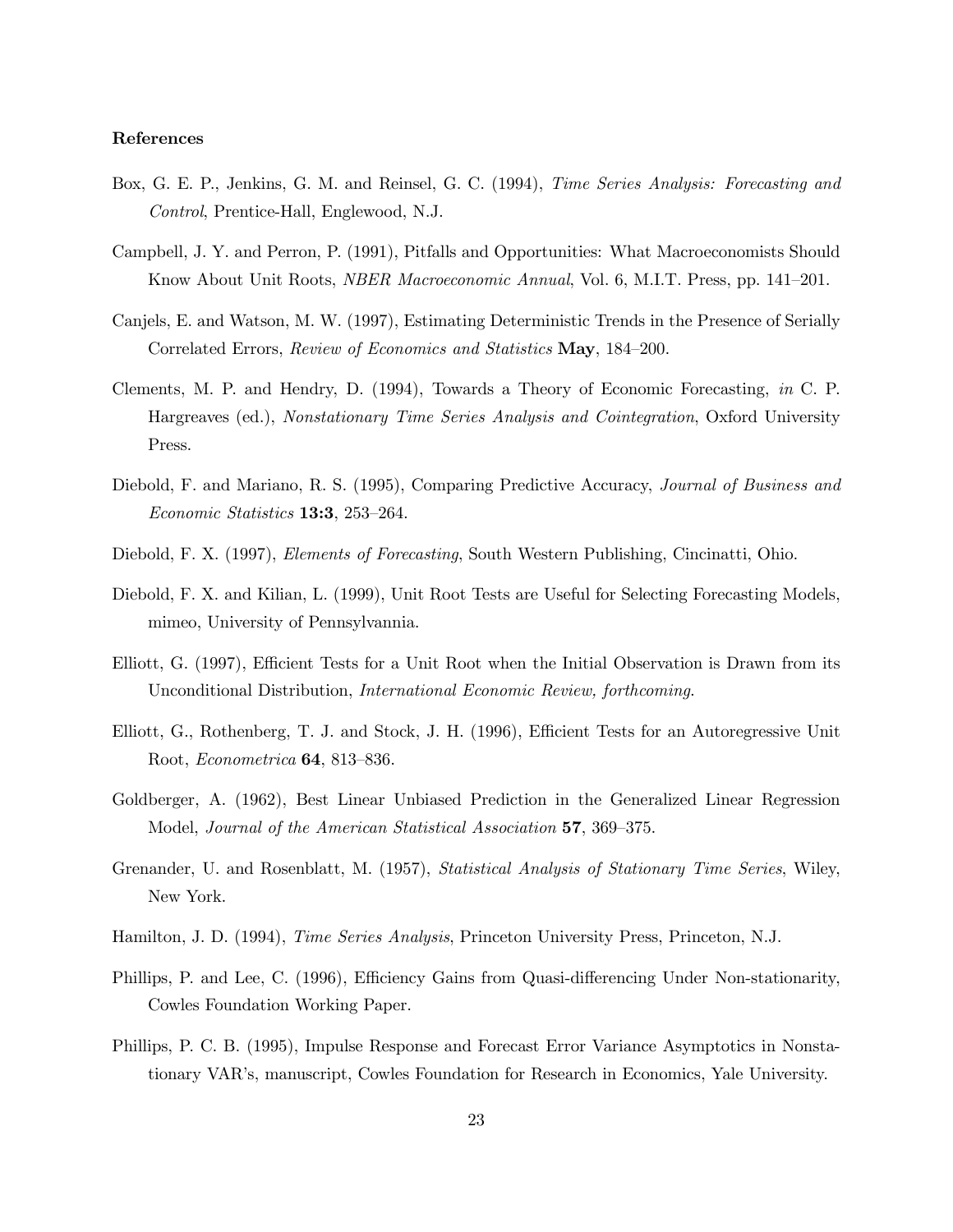- Pindyck, R. S. and Rubinfeld, D. (1998), Econometric Models and Economic Forecasts, Mcgraw Hill.
- Rao, P. and Griliches, Z. (1969), Small Sample Properties of Several Two Stage Regression Methods in the Context of Autocorrelated Errors, Journal of the American Statistical Association 64, 251—72.
- Sampson, M. (1991), The Effect of Parameter Uncertainty on Forecast Variances and Confidence Intervals for Unit Root and Trend Stationary Time-Series Models, Journal of Applied Econometrics 6, 67—76.
- Stock, J. H. (1995), Point Forecasts and Prediction Intervals for Long Horizon Forecasts, mimeo, Kennedy School of Government, Harvard University.
- Stock, J. H. (1996), VAR, Error-Correction and Pretest Forecasts at Long Horizon, Oxford Bulletin of Economics and Statistics 58, 685—701.
- Stock, J. H. (1997), Cointegration, Long Run Comovementes and Long Horizon Forecasting, Advances in Econometrics: Proceedings of the Seventh World Congress of the Econometric Society, Cambridge University Press.
- Stock, J. H. and Watson, M. W. (1998), A Comparison of Linear and Nonlinear Univariate Models for Forecasting Macroeconomic Time Series, mimeo, Harvard University.
- Vogelsang, T. J. (1998), Trend Function Hypothesis Testing in the Presence of Serial Correlation Correlation Parameters, Econometica 65, 123—148.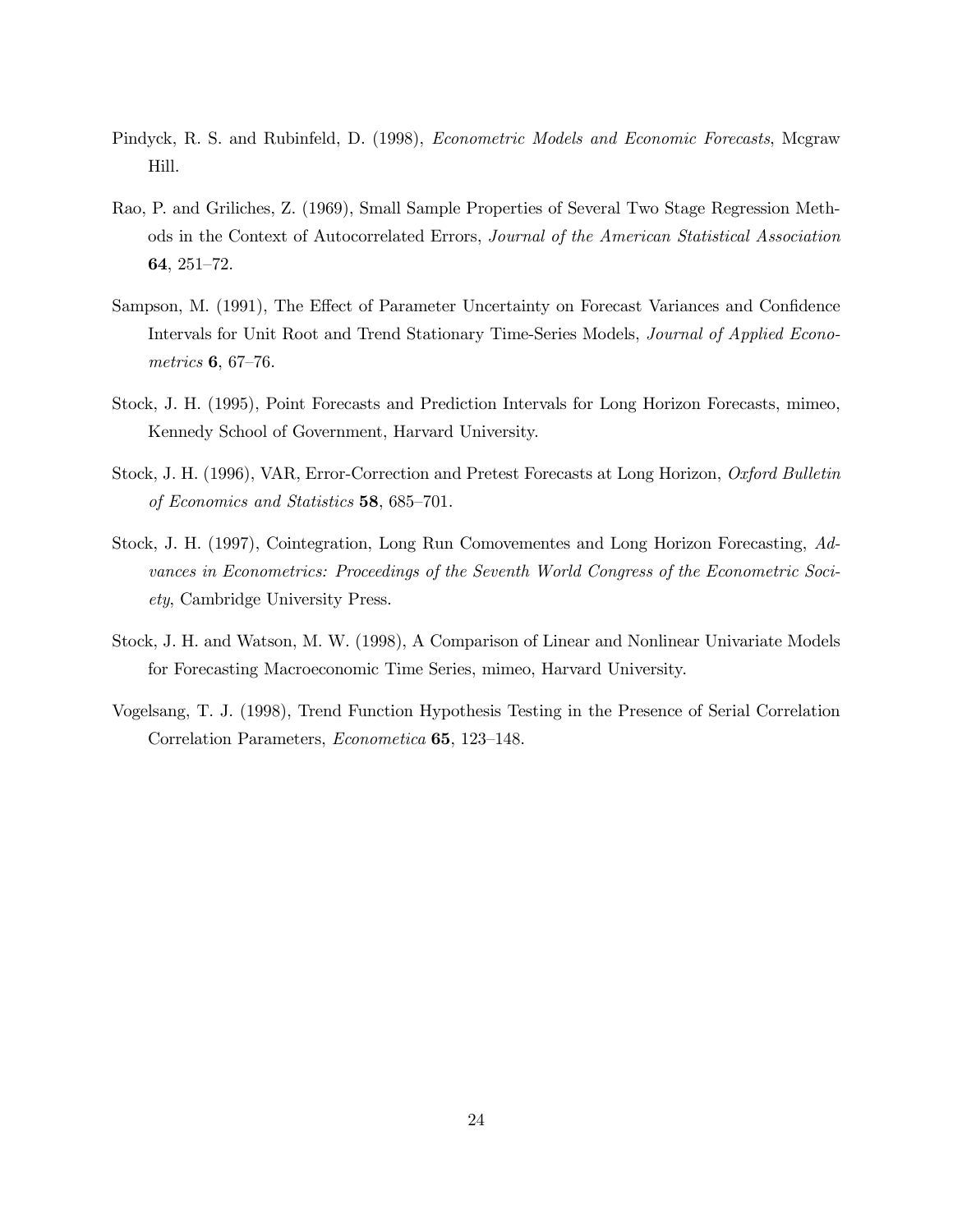|          | $OLS_1$ | OLS <sub>2</sub> | $OLS^{\alpha}_{2}$ | $OLS^{\delta}_{2}$ | $OLS_1$ | OLS <sub>2</sub> | $OLS^{\alpha}_{2}$ | $OLS^{\delta}$ |
|----------|---------|------------------|--------------------|--------------------|---------|------------------|--------------------|----------------|
| $\alpha$ |         |                  |                    |                    |         |                  |                    |                |
|          |         |                  | $p=0$              |                    |         |                  | $p=1$              |                |
| $-0.400$ | 0.142   | 0.141            | 0.100              | 0.100              | 0.228   | 0.225            | 0.205              | 0.100          |
| 0.000    | 0.143   | 0.141            | 0.099              | 0.101              | 0.228   | 0.225            | 0.203              | 0.101          |
| 0.400    | 0.144   | 0.143            | 0.099              | 0.101              | 0.230   | 0.228            | 0.202              | 0.101          |
| 0.800    | 0.153   | 0.152            | 0.096              | 0.104              | 0.242   | 0.249            | 0.200              | 0.104          |
| 0.900    | 0.163   | 0.162            | 0.092              | 0.108              | 0.253   | 0.270            | 0.196              | 0.108          |
| 0.950    | 0.175   | 0.173            | 0.084              | 0.114              | 0.263   | 0.292            | 0.186              | 0.114          |
| 0.975    | 0.183   | 0.179            | 0.068              | 0.122              | 0.264   | 0.310            | 0.169              | 0.122          |
| 0.990    | 0.180   | 0.180            | 0.041              | 0.131              | 0.257   | 0.319            | 0.146              | 0.131          |
| 1.000    | 0.174   | 0.196            | 0.000              | 0.142              | 0.244   | 0.314            | 0.109              | 0.142          |
| 1.010    | 0.191   | 0.292            | 0.087              | 0.161              | 0.220   | 0.297            | 0.036              | 0.161          |

Table 1a: RMSE of OLS Forecast Errors:  $h=1$ 

Table 1b: RMSE of OLS Forecast Errors:  $h=10\,$ 

| $\alpha$ | $OLS_1$ | OLS <sub>2</sub> | $OLS^{\alpha}_{2}$ | $OLS_2^{\delta}$ | $OLS_1$ | OLS <sub>2</sub> | $OLS^{\alpha}_{2}$ | $OLS^{\delta}$ |
|----------|---------|------------------|--------------------|------------------|---------|------------------|--------------------|----------------|
|          |         |                  | $p=0$              |                  |         |                  | $p=1$              |                |
| $-0.400$ | 0.071   | 0.071            | 0.071              | 0.001            | 0.167   | 0.167            | 0.167              | 0.001          |
| 0.000    | 0.100   | 0.099            | 0.099              | 0.000            | 0.233   | 0.231            | 0.231              | 0.000          |
| 0.400    | 0.166   | 0.165            | 0.165              | 0.001            | 0.384   | 0.379            | 0.379              | 0.001          |
| 0.800    | 0.471   | 0.450            | 0.429              | 0.159            | 1.008   | 0.984            | 0.972              | 0.159          |
| 0.900    | 0.767   | 0.720            | 0.601              | 0.410            | 1.487   | 1.466            | 1.365              | 0.410          |
| 0.950    | 1.054   | 0.976            | 0.675              | 0.669            | 1.843   | 1.874            | 1.569              | 0.669          |
| 0.975    | 1.244   | 1.134            | 0.613              | 0.897            | 1.994   | 2.141            | 1.572              | 0.897          |
| 0.990    | 1.305   | 1.204            | 0.394              | 1.123            | 1.986   | 2.284            | 1.427              | 1.123          |
| 1.000    | 1.315   | 1.436            | 0.000              | 1.345            | 1.830   | 2.217            | 1.090              | 1.345          |
| 1.010    | 1.715   | 2.684            | 0.911              | 1.681            | 1.507   | 1.983            | 0.364              | 1.681          |

Notes: $OLS^{\alpha}_{2}$  refers to  $OLS_2$  with  $\alpha$  assumed known.  $OLS^{\delta}_{2}$  refers to  $OLS_2$  with  $\delta$  assumed known.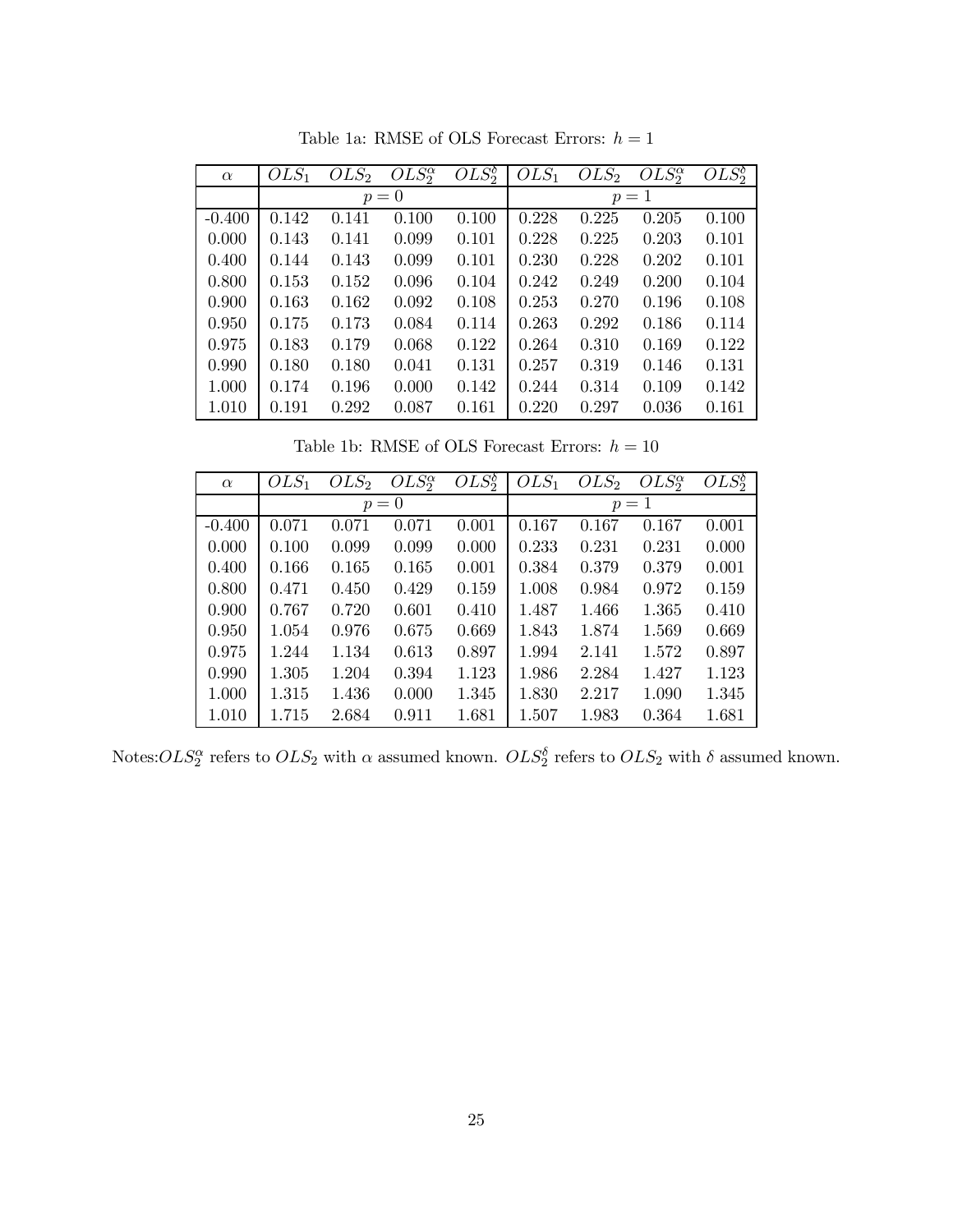Table 2a: RMSE of GLS and UP Forecast Errors:  $p=0, h=1$ 

| $\alpha$     |                                                                                                         |  |  |  |       |
|--------------|---------------------------------------------------------------------------------------------------------|--|--|--|-------|
| $\mid$ 0.000 | $0.143$ $0.141$ $0.143$ $0.142$ $0.143$ $0.142$ $0.143$ $0.143$ $0.142$ $0.148$ $0.148$                 |  |  |  |       |
| $\mid$ 0.400 | $\vert$ 0.144 0.143   0.144 0.143 0.144 0.143 0.144 0.143   0.146 0.147                                 |  |  |  |       |
| $\mid$ 0.800 | $\vert$ 0.153 0.152 0.153 0.146 0.153 0.146 0.153 0.147 0.151 0.157                                     |  |  |  |       |
| $\pm 0.900$  | $\vert$ 0.163 0.162 $\vert$ 0.163 0.145 0.163 0.144 0.163 0.146 $\vert$ 0.175 0.187                     |  |  |  |       |
| $\pm 0.950$  | $0.175$ $0.173$   $0.174$ $0.145$ $0.175$ $0.141$ $0.175$ $0.139$   $0.174$ $0.182$                     |  |  |  |       |
| 0.975        | $\vert$ 0.183 0.179   0.179 0.159 0.180 0.143 0.180 0.140   0.142 0.146                                 |  |  |  |       |
| $\mid$ 0.990 | $0.180 \quad 0.180 \quad 0.173 \quad 0.205 \quad 0.174 \quad 0.152 \quad 0.175 \quad 0.145 \quad 0.102$ |  |  |  | 0.105 |
| 1.000        | $0.174$ $0.196$   $0.168$ $0.287$ $0.163$ $0.165$ $0.164$ $0.153$   $0.068$                             |  |  |  | 0.070 |

 $u_1$  follows Assumption A.

Table 2b: RMSE of GLS and UP Forecast Errors:  $p=0, h=1$ 

 $u_1$  follows Assumption B.  $\,$ 

|  | $\alpha$   OLS <sub>1</sub> OLS <sub>2</sub>   CO <sub>0</sub> PW <sub>0</sub> CO <sub>1</sub> PW <sub>1</sub> CO <sub>∞</sub> PW <sub>∞</sub>   UP <sub>1</sub> UP <sub>2</sub> |  |  |  |  |
|--|----------------------------------------------------------------------------------------------------------------------------------------------------------------------------------|--|--|--|--|
|  | $\begin{bmatrix} 0.000 & 0.147 & 0.146 \end{bmatrix}$ 0.147 0.146 0.147 0.146 0.147 0.146 0.143 0.143                                                                            |  |  |  |  |
|  | $\vert$ 0.400 $\vert$ 0.148 0.147 $\vert$ 0.148 0.147 0.148 0.147 0.148 0.147 $\vert$ 0.144 0.146                                                                                |  |  |  |  |
|  | $\vert 0.800 \vert 0.154 \vert 0.154 \vert 0.154 \vert 0.155 \vert 0.154 \vert 0.155 \vert 0.154 \vert 0.165 \vert 0.142 \vert 0.155$                                            |  |  |  |  |
|  | $\vert 0.900 \vert 0.162 \vert 0.163 \vert 0.162 \vert 0.173 \vert 0.162 \vert 0.164 \vert 0.162 \vert 0.177 \vert 0.164 \vert 0.182$                                            |  |  |  |  |
|  | $\vert 0.950 \vert 0.172 \vert 0.174 \vert 0.172 \vert 0.198 \vert 0.172 \vert 0.165 \vert 0.172 \vert 0.165 \vert 0.172 \vert 0.183$                                            |  |  |  |  |
|  | $\vert 0.975 \vert 0.180 \vert 0.184 \vert 0.176 \vert 0.225 \vert 0.178 \vert 0.167 \vert 0.178 \vert 0.160 \vert 0.141 \vert 0.146$                                            |  |  |  |  |
|  | $\vert 0.990 \vert 0.181 \vert 0.190 \vert 0.173 \vert 0.257 \vert 0.175 \vert 0.168 \vert 0.175 \vert 0.158 \vert 0.102 \vert 0.105$                                            |  |  |  |  |

Table 2c: RMSE of GLS and UP Forecast Errors:  $p = 0, h = 1$ 

 $u_1$  follows Assumption C.

| $\alpha$     |       | $\begin{bmatrix} OLS_1 & OLS_2 & CO_0 & PW_0 & CO_1 & PW_1 & CO_{\infty} & PW_{\infty} & UP_1 & UP_2 \end{bmatrix}$                   |  |  |                                                                                                       |  |
|--------------|-------|---------------------------------------------------------------------------------------------------------------------------------------|--|--|-------------------------------------------------------------------------------------------------------|--|
| 0.000        |       | $0.147$ $0.145$ $0.147$ $0.146$ $0.147$ $0.146$ $0.147$ $0.146$ $0.156$ $0.157$                                                       |  |  |                                                                                                       |  |
|              |       | $\vert$ 0.400 $\vert$ 0.148 0.147 $\vert$ 0.148 0.147 0.148 0.148 0.148 0.148 $\vert$ 0.155 0.155                                     |  |  |                                                                                                       |  |
|              |       | $\vert 0.800 \vert 0.153 \vert 0.153 \vert 0.153 \vert 0.155 \vert 0.153 \vert 0.156 \vert 0.153 \vert 0.166 \vert 0.177 \vert 0.176$ |  |  |                                                                                                       |  |
|              |       | $\vert 0.900 \vert 0.161 \vert 0.161 \vert 0.161 \vert 0.172 \vert 0.161 \vert 0.163 \vert 0.161 \vert 0.175 \vert 0.198 \vert 0.199$ |  |  |                                                                                                       |  |
| 0.950        |       | $0.171$ $0.173$ $0.170$ $0.196$ $0.171$ $0.165$ $0.171$ $0.165$ $0.175$ $0.176$                                                       |  |  |                                                                                                       |  |
| $\pm 0.975$  |       | $\vert$ 0.179 0.182 $\vert$ 0.175 0.222 0.176 0.165 0.177 0.160 $\vert$ 0.136 0.137                                                   |  |  |                                                                                                       |  |
| $\mid$ 0.990 | 0.179 | $0.187 \mid 0.171 \quad 0.248 \quad 0.172 \quad 0.165 \quad 0.173 \quad 0.156 \mid 0.100 \quad 0.101$                                 |  |  |                                                                                                       |  |
| $\mid$ 1.000 | 0.171 |                                                                                                                                       |  |  | $0.194 \mid 0.165 \quad 0.289 \quad 0.160 \quad 0.164 \quad 0.161 \quad 0.153 \mid 0.069 \quad 0.069$ |  |

Notes:  $UP_1$  is the forecast based on a unit root pretest where  $PW_1$  is used if a unit root is rejected.  $UP_2$  is the forecast based on a unit root pretest where  $OLS_1$  is used if a unit root is rejected.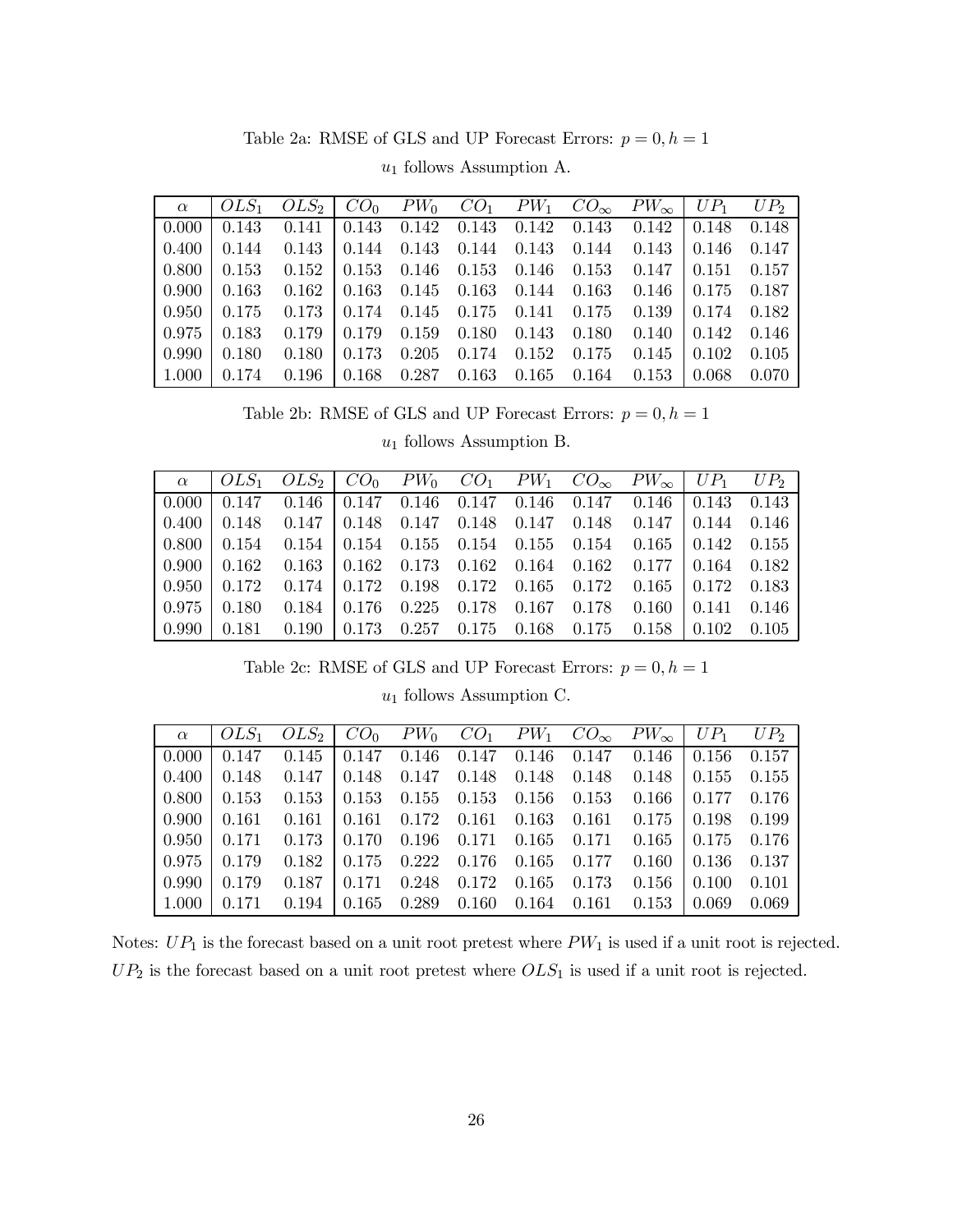Table 3a: RMSE of GLS and UP Forecast Errors:  $p = 1, h = 1$ 

| $\alpha$     | $OLS_1$ | $OLS_2$ | CO <sub>0</sub> | $PW_0$ |       |       |       | $CO_1$ $PW_1$ $CO_{\infty}$ $PW_{\infty}$   $UP_1$ |       | $UP_2$ |
|--------------|---------|---------|-----------------|--------|-------|-------|-------|----------------------------------------------------|-------|--------|
| 0.000        | 0.228   | 0.225   | 0.228           | 0.227  | 0.228 | 0.227 | 0.228 | 0.227                                              | 0.227 | 0.228  |
| 0.400        | 0.230   | 0.228   | 0.230           | 0.227  | 0.230 | 0.227 | 0.230 | 0.227                                              | 0.227 | 0.230  |
| $\mid 0.800$ | 0.242   | 0.249   | 0.242           | 0.227  | 0.242 | 0.226 | 0.242 | 0.226                                              | 0.251 | 0.262  |
| 0.900        | 0.253   | 0.270   | 0.253           | 0.231  | 0.253 | 0.225 | 0.253 | 0.223                                              | 0.254 | 0.259  |
| $\mid$ 0.950 | 0.263   | 0.292   | 0.280           | 0.245  | 0.263 | 0.227 | 0.263 | 0.222                                              | 0.209 | 0.210  |
| 0.975        | 0.264   | 0.310   | 0.298           | 0.265  | 0.264 | 0.232 | 0.264 | 0.221                                              | 0.175 | 0.176  |
| 0.990        | 0.257   | 0.319   | 0.312           | 0.279  | 0.257 | 0.233 | 0.257 | 0.218                                              | 0.149 | 0.150  |
| 1.000        | 0.244   | 0.314   | 0.332           | 0.274  | 0.242 | 0.222 | 0.242 | 0.204                                              | 0.123 | 0.123  |

 $u_1$  follows Assumption A.

Table 3b: RMSE of GLS and UP Forecast Errors:  $p=1, h=1$ 

 $u_1$  follows Assumption B.  $\,$ 

| $\alpha$            |       | $\begin{array}{cccc} \n\begin{bmatrix} OLS_1 & OLS_2 \end{bmatrix} & CO_0 & PW_0 & CO_1 & PW_1 & CO_{\infty} & PW_{\infty} \n\end{array} \begin{array}{cccc} UP_1 & \n\end{array}$ |  |  |                                                                    |                               | $UP_2$ |
|---------------------|-------|------------------------------------------------------------------------------------------------------------------------------------------------------------------------------------|--|--|--------------------------------------------------------------------|-------------------------------|--------|
| 0.000               | 0.230 |                                                                                                                                                                                    |  |  | $0.227 \mid 0.230 \quad 0.229 \quad 0.230 \quad 0.229 \quad 0.230$ | $0.229 \pm 0.226 \pm 0.228$   |        |
| 0.400               |       | $0.232$ $0.231$ $0.232$ $0.230$ $0.232$ $0.230$ $0.232$ $0.230$ $0.230$ $0.226$ $0.231$                                                                                            |  |  |                                                                    |                               |        |
| 0.800               | 0.241 | $0.252 \pm 0.241$ $0.240$ $0.241$ $0.237$ $0.241$ $0.240 \pm 0.243$ $0.258$                                                                                                        |  |  |                                                                    |                               |        |
| 0.900               |       | $0.253$ $0.276$ $0.253$ $0.253$ $0.253$ $0.240$ $0.253$                                                                                                                            |  |  |                                                                    | $0.238 \pm 0.253 \pm 0.259$   |        |
| 0.950               | 0.264 |                                                                                                                                                                                    |  |  | $0.302 \pm 0.273$ $0.266$ $0.264$ $0.240$ $0.264$                  | $0.233 \pm 0.209 \quad 0.211$ |        |
| 0.975               | 0.266 |                                                                                                                                                                                    |  |  | $0.318 \pm 0.304$ $0.277$ $0.266$ $0.240$ $0.266$                  | $0.228 \pm 0.174 \pm 0.175$   |        |
| $\mid$ 0.990 $\mid$ | 0.260 |                                                                                                                                                                                    |  |  | $0.324 \pm 0.336$ $0.281$ $0.259$ $0.236$ $0.259$                  | $0.221 \pm 0.150 \pm 0.150$   |        |

Table 3c: RMSE of GLS and UP Forecast Errors:  $p = 1, h = 1$ 

 $u_1$  follows Assumption C.

| $\alpha$ |       | $OLS_1$ $OLS_2$   $CO_0$ $PW_0$ $CO_1$ $PW_1$ $CO_{\infty}$ $PW_{\infty}$   $UP_1$ |       |       |                         |       |                                 |                                                                                                       |                                | $UP_2$ |
|----------|-------|------------------------------------------------------------------------------------|-------|-------|-------------------------|-------|---------------------------------|-------------------------------------------------------------------------------------------------------|--------------------------------|--------|
| 0.000    | 0.229 | 0.227                                                                              | 0.229 |       | $0.229$ $0.229$         |       | $0.229$ $0.229$                 | 0.229                                                                                                 | $\mid 0.229 \mid$              | 0.230  |
| 0.400    | 0.231 |                                                                                    |       |       |                         |       |                                 | $0.230 \mid 0.231 \quad 0.230 \quad 0.231 \quad 0.230 \quad 0.231 \quad 0.230 \mid 0.230 \quad 0.232$ |                                |        |
| 0.800    | 0.241 | 0.251                                                                              | 0.241 |       | $0.238$ $0.241$ $0.236$ |       | 0.241                           | 0.239                                                                                                 | $\pm 0.268$                    | 0.272  |
| 0.900    | 0.253 | 0.275                                                                              | 0.253 |       | $0.251$ $0.253$ $0.238$ |       | 0.253                           | $0.237 \pm 0.258$                                                                                     |                                | 0.260  |
| 0.950    | 0.264 | 0.302                                                                              | 0.273 |       |                         |       | $0.266$ $0.264$ $0.240$ $0.264$ |                                                                                                       | $0.232 \mid 0.211 \quad 0.212$ |        |
| 0.975    | 0.267 | 0.319                                                                              | 0.306 |       |                         |       | $0.278$ $0.266$ $0.241$ $0.266$ |                                                                                                       | $0.228$   $0.177$ 0.177        |        |
| 0.990    | 0.261 | 0.325                                                                              | 0.329 |       | $0.281$ $0.260$         | 0.236 | 0.260                           | 0.221                                                                                                 | $\pm 0.152$                    | 0.152  |
| 1.000    | 0.247 | 0.317                                                                              | 0.349 | 0.272 | $0.245$ $0.223$         |       | 0.245                           | 0.206                                                                                                 | $\pm 0.123$                    | 0.123  |

Notes:  $UP_1$  is the forecast based on a unit root pretest where  $PW_1$  is used if a unit root is rejected.  $UP_2$  is the forecast based on a unit root pretest where  $OLS_1$  is used if a unit root is rejected.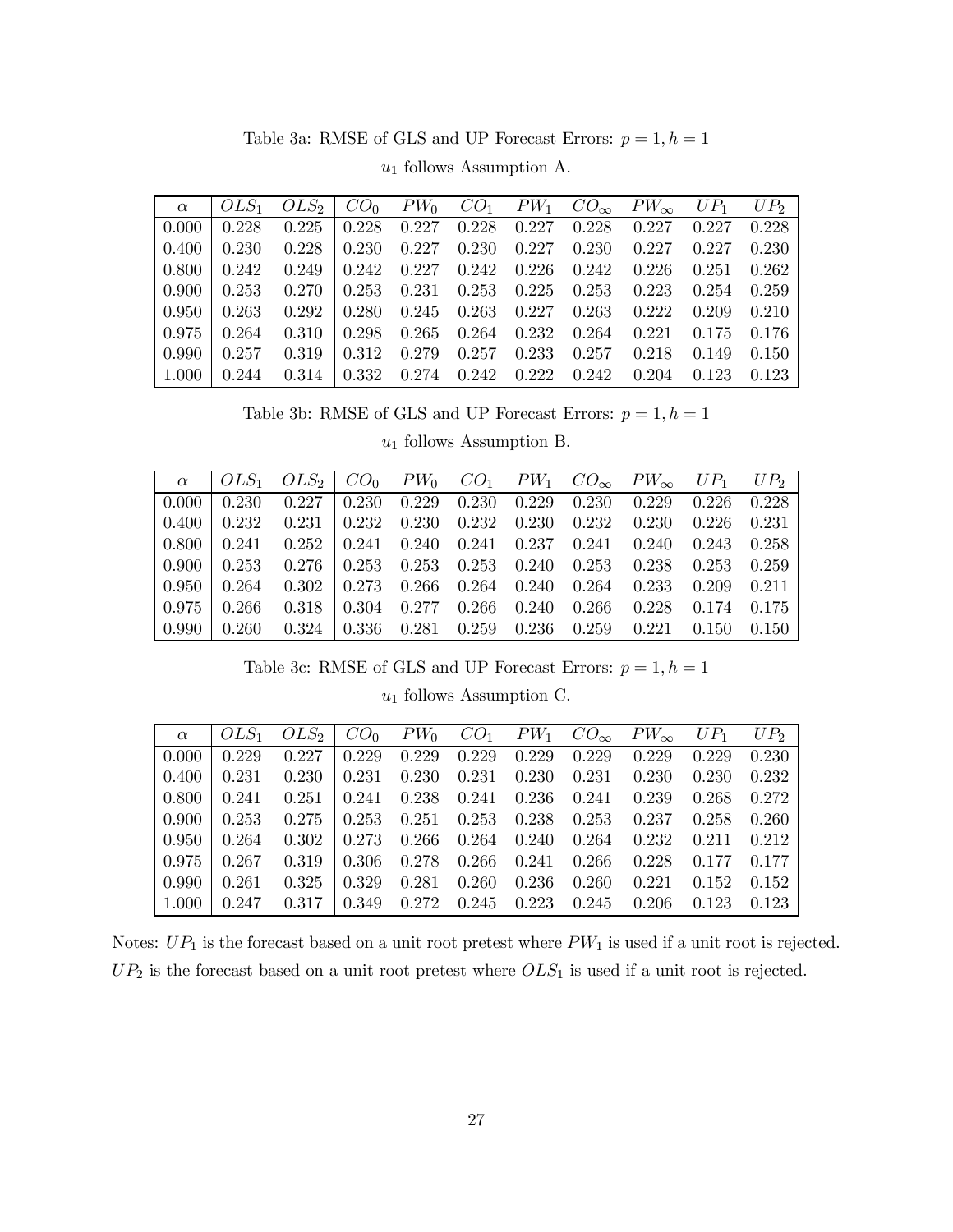|                            | $OLS_1$ | OLS <sub>2</sub> | CO <sub>0</sub> | $PW_0$ | CO <sub>1</sub> | $PW_1$ | $CO_{\infty}$ | $PW_{\infty}$ | $UP_1$ | $UP_2$ | B              | W              |
|----------------------------|---------|------------------|-----------------|--------|-----------------|--------|---------------|---------------|--------|--------|----------------|----------------|
| gdpc92                     | 0.280   | 0.292            | 0.279           | 0.294  | 0.279           | 0.286  | 0.287         | 0.285         | 0.278  | 0.278  | 9              | $\overline{4}$ |
| $\text{gpdic}92$           | 1.587   | 1.605            | 1.578           | 1.599  | 1.579           | 1.592  | 1.581         | 1.591         | 1.592  | 1.587  | 3              | $\overline{2}$ |
| $\exp$ gsc $92$            | 0.196   | 0.204            | 0.195           | 0.208  | 0.193           | 0.184  | 0.191         | 0.182         | 0.181  | 0.181  | 9              | 4              |
| impgsc92                   | 1.198   | 1.192            | 1.195           | 1.152  | 1.181           | 1.145  | 1.178         | 1.125         | 1.123  | 1.123  | 9              |                |
| $\frac{\text{finslc}92}{}$ | 1.011   | 1.033            | 0.999           | 1.008  | 0.995           | 0.974  | 0.995         | 0.957         | 0.870  | 0.870  | 9              | $\overline{2}$ |
| dpic92                     | 0.356   | 0.365            | 0.351           | 0.356  | 0.349           | 0.350  | 0.352         | 0.347         | 0.342  | 0.342  | 9              | $\overline{2}$ |
| wascur                     | 0.239   | 0.247            | 0.237           | 0.247  | 0.237           | 0.242  | 0.241         | 0.240         | 0.238  | 0.238  | 3              | 2              |
| m2sl                       | 3.002   | 2.993            | 2.992           | 2.991  | 2.991           | 2.989  | 2.991         | 2.989         | 2.989  | 3.002  | 8              |                |
| unrate                     | 0.353   | 0.353            | 0.353           | 0.354  | 0.353           | 0.354  | 0.358         | 0.355         | 0.354  | 0.353  | $\overline{2}$ |                |
| tb3ma                      | 1.591   | 1.605            | 1.491           | 1.601  | 1.573           | 1.583  | 1.577         | 1.569         | 1.549  | 1.549  | 3              | 2              |
| gs1                        | 1.474   | 1.476            | 1.366           | 1.475  | 1.447           | 1.469  | 1.458         | 1.468         | 1.452  | 1.452  | 3              | $\overline{2}$ |
| gs10                       | 0.864   | 0.857            | 0.911           | 0.863  | 0.854           | 0.863  | 0.855         | 0.864         | 0.856  | 0.856  | 5              | 3              |
| fed                        | 1.987   | 1.985            | 1.957           | 1.991  | 1.976           | 2.009  | 1.974         | 2.000         | 1.934  | 1.934  | 9              | 6              |
| gdpdef                     | 1.156   | 1.131            | 1.213           | 1.155  | 1.121           | 1.148  | 1.117         | 1.151         | 1.115  | 1.115  | 9              | 3              |
| cpiancs                    | 2.221   | 2.206            | 2.206           | 2.207  | 2.211           | 2.217  | 2.199         | 2.218         | 2.217  | 2.221  | 7              |                |

Table 4a: Empirical Examples: Average RMSE

Table 4b: Empirical Examples: Relative Efficiency

|                  | $OLS_1$ | $OLS_2$ | CO <sub>0</sub> | $PW_0$ | CO <sub>1</sub> | $PW_1$ | $CO_{\infty}$ | $PW_{\infty}$ | $UP_1$ | $UP_2$ | В | W              |
|------------------|---------|---------|-----------------|--------|-----------------|--------|---------------|---------------|--------|--------|---|----------------|
| gdpc92           | 0.651   | 0.683   | 0.658           | 0.740  | 0.660           | 0.669  | 0.731         | 0.663         | 0.655  | 0.655  |   | 4              |
| $\text{gpdic}92$ | 0.845   | 0.859   | 0.844           | 0.859  | 0.845           | 0.858  | 0.846         | 0.860         | 0.858  | 0.845  | 3 | 8              |
| $\exp{\sec 92}$  | 0.626   | 0.672   | 0.655           | 0.695  | 0.597           | 0.592  | 0.616         | 0.580         | 0.576  | 0.576  | 9 | 4              |
| impgsc92         | 0.807   | 0.831   | 0.797           | 0.766  | 0.793           | 0.763  | 0.792         | 0.762         | 0.771  | 0.771  | 8 | 2              |
| finslc92         | 0.748   | 0.762   | 0.740           | 0.700  | 0.740           | 0.682  | 0.740         | 0.676         | 0.702  | 0.702  | 8 | 2              |
| dpic92           | 0.701   | 0.757   | 0.696           | 0.718  | 0.697           | 0.689  | 0.767         | 0.673         | 0.673  | 0.673  | 8 |                |
| wascur           | 0.688   | 0.758   | 0.680           | 0.744  | 0.682           | 0.698  | 0.724         | 0.693         | 0.685  | 0.685  | 3 | 2              |
| m2sl             | 0.945   | 0.928   | 0.927           | 0.926  | 0.926           | 0.925  | 0.926         | 0.925         | 0.925  | 0.945  | 8 |                |
| unrate           | 0.841   | 0.836   | 0.846           | 0.825  | 0.842           | 0.818  | 0.834         | 0.822         | 0.818  | 0.841  | 6 | 3              |
| tb3ma            | 0.787   | 0.794   | 0.780           | 0.783  | 0.782           | 0.752  | 0.783         | 0.760         | 0.775  | 0.775  | 6 | $\overline{2}$ |
| gs1              | 0.827   | 0.818   | 0.830           | 0.797  | 0.822           | 0.806  | 0.829         | 0.808         | 0.800  | 0.800  | 4 | 3              |
| gs10             | 0.804   | 0.796   | 0.818           | 0.842  | 0.793           | 0.797  | 0.794         | 0.795         | 0.795  | 0.795  | 5 | 4              |
| fed              | 0.803   | 0.793   | 0.796           | 0.770  | 0.797           | 0.749  | 0.796         | 0.759         | 0.739  | 0.739  | 9 |                |
| gdpdef           | 0.792   | 0.784   | 0.803           | 0.761  | 0.788           | 0.749  | 0.795         | 0.753         | 0.755  | 0.755  | 6 | 3              |
| cpiancs          | 0.938   | 0.939   | 0.927           | 0.926  | 0.936           | 0.926  | 0.936         | 0.925         | 0.926  | 0.938  | 8 | 2              |

Notes:  $UP_1$  is the forecast based on a unit root pretest where  $PW_1$  is used if a unit root is rejected.  $UP_2$  is the forecast based on a unit root pretest where  $OLS_1$  is used if a unit root is rejected. B and W denote the best and worst forecast where the numbering corresponds to the forecasting procedure from left (1) to right (10).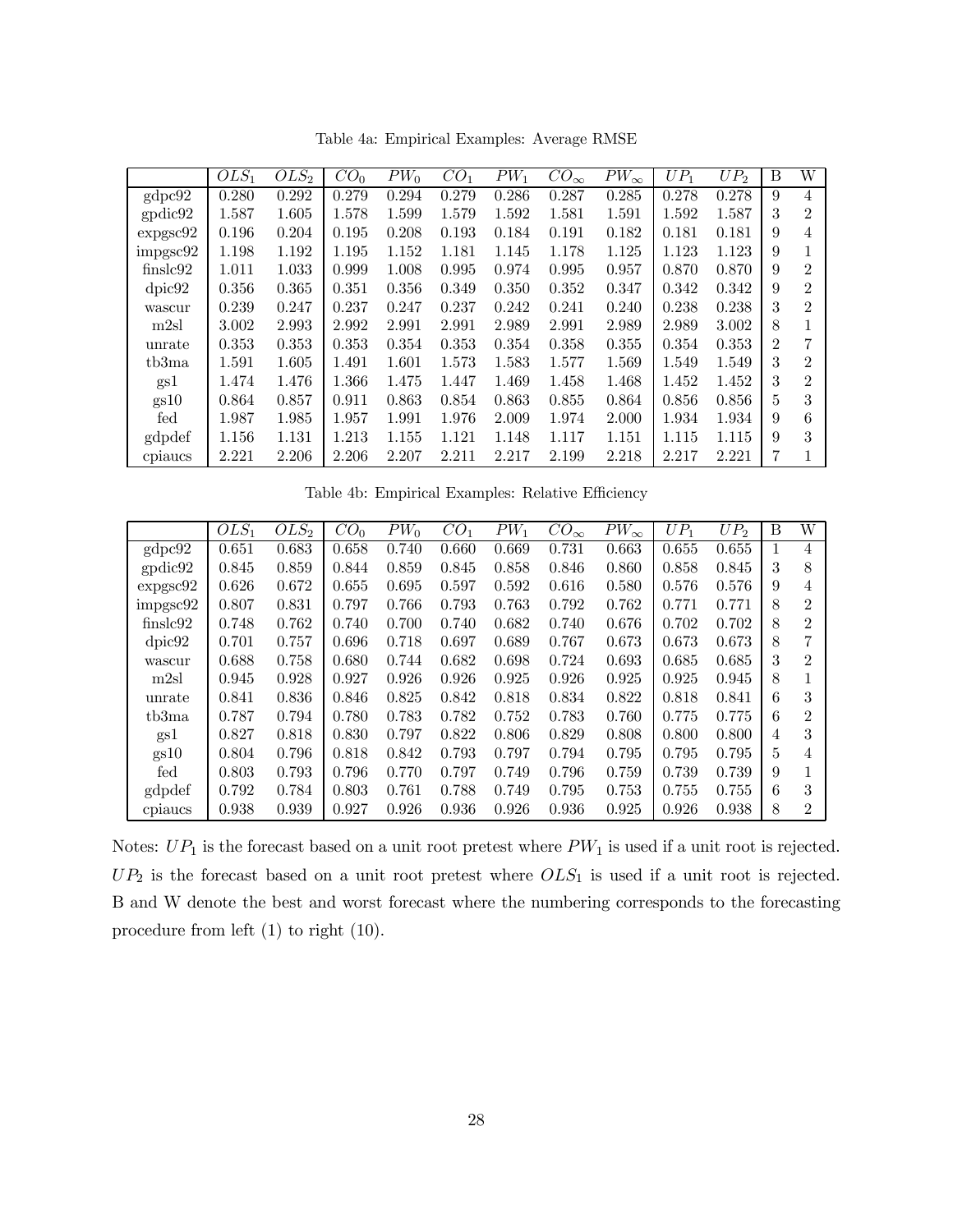|                            | $OLS_1$ | OLS <sub>2</sub> | CO <sub>0</sub> | $PW_0$ | CO <sub>1</sub> | $PW_1$ | $CO_{\infty}$ | $PW_{\infty}$ | $UP_1$ | $UP_2$ |
|----------------------------|---------|------------------|-----------------|--------|-----------------|--------|---------------|---------------|--------|--------|
| gdpc92                     | 0.450   | 0.350            | 0.450           | 0.280  | 0.450           | 0.380  | 0.530         | 0.410         | 0.440  | 0.440  |
| gpdic92                    | 0.420   | 0.390            | 0.430           | 0.400  | 0.430           | 0.400  | 0.430         | 0.400         | 0.400  | 0.420  |
| $\exp$ gsc $92$            | 0.360   | 0.400            | 0.310           | 0.530  | 0.340           | 0.470  | 0.330         | 0.430         | 0.430  | 0.430  |
| impgsc92                   | 0.580   | 0.540            | 0.580           | 0.540  | 0.580           | 0.540  | 0.580         | 0.550         | 0.580  | 0.580  |
| $\frac{\text{finslc}92}{}$ | 0.540   | 0.530            | 0.540           | 0.460  | 0.540           | 0.450  | 0.540         | 0.430         | 0.480  | 0.480  |
| dpic92                     | 0.460   | 0.320            | 0.460           | 0.380  | 0.460           | 0.380  | 0.500         | 0.400         | 0.420  | 0.420  |
| wascur                     | 0.420   | 0.350            | 0.430           | 0.350  | 0.430           | 0.410  | 0.530         | 0.430         | 0.430  | 0.430  |
| m2sl                       | 0.380   | 0.400            | 0.400           | 0.400  | 0.400           | 0.400  | 0.400         | 0.400         | 0.400  | 0.380  |
| unrate                     | 0.500   | 0.500            | 0.500           | 0.580  | 0.500           | 0.550  | 0.500         | 0.560         | 0.550  | 0.500  |
| tb3ma                      | 0.490   | 0.500            | 0.500           | 0.560  | 0.490           | 0.540  | 0.480         | 0.550         | 0.490  | 0.490  |
| gs1                        | 0.470   | 0.480            | 0.480           | 0.510  | 0.480           | 0.500  | 0.480         | 0.500         | 0.510  | 0.510  |
| gs10                       | 0.490   | 0.530            | 0.520           | 0.560  | 0.490           | 0.530  | 0.500         | 0.530         | 0.510  | 0.510  |
| fed                        | 0.460   | 0.470            | 0.460           | 0.550  | 0.460           | 0.530  | 0.450         | 0.570         | 0.510  | 0.510  |
| gdpdef                     | 0.420   | 0.440            | 0.440           | 0.480  | 0.430           | 0.450  | 0.430         | 0.440         | 0.450  | 0.450  |
| cpiaucs                    | 0.470   | 0.470            | 0.480           | 0.470  | 0.470           | 0.480  | 0.470         | 0.480         | 0.480  | 0.470  |

Table 4c: Median Bias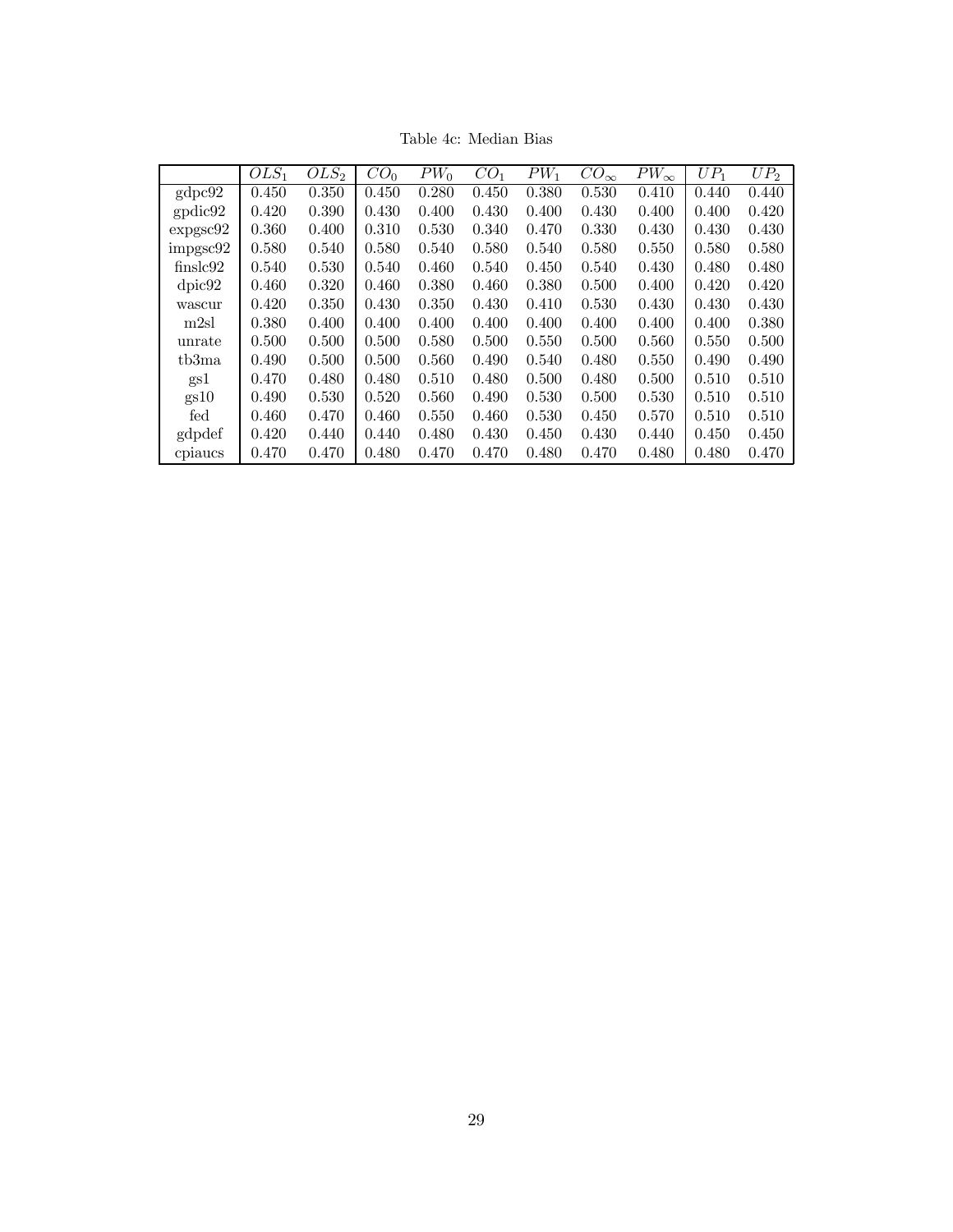|                   | $OLS_1$  | $OLS_2$ | $\overline{CO}_{0}$ | $\overline{PW}_0$ | $\overline{CO}_1$ | $\overline{PW}_1$ | $\overline{CO}_{\infty}$ | $PW_{\infty}$ | $UP_1$        | $UP_2$   |
|-------------------|----------|---------|---------------------|-------------------|-------------------|-------------------|--------------------------|---------------|---------------|----------|
| gdpc92            | 3        | 24      | $\Omega$            | 13                | $\overline{2}$    | 4                 | 37                       |               | 16            | 0        |
| $_{\rm{gpdic92}}$ |          | $20\,$  | 4                   | 17                | $\overline{0}$    | $\overline{0}$    | 38                       | 14            | $\theta$      |          |
| $\exp\!gsc\!92$   | 3        | 12      |                     | 21                | 11                | 3                 | $31\,$                   |               | $\mathcal{F}$ |          |
| $\rm{impgsc}92$   | 3        | 29      | $\overline{2}$      | 6                 | $\theta$          | $\overline{2}$    | 3                        | 3             | 52            |          |
| finslc92          | 22       | 4       |                     | 18                | $\theta$          |                   | 0                        | 19            | 35            | $\theta$ |
| dpic92            |          | 31      | $\mathfrak{D}$      | 8                 | $\overline{2}$    |                   | 30                       | 4             | 21            |          |
| wascur            | 6        | 18      |                     | 18                | 5                 | 4                 | 47                       |               |               |          |
| m2sl              | 39       | 5       | 0                   | 8                 | $\theta$          | $\overline{2}$    |                          | 45            |               |          |
| unrate            | $\Omega$ | 5       | 3                   | 34                |                   | 6                 | 42                       | 9             | $\Omega$      |          |
| tb3ma             | 14       | 5       | 3                   | 27                | $\overline{2}$    | 5                 |                          | 16            | 27            |          |
| gs1               | $10\,$   | 6       | 3                   | 30                | $\overline{2}$    | 3                 |                          | 17            | 28            | 0        |
| gs10              | 14       |         | 7                   | 34                |                   | 6                 | 3                        | 17            | 11            | $\Omega$ |
| fed               | 12       |         | $\overline{2}$      | 27                | $\Omega$          | $\overline{2}$    | 6                        | 13            | 31            |          |
| gdpdef            | 15       | 4       | 11                  | 40                |                   | 4                 |                          | 19            | 5             |          |
| cpiaucs           | $10\,$   | 13      | 8                   | 12                | 4                 |                   | 15                       | 37            | $\theta$      | $\theta$ |

Table 4c: Empirical Examples: Number of Times (out of 100) for Forecast has Minimum RMSE

Table 4d: Empirical Examples: Number of Times (out of 100) for Forecast has Largest RMSE

|                 | $OLS_1$        | $OLS_2$   | $\overline{CO}_{0}$ | $\overline{PW}_0$ | CO <sub>1</sub> | $\overline{PW_1}$ | $\overline{CO}_{\infty}$    | $PW_{\infty}$  | $\overline{U}P_1$ | $UP_2$ |
|-----------------|----------------|-----------|---------------------|-------------------|-----------------|-------------------|-----------------------------|----------------|-------------------|--------|
| gdpc92          | 0              | 16        | $\Omega$            | 40                |                 |                   | 40                          | $\theta$       | 3                 |        |
| gpidic92        | 9              | 23        |                     | 25                |                 | 0                 | 27                          | 14             | $\overline{0}$    |        |
| $\exp\!gsc\!92$ | 3              | <b>20</b> | 16                  | 34                |                 |                   | 23                          | $\overline{2}$ | $\theta$          |        |
| $\rm{impgsc}92$ | 14             | 42        |                     | $\overline{2}$    |                 |                   | $\theta$                    |                | 39                |        |
| finslc92        | 32             | 14        | $\theta$            | 16                |                 | 0                 |                             |                | 31                |        |
| dpic92          | $\overline{2}$ | 52        | $\Omega$            | 3                 | 0               | 0                 | 36                          |                | 7                 |        |
| wascur          |                | 23        | $\Omega$            | 33                |                 |                   | 42                          |                | 0                 |        |
| m2sl            | 61             |           | $\Omega$            | 3                 |                 |                   | $\Omega$                    | 28             | $\theta$          |        |
| unrate          | $\overline{2}$ |           | 9                   | 36                | $\overline{2}$  | $\overline{2}$    | 34                          | 8              | 0                 |        |
| tb3ma           | 19             | 4         |                     | 35                | 3               | 3                 | $\Omega$                    | 8              | 27                |        |
| gs1             | 23             | 4         | 3                   | 31                |                 | 5                 | $\mathfrak{D}$              | 9              | 23                |        |
| gs10            | 19             | 5         |                     | 44                | $\Omega$        | 4                 |                             | 11             | 9                 |        |
| fed             | 24             | $\Omega$  | $\Omega$            | 35                | $\Omega$        | $\overline{2}$    | $\mathcal{D}_{\mathcal{L}}$ | 13             | 24                |        |
| gdpdef          | 19             | $\Omega$  | 23                  | 37                |                 |                   |                             | 15             | 4                 |        |
| cpiaucs         | 12             | 13        | 7                   | 13                | 11              | $\overline{2}$    | 11                          | 31             | $\overline{0}$    | 0      |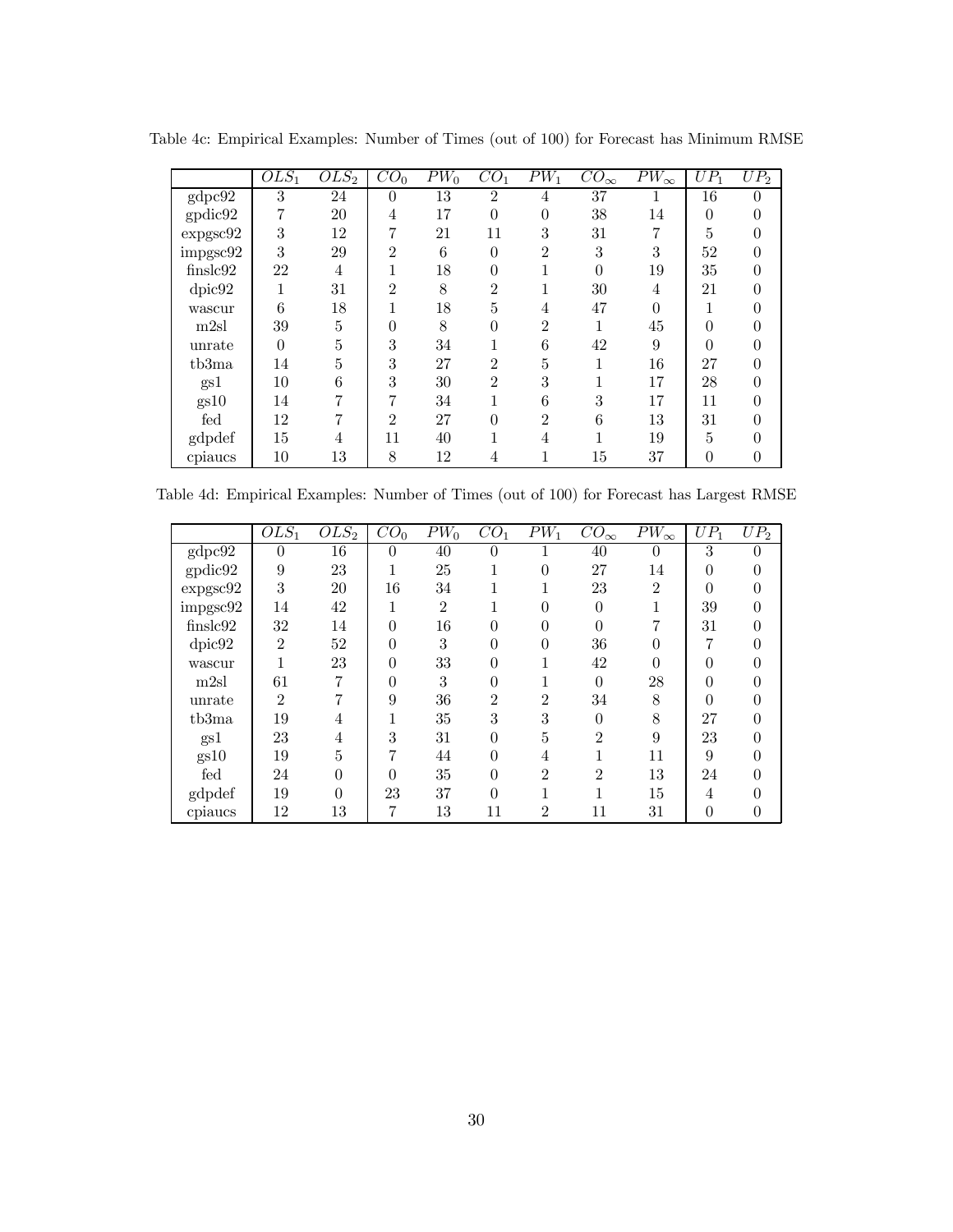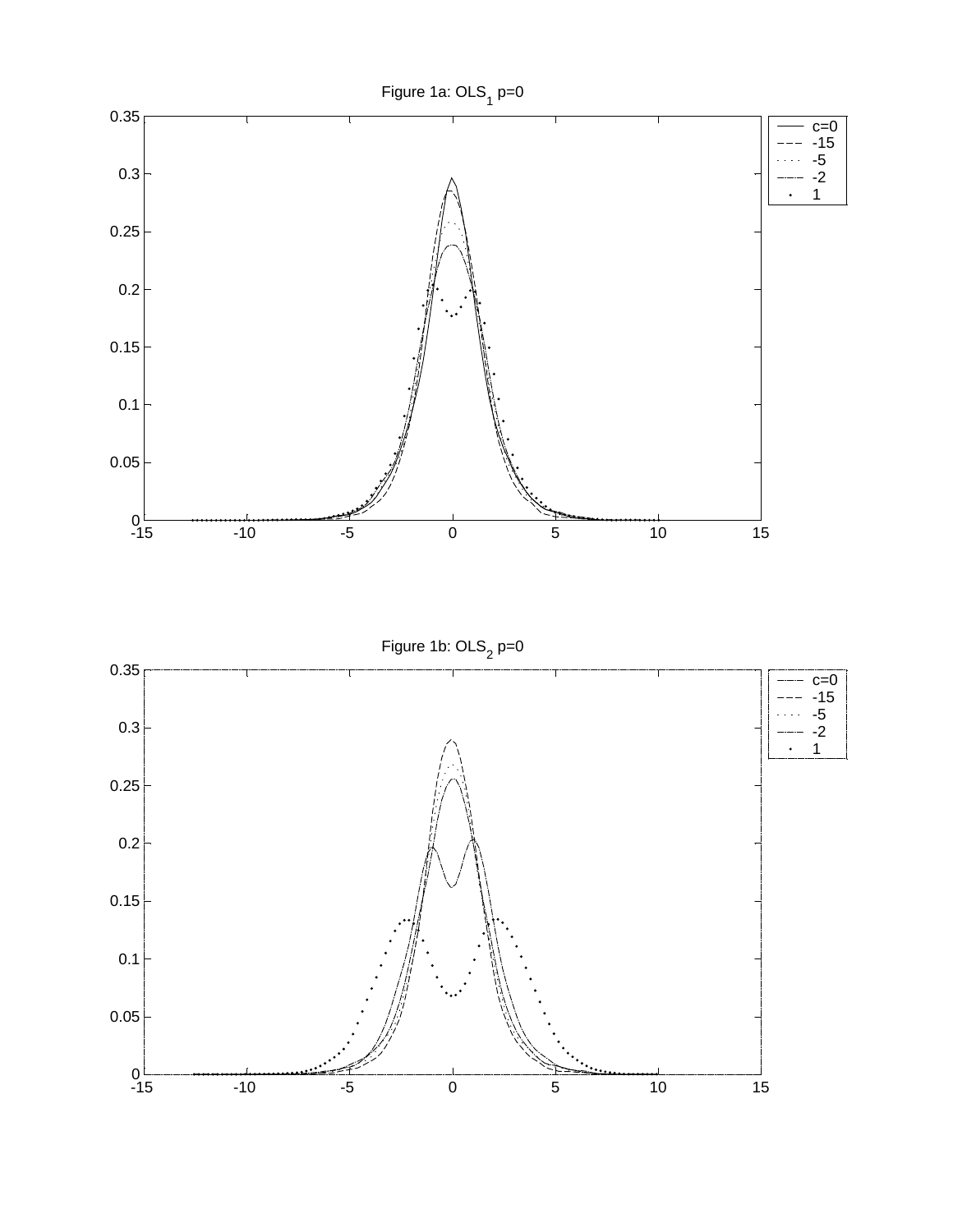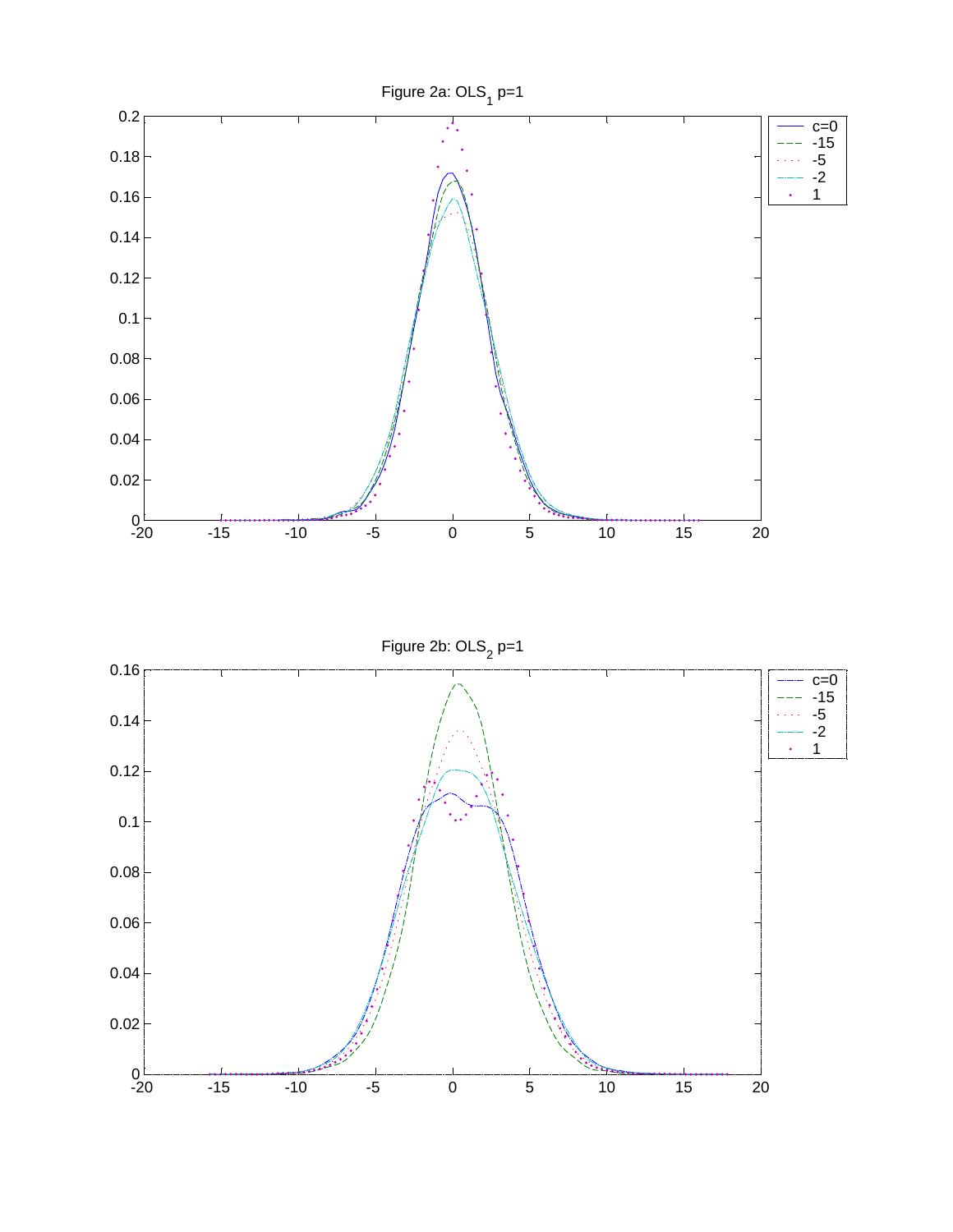